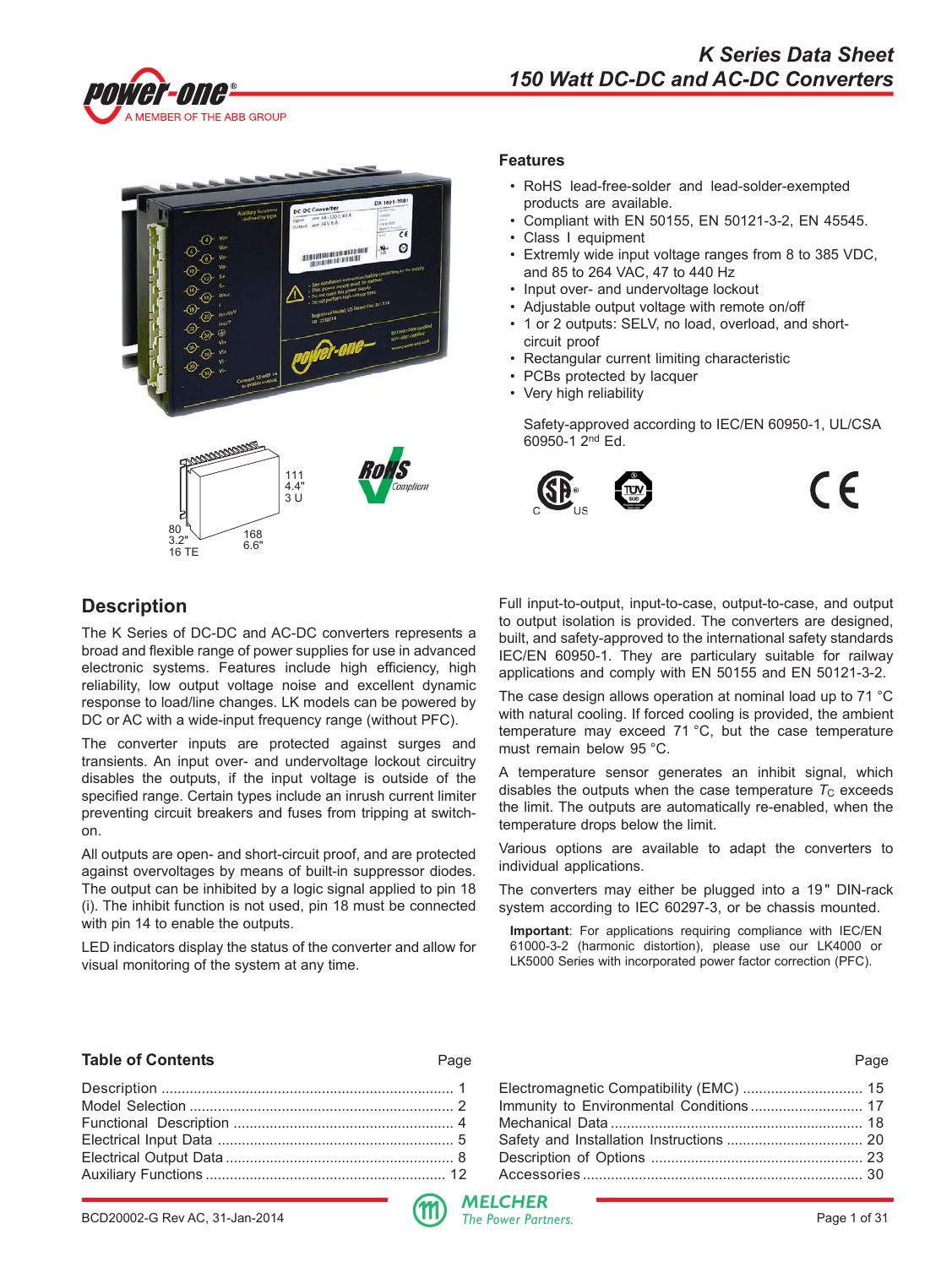<span id="page-1-0"></span>

# **Model Selection**

Non-standard input/output configurations or special customer adaptations are available on request.

| Table 1a: Models AK |  |
|---------------------|--|
|---------------------|--|

|                            | Output 1<br>Output 2             |                             | <b>Input Voltage</b>      | Effic. <sup>1</sup>                                   | <b>Options</b>      |                              |
|----------------------------|----------------------------------|-----------------------------|---------------------------|-------------------------------------------------------|---------------------|------------------------------|
| $V_{\text{onom}}$<br>[VDC] | <i>l</i> <sub>o nom</sub><br>[A] | $V_{\text{o nom}}$<br>[VDC] | l <sub>o nom</sub><br>[A] | $V_{\text{i min}} - V_{\text{i max}}$<br>$8 - 35$ VDC | $\eta_{min}$<br>[%] |                              |
| 5.1                        | 20                               |                             |                           | AK1001-9R                                             | 78                  | $-7, P, D, V^2, T, B, B1, G$ |
| 12                         | 10                               |                             |                           | AK1301-9R                                             | 80                  |                              |
| 15                         | 8                                |                             |                           | AK1501-9R                                             | 82                  |                              |
| 24                         | 5                                |                             |                           | AK1601-9R                                             | 84                  |                              |
| 12                         | 5                                | 12 <sup>3</sup>             | 5                         | AK2320-9R                                             | 78                  | $-7, P, D, T, B, B1, G$      |
| 15                         | 4                                | 15 <sup>3</sup>             | 4                         | AK2540-9R                                             | 80                  |                              |
| 24                         | 2.5                              | 24 <sup>3</sup>             | 2.5                       | AK2660-9R                                             | 79                  |                              |

#### *Table 1b: Models BK, FK, CK*

| Output 1                   |                        | Output 2                    |                                  | <b>Input Voltage</b>                                   | Effic. <sup>1</sup> | <b>Input Voltage</b>                                            | Effic. <sup>1</sup> | Input Voltage                                           | Effic. <sup>1</sup> | <b>Options</b>                                     |
|----------------------------|------------------------|-----------------------------|----------------------------------|--------------------------------------------------------|---------------------|-----------------------------------------------------------------|---------------------|---------------------------------------------------------|---------------------|----------------------------------------------------|
| $V_{\text{onom}}$<br>[VDC] | $I_{\rm O}$ nom<br>[A] | $V_{\text{o nom}}$<br>[VDC] | <i>l</i> <sub>o nom</sub><br>[A] | $V_{\text{i min}} - V_{\text{i max}}$<br>$14 - 70$ VDC | $\eta_{min}$<br>[%] | $V_{\text{i min}} - V_{\text{i max}}$<br>$20 - 100 \text{ VDC}$ | $n_{min}$<br>[%]    | $V_{\text{i min}} - V_{\text{i max}}$<br>$28 - 140$ VDC | $n_{min}$<br>[%]    |                                                    |
| 5.1                        | 25                     | $\overline{\phantom{0}}$    | —                                | BK1001-9R                                              | 80                  | FK1001-9R                                                       | 80                  | CK1001-9ER                                              | 80                  | $-74$ , P, D, V <sup>2</sup> , K <sup>7</sup> , T, |
| 12                         | 12                     |                             | —                                | BK1301-9R                                              | 82                  | FK1301-9R                                                       | 82                  | CK1301-9ER                                              | 82                  | B, B1, G                                           |
| 15                         | 10                     |                             | —                                | BK1501-9R                                              | 84                  | FK1501-9R                                                       | 85                  | CK1501-9ER                                              | 85                  |                                                    |
| 24                         | 6                      |                             |                                  | BK1601-9R                                              | 85                  | FK1601-9R                                                       | 86                  | CK1601-9ER                                              | 86                  |                                                    |
| 12                         | 6                      | 12 <sup>3</sup>             | 6                                | BK2320-9R                                              | 80                  | FK2320-9R                                                       | 81                  | CK2320-9ER                                              | 81                  | $-74$ , P, D, T,                                   |
| 15                         | 5                      | $15^{3}$                    | 5                                | BK2540-9R                                              | 82                  | FK2540-9R                                                       | 83                  | CK2540-9ER                                              | 84                  | B, B1, G                                           |
| 24                         | 3                      | 24 <sup>3</sup>             | 3                                | BK2660-9R                                              | 82                  | FK2660-9R                                                       | 84                  | CK2660-9ER                                              | 84                  |                                                    |

*Table 1c: Models DK, EK, LK*

| Output 1                   |                          | Output 2                    |                          | <b>Input Voltage</b>                                    | Effic. <sup>1</sup><br><b>Input Voltage</b> |                                                         | Effic. <sup>1</sup> | <b>Input Voltage</b>                                                       | Effic. <sup>1</sup> | <b>Options</b>                                     |
|----------------------------|--------------------------|-----------------------------|--------------------------|---------------------------------------------------------|---------------------------------------------|---------------------------------------------------------|---------------------|----------------------------------------------------------------------------|---------------------|----------------------------------------------------|
| $V_{\text{onom}}$<br>[VDC] | $I_{\rm o\, nom}$<br>[A] | $V_{\text{o nom}}$<br>[VDC] | $I_{\rm o\, nom}$<br>[A] | $V_{\text{i min}} - V_{\text{i max}}$<br>$44 - 220$ VDC | $\eta_{min}$<br>[%]                         | $V_{\text{i min}} - V_{\text{i max}}$<br>$67 - 385$ VDC | $\eta_{min}$<br>[%] | $V_{\text{i min}} - V_{\text{i max}}$<br>$88 - 372$ VDC<br>$100 - 240$ VAC | $\eta_{min}$<br>[%] |                                                    |
| 5.1                        | 25                       |                             |                          | DK1001-9ER                                              | 80                                          | ---                                                     | $- -$               | LK1001-9ER                                                                 | 79                  | $-74$ , P, D, V <sup>2</sup> , K <sup>7</sup> , T, |
| 12                         | 12                       |                             |                          | DK1301-9ER                                              | 83                                          | EK1301-9ER                                              | 83                  | LK1301-9ER                                                                 | 83                  | B, B1, G                                           |
| 12.845                     | 10                       |                             |                          | DK1740-9ER <sup>5</sup>                                 | 83                                          | $---$                                                   | $\qquad \qquad -$   | LK1740-9ER <sup>5</sup>                                                    | 83                  |                                                    |
| 15                         | 10                       |                             |                          | DK1501-9ER                                              | 85                                          | EK1501-9ER                                              | 84                  | LK1501-9ER                                                                 | 84                  |                                                    |
| 24                         | 6                        | $\overline{\phantom{m}}$    | —                        | DK1601-9ER                                              | 86                                          | EK1601-9ER                                              | 86                  | LK1601-9ER                                                                 | 85                  |                                                    |
| 12                         | 6                        | 12 <sup>3</sup>             | 6                        | DK2320-9ER                                              | 81                                          | EK2320-9ER                                              | 82                  | LK2320-9ER                                                                 | 81                  | $-74$ , P, D, T                                    |
| 15                         | 5                        | 15 <sup>3</sup>             | 5                        | DK2540-9ER                                              | 83                                          | EK2540-9ER                                              | 83                  | LK2540-9ER                                                                 | 83                  | B, B1, G                                           |
| 24                         | 3                        | 24 <sup>3</sup>             | 3                        | DK2660-9ER                                              | 84                                          | EK2660-9ER                                              | 84                  | LK2660-9ER                                                                 | 82                  |                                                    |
| 25.68 6                    | 2.5                      | $25.68^{3.6}$               | 2.5                      | DK2740-9ER <sup>6</sup>                                 | 84                                          |                                                         | $-$                 | LK2740-9ER <sup>6</sup>                                                    | 83                  |                                                    |

<sup>1</sup> Min. efficiency at  $V_{i\text{ nom}}$ ,  $I_{o\text{ nom}}$  and  $T_A$  = 25 °C. Typical values are approximately 2% better.

<sup>2</sup> Option V for models with 5.1 V outputs; excludes option D

<sup>3</sup> Second output semi-regulated

<sup>4</sup> AK, BK, FK models are available as -7 or -9, but without opt. E. The other models CK, DK, EK, LK are available as -7 or -9E (but not -7E).

<sup>5</sup> Battery loader for 12 V batteries. *V*o is controlled by the battery temperature sensor (see *Accessories*) within 12.62 – 14.12 V. Options P and D are not available.

<sup>6</sup> Battery loader for 24 V (and 48 V batteries with series-connected outputs). V<sub>o</sub> is controlled by the battery temperature sensor (see *Accessories*) within 25.25 – 28.25 V (50.5 – 56.5 V for 48 V batteries). Options P and D are not available.

<sup>7</sup> Option K is available only for 5.1 V output in order to avoid the connector with high current contacts. Efficiency is approx. 1.5% worse.

NFND: Not for new designs **Preferred** for new designs

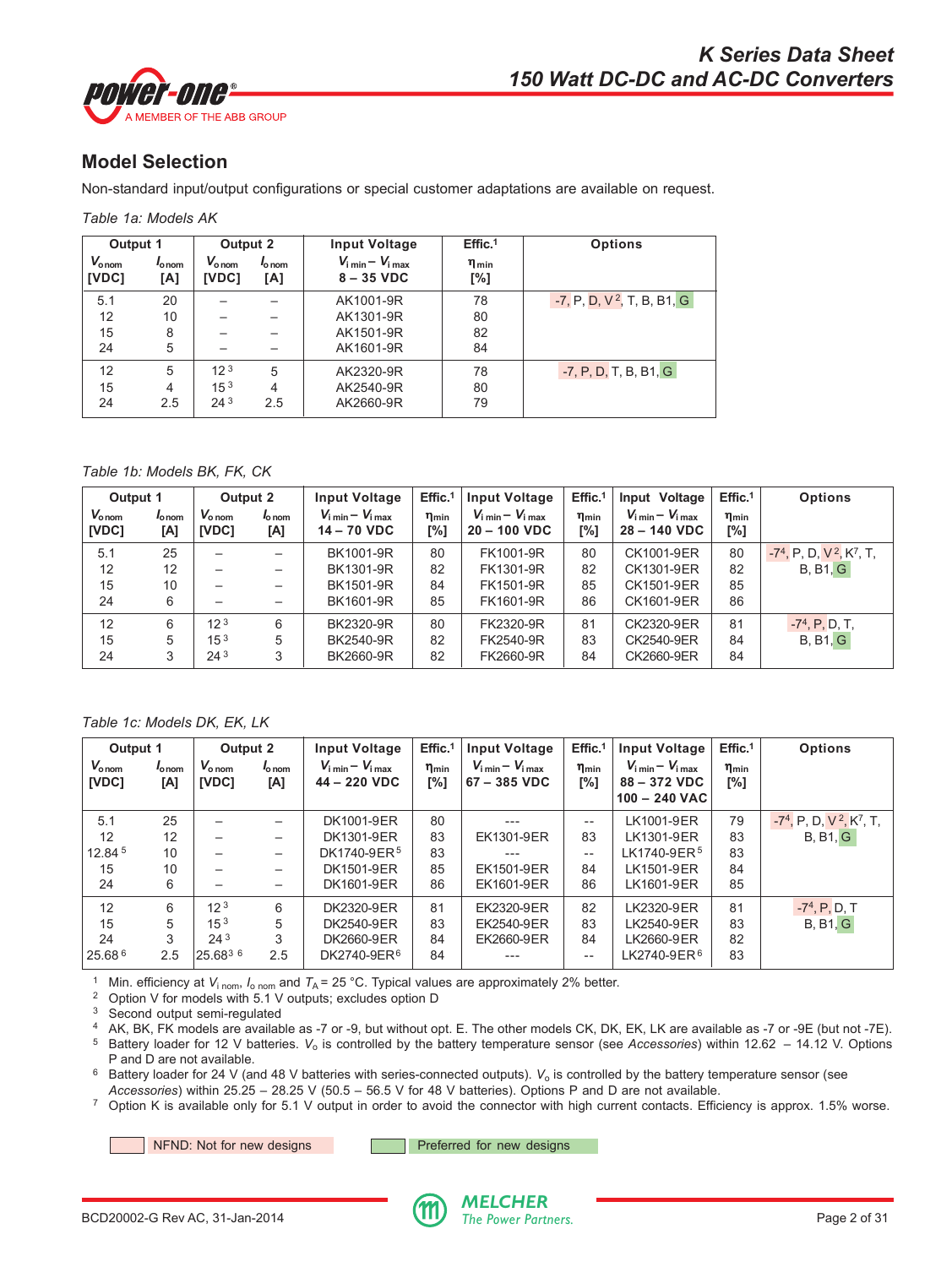

## **Part Number Description**

| Operating input voltage V:                                                     |  |
|--------------------------------------------------------------------------------|--|
|                                                                                |  |
|                                                                                |  |
|                                                                                |  |
|                                                                                |  |
|                                                                                |  |
|                                                                                |  |
| 100 - 240 VAC (rated voltage) or 88 - 372 VDC  LK                              |  |
|                                                                                |  |
| Nominal voltage of output 1 (main output) V <sub>o1 nom</sub>                  |  |
|                                                                                |  |
|                                                                                |  |
|                                                                                |  |
|                                                                                |  |
|                                                                                |  |
| Nominal voltage of output 2 $V_{o2\text{ nom}}$                                |  |
|                                                                                |  |
|                                                                                |  |
|                                                                                |  |
|                                                                                |  |
| Other specifications or additional features $1$ 21 - 99                        |  |
| Operational ambient temperature range $T_A$ :                                  |  |
|                                                                                |  |
|                                                                                |  |
|                                                                                |  |
| Auxiliary functions and options:                                               |  |
|                                                                                |  |
|                                                                                |  |
| Potentiometer (output voltage adjustment)  P <sup>3</sup>                      |  |
| $V_1$ / $V_0$ monitor (D0 – DD, to be specified <sup>1</sup> )  D <sup>4</sup> |  |
|                                                                                |  |
|                                                                                |  |
| H15 standard connector for 5.1 V output models  K <sup>5</sup>                 |  |
| Cooling plate standard case  B or B1                                           |  |
| Cooling plate for long case 220 mm <sup>1</sup> B2 <sup>1</sup>                |  |
|                                                                                |  |



<sup>1</sup> Customer-specific models

<sup>2</sup> Option E is mandatory for all -9 models, except AK, BK, FK.

<sup>3</sup> Feature R excludes option P and vice versa. Option P is not available for battery charger models.

<sup>4</sup> Option D excludes option V and vice versa; option V is available for single-output models with 5.1 V only.

<sup>5</sup> Option K is available for single-output models with 5.1 V output to avoid the expensive H15-S4 connector.

<sup>6</sup> G is always placed at the end of the part number; preferred for new designs.

**Note:** The sequence of options must follow the order above.

Example: CK2540-9ERD3T B1G: DC-DC converter, operating input voltage range 28 – 140 VDC, 2 electrically isolated outputs, each providing 15 V, 5 A, input current limiter E, control input R to adjust the output voltages, undervoltage monitor D3, current share feature T, cooling plate B1, and RoHS-compliant for all six substances.

## **Product Marking**

Basic type designation, applicable approval marks, CE mark, warnings, pin designation, patents and company logo, identification of LEDs, test sockets, and potentiometer.

Specific type designation, input voltage range, nominal output voltages and currents, degree of protection, batch no., serial no., and data code including production site, modification status (version), and date of production.

# *K Series Data Sheet 150 Watt DC-DC and AC-DC Converters*

BCD20002-G Rev AC, 31-Jan-2014 **Page 3 of 31**  $\frac{111}{\pi}$  The Power Partners.

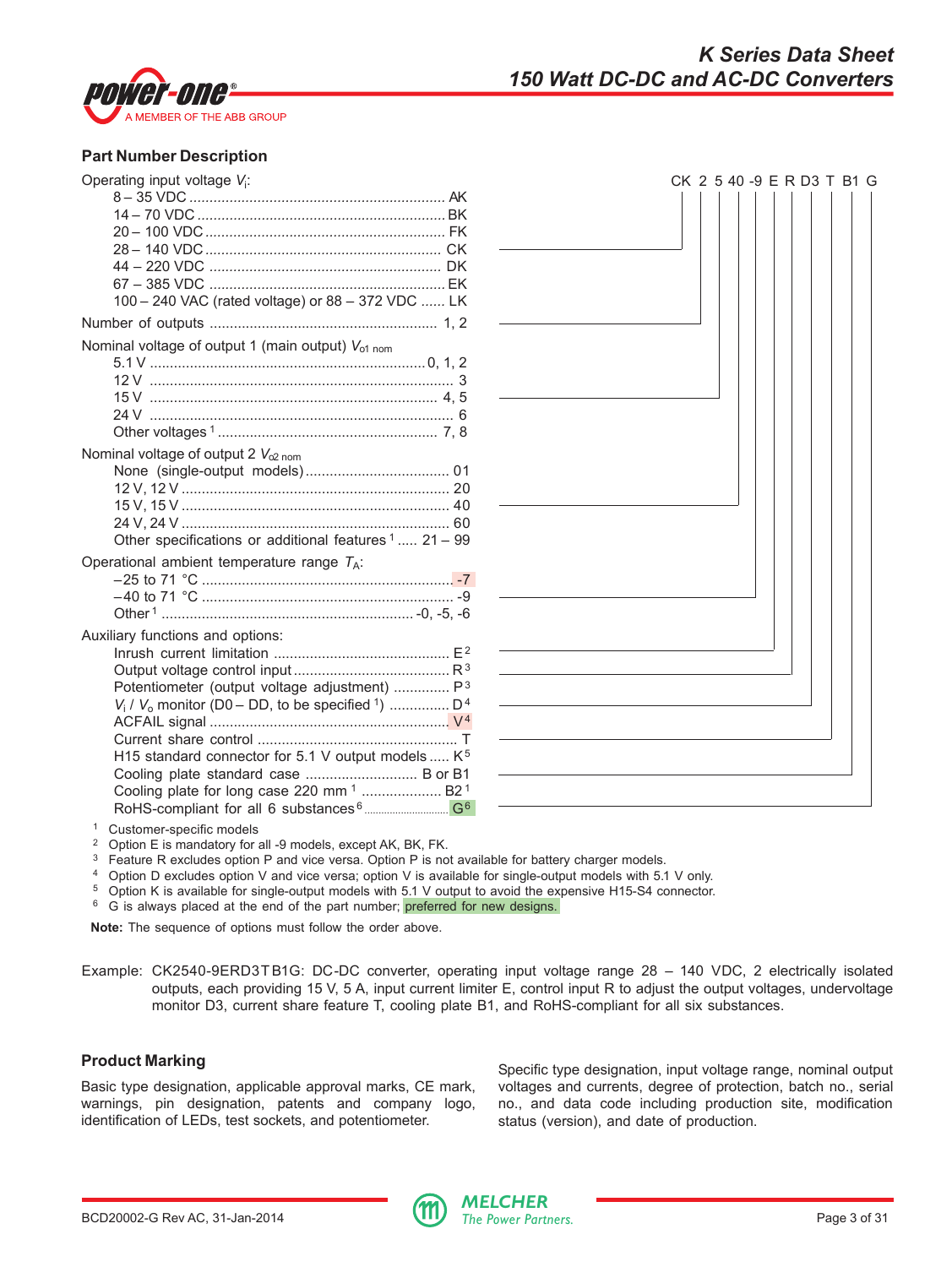

<span id="page-3-0"></span>

# **Functional Description**

The input voltage is fed via an input fuse, an input filter, a bridge rectifier (LK models only), and an inrush current limiter to the input capacitor. This capacitor sources a singletransistor forward converter with a special clamping circuit and provides also the power during the hold-up time.

Each output is powered by a separate secondary winding of the main transformer. The resultant voltages are rectified and their ripple smoothed by a power choke and an output filter.

The control logic senses the main output voltage  $V_{01}$  and generates, with respect to the maximum admissible output currents, the control signal for the switching transistor of the forward converter.

The second output of double-output models is tracking the main output, but has its own current limiting circuit. If the main output voltage drops due to current limitation, the second output voltage will fall as well and vice versa.

Standard models with a single 5.1 V output have a synchronous rectifier to provide good efficiency.



*Block diagram of double-output models*

<sup>2</sup> Suppressor diode (AK, BK, FK models)<sup>3</sup> Innush current limiter (NTC, only for models)<sup>3</sup>

Fuse

Vi–

<sup>1</sup> Transient suppressor (VDR)

 $L \approx 4$ 

*Fig. 2*



<sup>3</sup> Inrush current limiter (NTC, only for models with  $T_{A \text{ min}} = -25 \degree C$ ) or option E (for CK, DK, EK, LK models only)  $^4$  LK models only

 $\overrightarrow{A}$ 

 $\mathcal{C}_{\alpha}$ 

4 6

Ņ

Vo2+

Vo2–

8 10

–' +

本

Output 2 filter

 $\mathcal{1}$  C<sub>y</sub>

 $C_{Y}$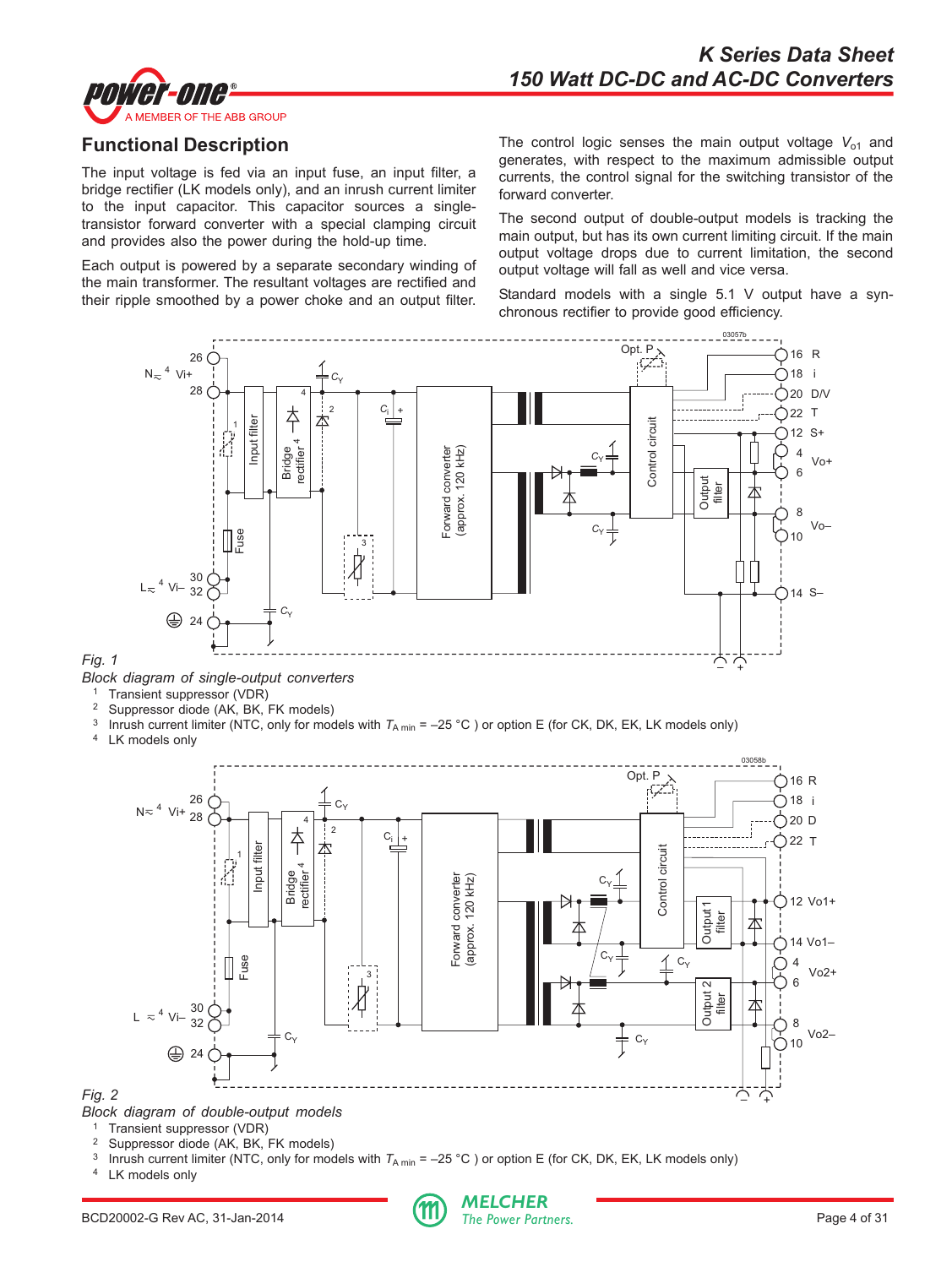<span id="page-4-0"></span>

# **Electrical Input Data**

## General Conditions

- $-T_A$  = 25<sup>°</sup>C, unless  $T_C$  is specified.
- Pin 18 connected to pin 14,  $V_0$  adjusted to  $V_{\text{o nom}}$  (if option P); R input not connected.
- Sense line pins S+ and S– connected to Vo+ and Vo– respectively.

*Table 2a: Input data*

| Input                      |                                        |                                                      |          | <b>AK</b>      |     |     | <b>BK</b> |                |          | <b>Unit</b> |     |                |
|----------------------------|----------------------------------------|------------------------------------------------------|----------|----------------|-----|-----|-----------|----------------|----------|-------------|-----|----------------|
|                            | <b>Characteristics</b>                 | <b>Conditions</b>                                    | min      | typ            | max | min | typ       | max            | min      | typ         | max |                |
| $V_i$                      | Operating input voltage                | $I_0 = 0 - I_{\text{on}}$                            | 8        |                | 35  | 14  |           | 70             | 20       |             | 100 | <b>VDC</b>     |
| $V_{i \text{ nom}}$        | Nominal input voltage                  | $T_{\rm C\,min} - T_{\rm C\,max}$                    |          | 15             |     |     | 30        |                |          | 50          |     |                |
| $I_{\rm i}$                | Input current                          | $V_{\text{i nom}}$ , $I_{\text{o nom}}$ <sup>1</sup> |          | 9.0            |     |     | 6.0       |                |          | 3.75        |     | $\overline{A}$ |
| $P_{10}$                   | No-load input power                    | $V_{\text{i min}} - V_{\text{i max}}$                |          |                | 2.5 |     |           | 2.5            |          |             | 2.5 | W              |
| $P_{\text{i} \text{ inh}}$ | Idle input power                       | unit inhibited                                       |          |                | 1.5 |     |           | 1.5            |          |             | 1.5 |                |
| $R_i$                      | Input resistance                       | $T_{\rm C}$ = 25 °C                                  | 65       |                |     | 100 |           |                | 70       |             |     | $m\Omega$      |
| $R_{\rm NTC}$              | NTC resistance <sup>2</sup>            |                                                      |          | no NTC         |     |     | no NTC    |                |          | no NTC      |     |                |
| $C_i$                      | Input capacitance                      |                                                      | 832      | 1040           |     | 300 | 370       |                | 1200     | 1500        |     | μF             |
| $V_{IRFI}$                 | Conducted input RFI                    | EN 55022                                             |          | $\overline{A}$ |     |     | A         |                |          | B           |     |                |
|                            | Radiated input RFI                     | $V_{\text{inom}}, I_{\text{onom}}$                   | A        |                | A   |     |           | $\overline{A}$ |          |             |     |                |
| $V_{i,abs}$                | Input voltage limits<br>without damage |                                                      | $\Omega$ |                | 40  | 0   |           | 84             | $\Omega$ |             | 100 | <b>VDC</b>     |

#### *Table 2b: Input data*

| Input                      |                                        |                                                      | <b>CK</b> |      |     |          | <b>DK</b> |       |             | <b>EK</b> |     |                 | <b>Unit</b>      |                  |            |
|----------------------------|----------------------------------------|------------------------------------------------------|-----------|------|-----|----------|-----------|-------|-------------|-----------|-----|-----------------|------------------|------------------|------------|
|                            | <b>Characteristics</b>                 | <b>Conditions</b>                                    | min       | typ  | max | min      | typ       | max   | min         | typ       | max | min             | typ              | max              |            |
| $V_i$                      | Operating input voltage                | $I_0 = 0 - I_{0}$ nom                                | 28        |      | 140 | 44       |           | 220   | 67          |           | 385 | 88              |                  | 372              | <b>VDC</b> |
|                            |                                        | $T_{\rm C,min}-T_{\rm C,max}$                        |           |      |     |          |           |       |             |           |     | 85 <sup>4</sup> | (230)            | 264 <sup>4</sup> | <b>VAC</b> |
| $V_{i\,nom}$               | Nominal input voltage                  |                                                      |           | 60   |     |          | 110       |       |             | 220       |     |                 | 310 <sup>4</sup> |                  | <b>VDC</b> |
| $I_{\rm i}$                | Input current                          | $V_{\text{i nom}}$ , $I_{\text{0 nom}}$ <sup>1</sup> |           | 3.0  |     |          | 1.6       |       |             | 0.8       |     |                 | 0.57             |                  | A          |
| $P_{i0}$                   | No-load input power                    | $V_{\text{i min}} - V_{\text{i max}}$                |           |      | 2.5 |          |           | 2.5   |             |           | 2.5 |                 |                  | 2.5              | W          |
| $P_{\text{i} \text{ inh}}$ | Idle input power                       | unit inhibited                                       |           |      | 1.5 |          |           | 1.5   |             |           | 1.5 |                 |                  | 4.5              |            |
| $R_i$                      | Input resistance                       | $T_{\rm C}$ = 25 °C                                  | 150       |      |     | 170      |           |       | 180         |           |     | 480             |                  |                  | $m\Omega$  |
| $R_{\rm NTC}$              | NTC resistance <sup>2</sup>            |                                                      |           | 1000 |     |          | 2000      |       |             | 4000      |     |                 | 4000             |                  |            |
| $C_i$                      | Input capacitance                      |                                                      | 960       | 1200 |     | 264      | 330       |       | 216         | 270       |     | 216             | 270              |                  | μF         |
| $V_{iRFI}$                 | Conducted input RFI                    | EN 55022                                             |           | B    |     |          | B         |       |             | B         |     |                 | B                |                  |            |
|                            | Radiated input RFI                     | $V_{i \text{ nom}}$ , $I_{o \text{ nom}}$            |           | A    |     |          | A         |       |             | A         |     |                 | A                |                  |            |
| $V_{i\,abs}$               | Input voltage limits<br>without damage |                                                      | $\Omega$  |      | 154 | $\Omega$ |           | 400 3 | $\mathbf 0$ |           | 400 | $-400$          |                  | 400              | <b>VDC</b> |

<sup>1</sup> Both outputs of double-output models are loaded with *I*o nom.

<sup>2</sup> Valid for -7 versions without option E (-9 versions exclude NTC). This is the nominal value at 25 °C and applies to cold converters at initial switch-on cycle. Subsequent switch-on/off cycles increase the inrush current peak value.

<sup>3</sup> For 1 s max.

<sup>4</sup> Rated input voltage range is 100 – 240 VAC (nominal 230 VAC). Nominal frequency range is 50 – 60 Hz; operating frequency range is 47 – 440 Hz (440 Hz for 115 V mains). For frequencies ≥ 63 Hz, refer to *Installation Instructions*.

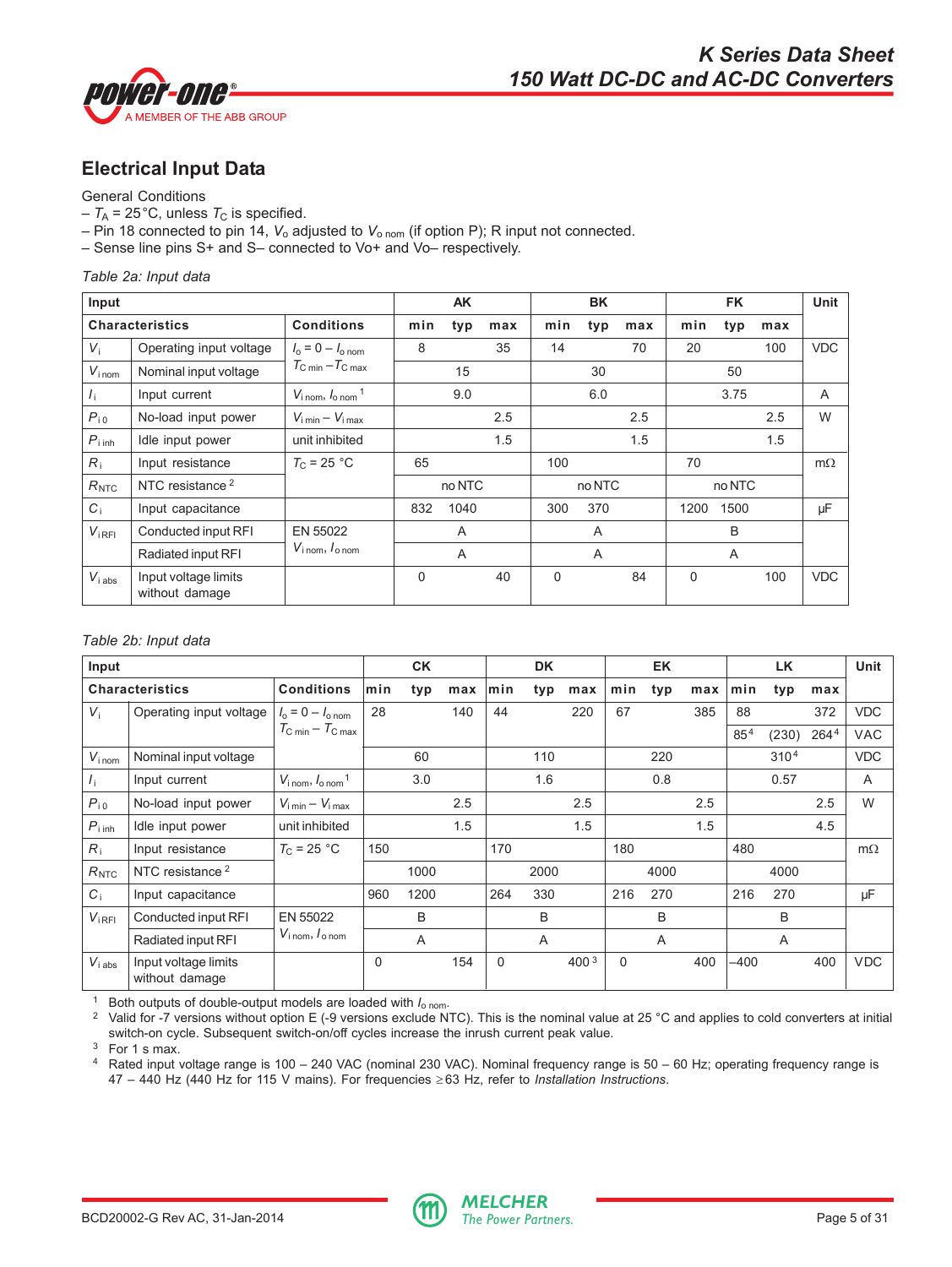

#### **Input Transient Protection**

A suppressor diode or a VDR (depending upon the input voltage range) together with the input fuse and a symmetrical input filter form an effective protection against high input transient voltages which, typically occur in most installations, but especially in battery-driven mobile applications.

Standard nominal battery voltages are: 12, 24, 36, 48, 60, 72, 110, and 220 V. Railway batteries are specified with a tolerance of  $-30\%$  to  $+25\%$ , with short excursions up to  $\pm 40\%$ .

In certain applications, additional surges according to RIA 12 are specified. The power supply must not switch off during these surges, and since their energy can practically not be absorbed, an extremely wide input range is required. The EK input range for 110 V batteries has been designed and tested to meet this requirement.

## **Input Fuse**

A fuse mounted inside the converter protects against severe defects. This fuse may not fully protect the converter, when the input voltage exceeds 200 VDC. In applications, where the converters operate at source voltages above 200 VDC, an external fuse or a circuit breaker at system level should be installed.

| Table 3: Fuse Specification |  |  |  |  |  |
|-----------------------------|--|--|--|--|--|
|-----------------------------|--|--|--|--|--|

| Model     | Fuse type              | <b>Reference</b> | Rating        |
|-----------|------------------------|------------------|---------------|
| AK        | fast-blow $1$          | Littlefuse 314   | 30 A. 125 V   |
| <b>BK</b> | fast-blow $1$          | Littlefuse 314   | 25 A. 125 V   |
| СK        | slow-blow $2$          | Schurter SPT     | 12.5 A. 250 V |
| DK        | slow-blow <sup>2</sup> | Schurter SPT     | 8 A. 250 V    |
| EK, LK    | slow-blow $2$          | Schurter SPT     | 4 A. 250 V    |
| <b>FK</b> | slow-blow $2$          | Schurter SPT     | 16 A. 250 V   |

<sup>1</sup> Fuse size  $6.3 \times 32$  mm <sup>2</sup> Fuse size  $5 \times 20$  mm





*Typical inrush current versus time at*  $V_{i max}$ *, R<sub>ext</sub> = 0*  $\Omega$ *. For AK, BK, FK, and for application-related values, use the formula in this section to get realistic results.*

#### **Inrush Current Limitation**

The CK, DK, EK, and LK models incorporate an NTC resistor in the input circuitry, which at initial turn-on reduces the peak inrush current value by a factor of  $5 - 10$ , such protecting connectors and switching devices from damage. Subsequent switch-on cycles within short periods will cause an increase of the peak inrush current value due to the warming-up of the NTC resistor. See also *Option E*.

The inrush current peak value (initial switch-on cycle) can be determined by following calculation; see also fig. 3:





## **Static Input Current Characteristic**





#### **Reverse Polarity**

The converters (except LK models) are not protected against reverse polarity at the input to avoid unwanted power losses. In general, only the input fuse will trip.

LK models are fully protected by the built-in bridge rectifier.

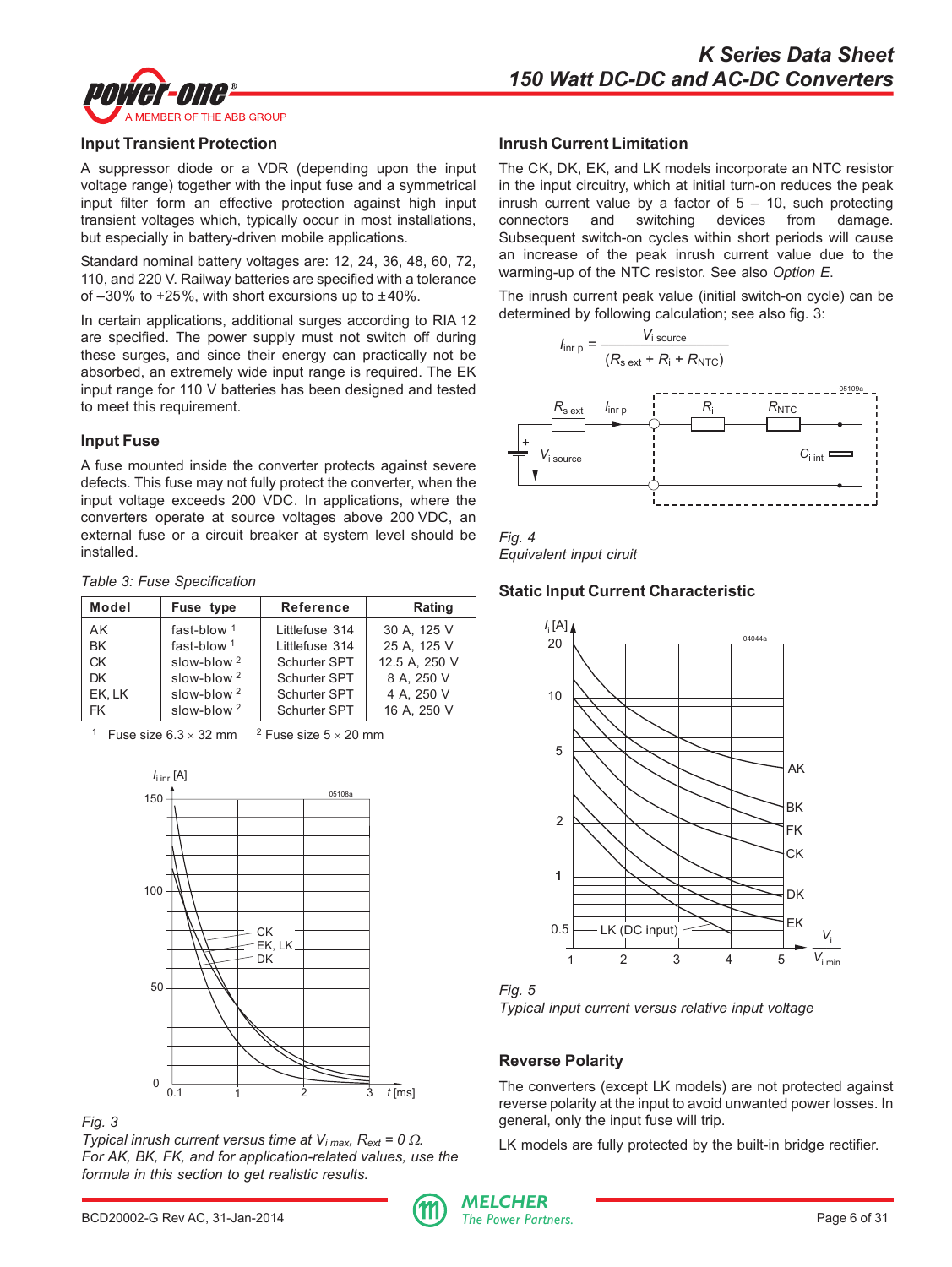

# **Input Under-/Overvoltage Lockout**

If the input voltage remains below approx. 0.8  $V_{\text{i,min}}$  or exceeds approx. 1.1 *V*i max, an internally generated inhibit signal disables the output(s). When checking this function, the absolute maximum input voltage *V*i abs should be observed. Between *V*i min and the undervoltage lock-out level the output voltage may be below the value defined in table *Electrical Output data.*

#### **Hold-Up Time**



#### *Fig. 6a*

*Typical hold-up time th* versus relative DC input voltage. *V*i*/V*i min*. DC-DC converters require an external series diode in the input path, if other loads are connected to the same input supply lines.*



*Fig. 6b*

*Typical hold-up time th* versus relative AC input voltage (LK *models)*

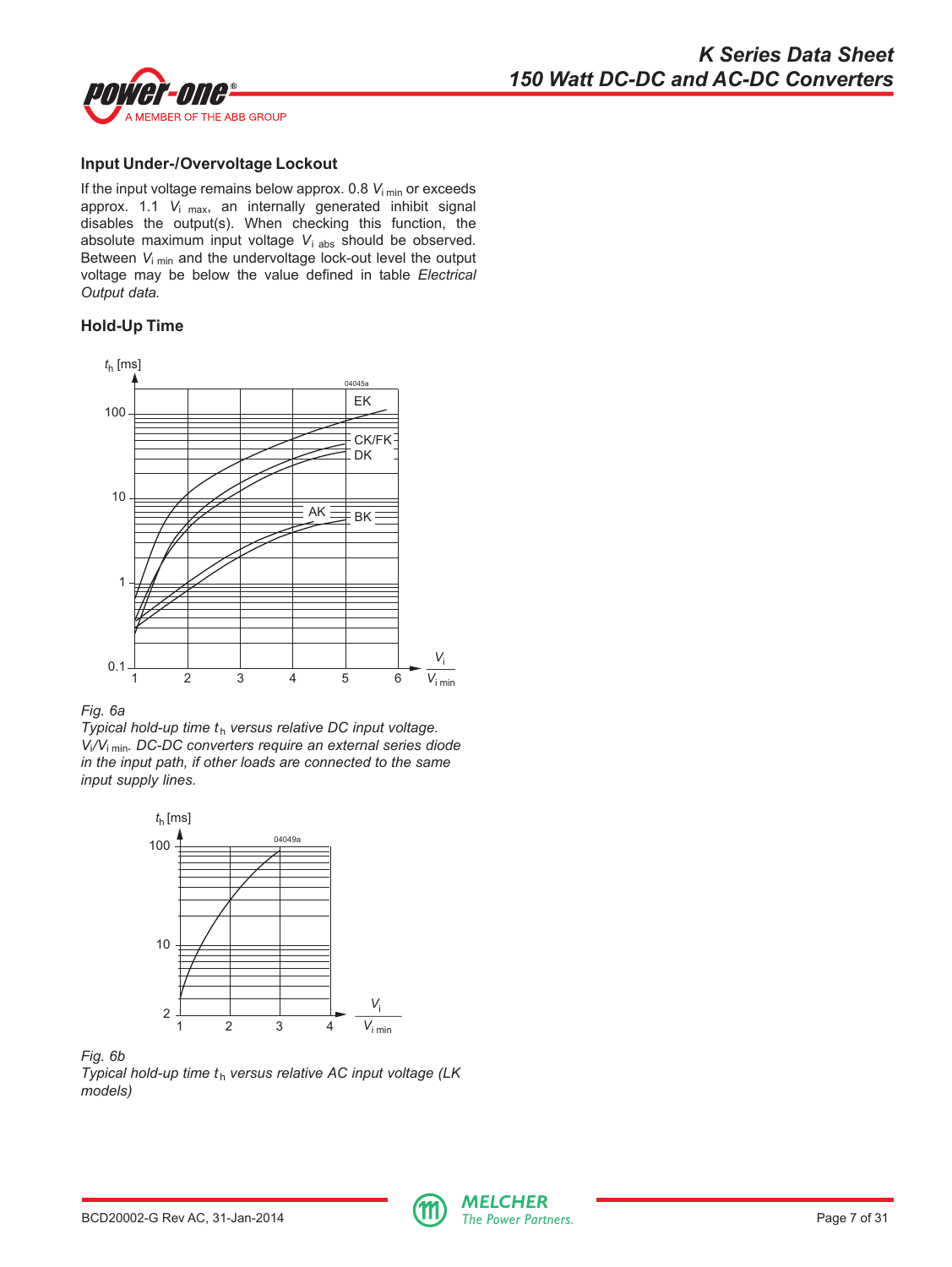<span id="page-7-0"></span>

# **Electrical Output Data**

General Conditions:

- $-T_A = 25$  °C, unless  $T_C$  is specified.
- Pin 18 (i) connected to pin 14 (S– or Vo1–), R input not connected, *V*o adjusted to *V*o nom (option P),
- Sense line pins 12 (S+) and 14 (S–) connected to pins 4 (Vo1+) and 8 (Vo1–), respectively.

*Table 5: Output data of single-output models*

| Model             | Nom. output voltage              |                                                             |                                                                                        | <b>AK-LK1001</b><br>5.1V |        | AK-LK1301/1740 <sup>5</sup><br>12 V/12.84 V <sup>5</sup> |              |                      | <b>AK-LK1501</b><br>15 V |                    |       | AK-LK1601 | Unit                  |       |       |                  |
|-------------------|----------------------------------|-------------------------------------------------------------|----------------------------------------------------------------------------------------|--------------------------|--------|----------------------------------------------------------|--------------|----------------------|--------------------------|--------------------|-------|-----------|-----------------------|-------|-------|------------------|
|                   | <b>Characteristics</b>           |                                                             | <b>Conditions</b>                                                                      | min                      | typ    | max                                                      | min          | typ                  | max                      | min                | typ   | max       | min                   | typ   | max   |                  |
| $V_{o}$           | Output voltage                   |                                                             | $V_{\text{i nom}}$ , $I_{\text{o nom}}$                                                | 5.07                     |        | 5.13                                                     | 11.935       |                      | 12.075                   | 14.91              |       | 15.09     | 23.86                 |       | 24.14 | $\vee$           |
| $V_{oBR}$         |                                  | Overvoltage protection<br>(suppressor diode) <sup>7</sup>   |                                                                                        | 6.0                      |        |                                                          | 15.2/17.55   |                      |                          | 19.6               |       |           | 28.5                  |       |       |                  |
| $I_{\text{onom}}$ | Output current nom. <sup>1</sup> |                                                             | $V_{\text{i min}} - V_{\text{i max}}$<br>$T_{\rm C,min} - T_{\rm C,max}$               |                          | 206/25 |                                                          |              | 10 <sup>56</sup> /12 |                          | 8 <sup>6</sup> /10 |       |           | $5^{6}/6$             |       |       | A                |
| $I_{OL}$          |                                  | Output current limit                                        | $V_{\text{i min}} - V_{\text{i max}}$                                                  | 216/26                   |        |                                                          | 10.25 6/12.2 |                      |                          | 8.26/10.2          |       |           | 5.2 <sup>6</sup> /6.2 |       |       |                  |
| $V_{\Omega}$      | Output                           | Low frequency <sup>8</sup>                                  | $V_{\text{i nom}}$ , $I_{\text{o nom}}$                                                |                          |        | 5                                                        |              |                      | 5                        |                    |       | 5         |                       |       | 5     | $mV_{\text{pp}}$ |
|                   | noise $3$                        | Switching frequ.                                            | $BW = 20 MHz$                                                                          |                          | 10     |                                                          |              | 5                    |                          |                    | 5     |           |                       | 5     |       |                  |
|                   |                                  | Total incl. spikes                                          |                                                                                        |                          | 80     |                                                          |              | 50                   |                          |                    | 70    |           |                       | 100   |       |                  |
| $\Delta V_{o u}$  |                                  | Static line regulation<br>with respect to $V_{i\text{nom}}$ | $V_{\text{i min}} - V_{\text{i max}}$<br>$I_{\text{0 nom}}$                            |                          |        | ±15                                                      |              |                      | ±20                      |                    |       | ±25       |                       |       | ±30   | mV               |
| $\Delta V_{o1}$   |                                  | Static load regulation <sup>2</sup>                         | $V_{\text{inom}}$<br>$(0.1 - 1)$ $I_{\text{o nom}}$                                    |                          |        | $-202$                                                   |              |                      | $-30$                    |                    |       | $-40$     |                       |       | $-50$ |                  |
| $V_{0d}$          | Dynamic<br>load                  | Voltage<br>deviation <sup>9</sup>                           | $V_{i \text{ nom}}$<br>$l_{\text{o nom}} \leftrightarrow \frac{1}{2} l_{\text{o nom}}$ |                          | ±150   |                                                          |              | ±130                 |                          |                    | ±130  |           |                       | ±150  |       |                  |
| $t_{\rm d}$       | regulat. <sup>9</sup>            | Recovery time 9                                             |                                                                                        |                          | 0.3    |                                                          |              | 0.4                  |                          |                    | 0.4   |           |                       | 0.3   |       | ms               |
| $\alpha_{V_0}$    |                                  | Temperature coefficient<br>of output voltage 4              | $T_{\rm C,min}-T_{\rm Cmax}$<br>$I_{\text{o} \text{ nom}}$                             |                          | ±0.02  |                                                          |              | ±0.02                |                          |                    | ±0.02 |           |                       | ±0.02 |       | $%$ /K           |

<sup>1</sup> If the output voltages are increased above V<sub>o nom</sub> through R-input control, option P setting, remote sensing or option T, the output currents should be reduced accordingly so that  $P_{\text{o nom}}$  is not exceeded.

<sup>2</sup> See fig. 7 below !

<sup>3</sup> Measured according to IEC/EN 61204 with a probe according to annex A

<sup>4</sup> For battery charger applications, a defined negative temperature coefficient can be provided by using a temperature sensor (see *Accessories)*, but we recommend choosing the special battery charger models.

<sup>5</sup> Especially designed for battery charging using the temperature sensor (see *Accessories*). *V*o is set to 12.84 V ±1% (R-input open) <sup>6</sup> Values for AK models

<sup>7</sup> Breakdown voltage of the incorporated suppressor diode (1 mA; 10 mA for 5 V output). Exceeding V<sub>o BR</sub> is dangerous for the suppressor diode.

- <sup>8</sup> LK models only (twice the input frequency)
- <sup>9</sup> See *Dynamic load regulation*



*Fig. 7*



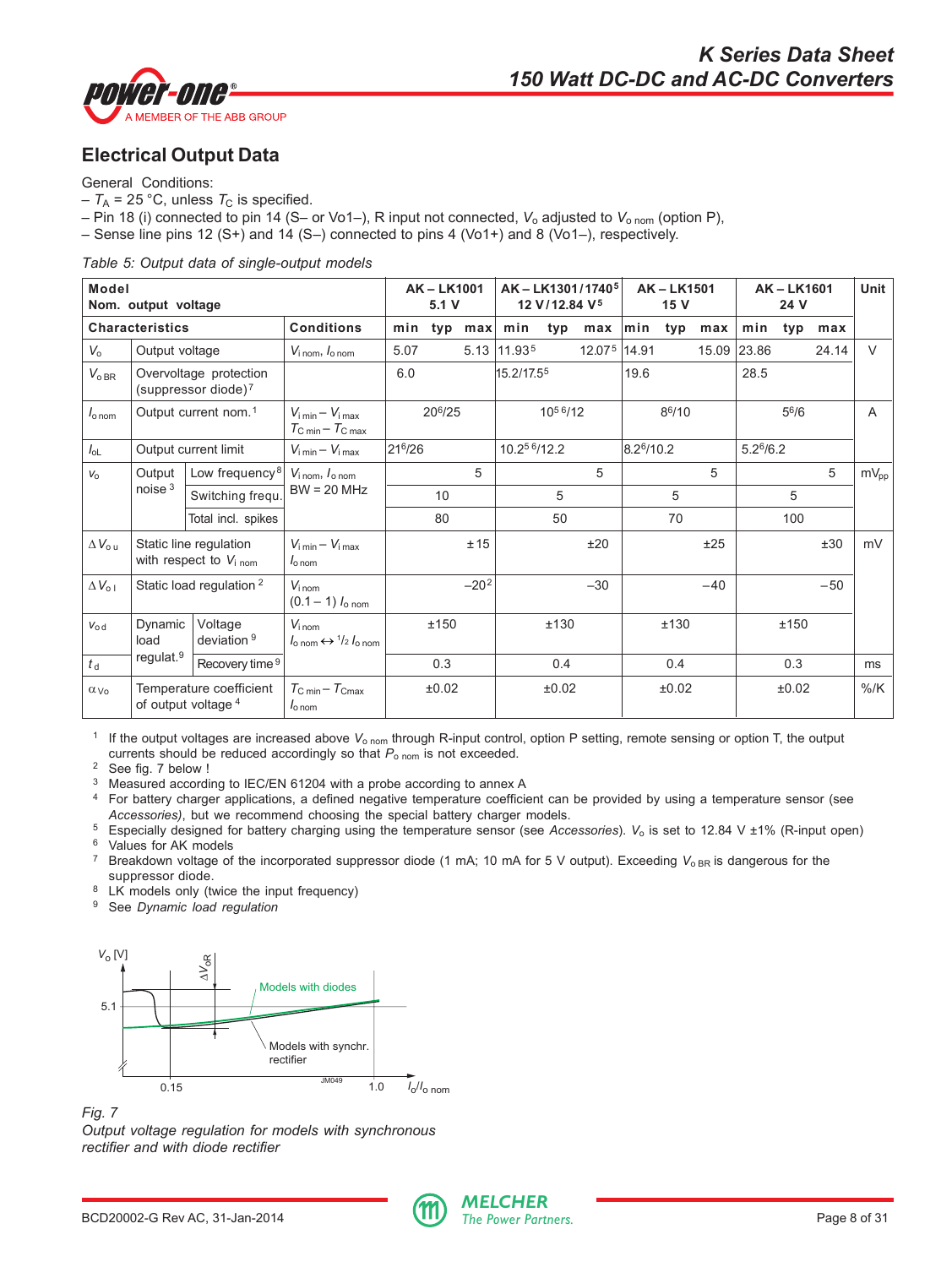

| Model                             | Nom. output voltage                                                              |                                                               |                                                                                      |                       |           |       | AK-LK2320<br>$2 \times 12$ V |           |          |                       |           | AK-LK2540 | $2 \times 15$ V       |           |       | Unit         |
|-----------------------------------|----------------------------------------------------------------------------------|---------------------------------------------------------------|--------------------------------------------------------------------------------------|-----------------------|-----------|-------|------------------------------|-----------|----------|-----------------------|-----------|-----------|-----------------------|-----------|-------|--------------|
|                                   |                                                                                  |                                                               |                                                                                      | Output 1              |           |       | Output 2                     |           | Output 1 |                       |           | Output 2  |                       |           |       |              |
|                                   | <b>Characteristics</b>                                                           |                                                               | <b>Conditions</b>                                                                    | min                   | typ       |       | $max   min$ typ max          |           |          |                       | min typ   | max       | min typ               |           | max   |              |
| $V_{\rm o}$                       | Output voltage                                                                   |                                                               | $V_{i\,nom}$ , $I_{o1\,nom}$ , $I_{o2\,nom}$ 11.93                                   |                       |           |       | 12.07 11.82                  |           | 12.18    | 14.91                 |           |           | 15.09 14.78           |           | 15.22 | $\vee$       |
| $V_{oBR}$ <sup>8</sup>            | Overvoltage protection<br>(suppressor diode)<br>Output current nom. <sup>2</sup> |                                                               |                                                                                      | 15.2                  |           |       | 15.2                         |           |          | 19.6                  |           |           | 19.6                  |           |       |              |
| $I_{\text{o} \text{nom}}$         | Output current limit 10                                                          |                                                               | $V_{i,min} - V_{i,max}$<br>$T_{\rm C\,min} - T_{\rm C\,max}$                         |                       | $5^{1/6}$ |       |                              | $5^{1/6}$ |          |                       | $4^{1/5}$ |           |                       | $4^{1/5}$ |       | $\mathsf{A}$ |
| $I_{OL}$                          |                                                                                  |                                                               | $V_{\text{i min}} - V_{\text{i max}}$                                                | 5.2 <sup>1</sup> /6.2 |           |       | 5.2 <sup>1</sup> /6.2        |           |          | 4.2 <sup>1</sup> /5.2 |           |           | 4.2 <sup>1</sup> /5.2 |           |       |              |
| $V_{\Omega}$                      | Output                                                                           | Low frequency <sup>9</sup>                                    | $V_{i \text{ nom}}$ , $I_{o \text{ nom}}$                                            |                       |           | 5     |                              |           | 5        |                       |           | 5         |                       |           | 5     | $mV_{pp}$    |
|                                   | noise <sup>3</sup>                                                               | Switching freq.                                               | $BW = 20 MHz$                                                                        |                       | 5         |       |                              | 5         |          |                       | 5         |           |                       | 5         |       |              |
|                                   |                                                                                  | Total incl.spikes                                             |                                                                                      |                       | 40        |       |                              | 40        |          |                       | 50        |           |                       | 50        |       |              |
| $\Delta V_{\text{o u}}$           |                                                                                  | Static line regulation<br>with respect to $V_{i \text{ nom}}$ | $V_{\text{i min}} - V_{\text{i max}}$<br>$I_{\text{o nom}}$                          |                       |           | ±20   |                              | 5         |          |                       |           | ±25       |                       | 5         |       | mV           |
| $\Delta V_{\text{o} \, \text{l}}$ | Static load regulation                                                           |                                                               | $V_{i \text{ nom}}$<br>$(0.1 - 1)$ $I_{\text{o nom}}$                                |                       |           | $-40$ |                              | 5         |          |                       |           | $-50$     |                       | 5         |       |              |
| $V_{0d}$                          | Dynamic<br>load                                                                  | Voltage<br>deviation $4$                                      | $V_{i \text{ nom}}$<br>$I_{\text{01}}$ nom $\leftrightarrow$ 1/2 $I_{\text{01}}$ nom |                       | ±100      |       |                              | ±150      |          |                       | ±100      |           |                       | ±150      |       |              |
| $t_{\rm d}$                       | regulat.                                                                         | Recovery time <sup>4</sup>                                    | $\frac{1}{2}I_{\rm 02\,norm}$                                                        |                       | 0.2       |       |                              |           |          |                       | 0.2       |           |                       |           |       | ms           |
| $\alpha_{\text{Vo}}$              |                                                                                  | Temperature coefficient<br>of output voltage <sup>6</sup>     | $T_{\rm C\ min} - T_{\rm C\ max}$<br>$I_{\text{o nom}}$                              |                       | ±0.02     |       |                              |           |          |                       | ±0.02     |           |                       |           |       | $%$ /K       |

#### *Table 6a: Output data of double-output models. General conditions as per table 5.*

| Table 6b: Output data of double-output models. General conditions as per table 5. |  |
|-----------------------------------------------------------------------------------|--|
|-----------------------------------------------------------------------------------|--|

| Model                  | Nom. output voltage    |                                                                                                 |                                                                                        |                        |                    | AK - LK2660 / 2740 <sup>7</sup><br>$2 \times 24$ V / 2 $\times$ 25.68 V <sup>7</sup> |                        |          |        | Unit      |
|------------------------|------------------------|-------------------------------------------------------------------------------------------------|----------------------------------------------------------------------------------------|------------------------|--------------------|--------------------------------------------------------------------------------------|------------------------|----------|--------|-----------|
|                        |                        |                                                                                                 |                                                                                        |                        | Output 1           |                                                                                      |                        | Output 2 |        |           |
|                        | <b>Characteristics</b> |                                                                                                 | <b>Conditions</b>                                                                      | min                    | typ                | max                                                                                  | min                    | typ      | max    |           |
| $V_{\alpha}$           |                        | Output voltage                                                                                  | $V_{\text{inom}}$ , $I_{\text{01nom}}$ , $I_{\text{02nom}}$                            |                        | 23.86 <sup>7</sup> |                                                                                      | 24.147 23.647          |          | 24.367 | $\vee$    |
| $V_{OBR}$ <sup>8</sup> |                        | Overvoltage protection<br>(suppressor diode)                                                    |                                                                                        | 28.5/347               |                    |                                                                                      | 28.5/347               |          |        |           |
| $I_{\text{onom}}$      |                        | Output current nom. <sup>2</sup>                                                                | $V_{\text{imin}} - V_{\text{imax}}$<br>$T_{\rm C\,min} - T_{\rm C\,max}$               | 2.5 <sup>17</sup> /3   |                    | $2.5^{1.7}/3$                                                                        |                        |          | A      |           |
| $I_{OL}$               |                        | Output current limit <sup>10</sup>                                                              | $V_{\text{i min}} - V_{\text{i max}}$                                                  | 2.7 <sup>17</sup> /3.2 |                    |                                                                                      | 2.7 <sup>17</sup> /3.2 |          |        |           |
| $V_{\Omega}$           |                        | Output Low frequency <sup>9</sup> $V_{\text{inom}}$ , $I_{\text{onom}}$                         |                                                                                        |                        |                    | 5                                                                                    |                        |          | 5      | $mV_{pp}$ |
|                        | noise <sup>3</sup>     | Switching freq.                                                                                 | $BW = 20 MHz$                                                                          |                        | 5                  |                                                                                      |                        | 5        |        |           |
|                        |                        | Total incl.spikes                                                                               |                                                                                        |                        | 80                 |                                                                                      |                        | 80       |        |           |
| $\Delta V_{\rm out}$   |                        | Static line regulation<br>with respect to $V_{\text{inom}}$                                     | $V_{\text{imin}} - V_{\text{imav}}$<br>$I_{\Omega \text{nom}}$                         |                        |                    | ±30                                                                                  |                        | 5        |        | mV        |
| $\Delta V_{01}$        |                        | Static load regulation                                                                          | $V_{i \text{ nom}}$<br>$(0.1 - 1)$ $I_{\text{o nom}}$                                  |                        |                    | $-60$                                                                                |                        | 5        |        |           |
| $V_{0d}$               | load                   | Dynamic Voltage<br>deviation $4$                                                                | $V_{\text{inom}}$<br>$l_{\text{01 nom}} \leftrightarrow \frac{1}{2} l_{\text{01 nom}}$ |                        | ±100               |                                                                                      |                        | ±150     |        |           |
| $t_{\rm d}$            | regulat.               | Recovery time <sup>4</sup>                                                                      | $\frac{1}{2}I_{02}$ nom                                                                |                        | 0.2                |                                                                                      |                        |          |        | ms        |
| $\alpha_{\nu}$         |                        | Temperature coefficient $T_{\text{C min}} - T_{\text{C max}}$<br>of output voltage <sup>6</sup> | $I_{\text{o} \text{nom}}$                                                              |                        | ±0.02              |                                                                                      |                        |          |        | $%$ /K    |

- <sup>1</sup> Values for AK models
- <sup>2</sup> If the output voltages are increased above *V*o nom via Rinput control, option P setting, remote sensing, or option T, the output currents should be reduced accordingly, so that  $P_{\text{o nom}}$  is not exceeded.
- <sup>3</sup> Measured according to IEC/EN 61204 with a probe annex A
- <sup>4</sup> See *Dynamic Load Regulation* <sup>5</sup> See *Output Voltage Regulation of Double-Output Models*
- <sup>6</sup> For battery charger applications, a defined negative temperature coefficient can be provided by using a temperature sensor; see *Accessories.*
- <sup>7</sup> Especially designed for battery charging using the battery temperature sensor; see *Accessories*. *V*<sub>01</sub> is set to 25.68 V ±1% (R-
- input open-circuit). <sup>8</sup> Breakdown voltage of the incorporated suppressor diodes (1 mA). Exceeding *V*o BR is dangerous for the suppressor diodes.
- <sup>9</sup> LK models only (twice the input frequency)
- <sup>10</sup> Both outputs series-connected

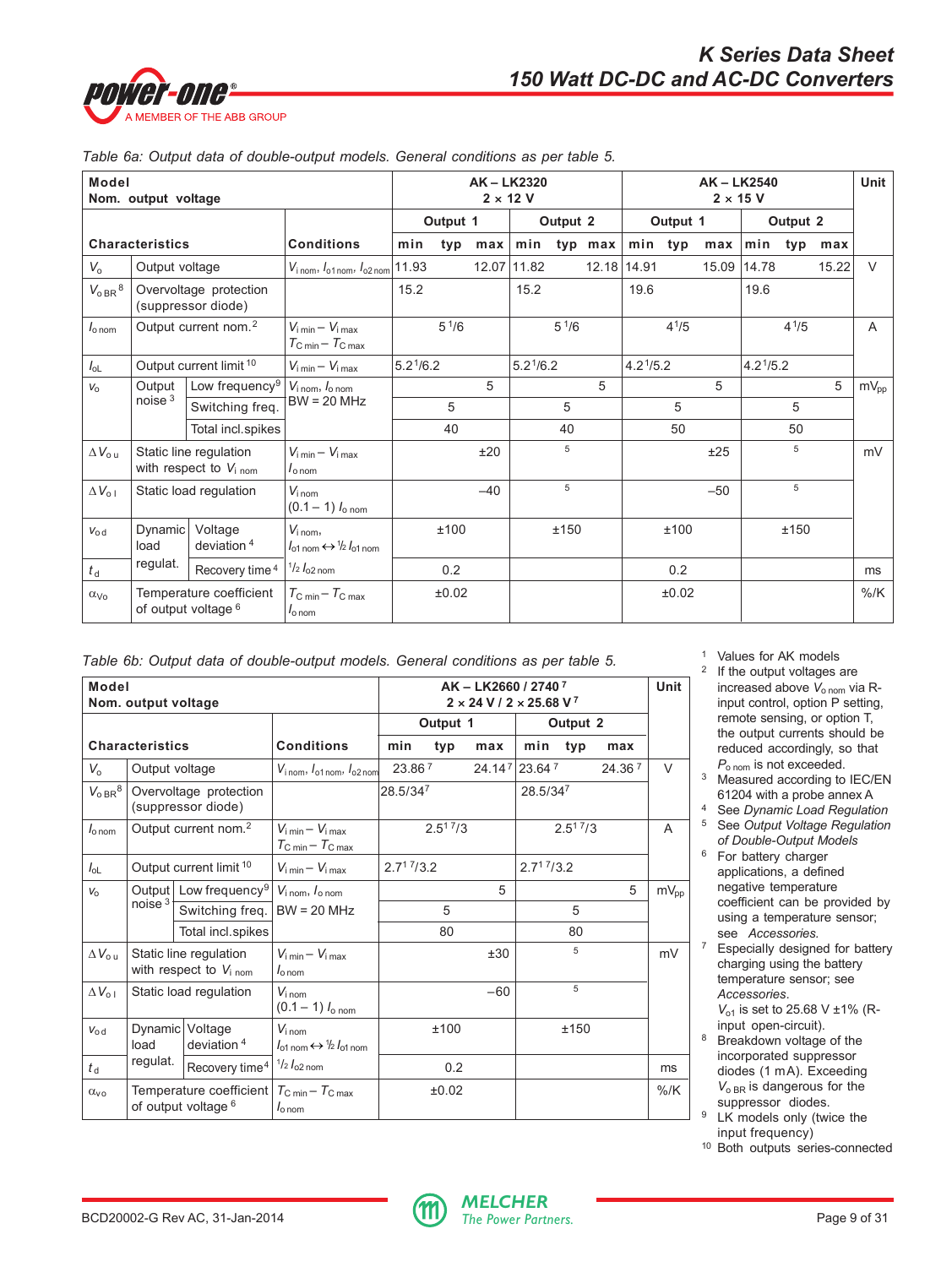

#### **Thermal Considerations**

If a converter is located in free, quasi-stationary air (convection cooling) at the indicated maximum ambient temperature  $T_{A max}$  (see table *Temperature specifications*) and is operated at its nominal input voltage and output power, the temperature measured at the *Measuring point of case temperature* T<sub>C</sub> (see *Mechanical Data*) will approach the indicated value  $T_{\text{C max}}$  after the warm-up phase. However, the relationship between  $T_A$  and  $T_C$  depends heavily upon the conditions of operation and integration into a system. The thermal conditions are influenced by input voltage, output current, airflow, and temperature of surrounding components and surfaces.  $T_{A max}$  is therefore, contrary to  $T_{C max}$ , an indicative value only.

**Caution:** The installer must ensure that under all operating conditions  $T_{\text{C}}$  remains within the limits stated in the table *Temperature specifications.*

**Notes:** Sufficient forced cooling or an additional heat sink allows  $T_A$  to be higher than 71 °C (e.g., 85 °C), as long as  $T_{C \text{ max}}$  is not exceeded. Details are specified in fig. 8.



#### *Fig. 8*

*Output current derating versus temperature for -7 and -9 models.*

#### **Thermal Protection**

A temperature sensor generates an internal inhibit signal, which disables the outputs, when the case temperature exceeds  $T_{\text{C max}}$ . The outputs automatically recover, when the temperature drops below this limit.

Continuous operation under simultaneous extreme worstcase conditions of the following three parameters should be avoided: Minimum input voltage, maximum output power, and maximum temperature.

## **Output Protection**

Each output is protected against overvoltages, which could occur due to a failure of the internal control circuit. Voltage suppressor diodes (which under worst case condition may become a short circuit) provide the required protection. The suppressor diodes are not designed to withstand externally applied overvoltages. Overload at any of the outputs will cause a shut-down of all outputs. A red LED indicates the overload condition.

**Note:**  $V_{\text{o BR}}$  is specified in *Electrical Output Data*. If this voltage is exceeded, the suppressor diode generates losses and may become a short circuit.

#### **Parallel and Series Connection**

Single- or double-output models with equal output voltage can be connected in parallel using option T (current sharing). If the T pins are interconnected, all converters share the output current equally.

Single-output models and/or main and second outputs of double-output models can be connected in series with any other (similar) output.

#### **Notes:**

- Parallel connection of double-output models should always include both, main and second output to maintain good regulation.
- Not more than 5 converters should be connected in parallel.
- Series connection of second outputs without involving their main outputs should be avoided, as regulation may be poor.
- The maximum output current is limited by the output with the lowest current limitation when several outputs are connected in series.





*Output characteristic V<sub>o</sub> versus I<sub>o</sub> (single-output models or double-output models with parallel-connected outputs).*

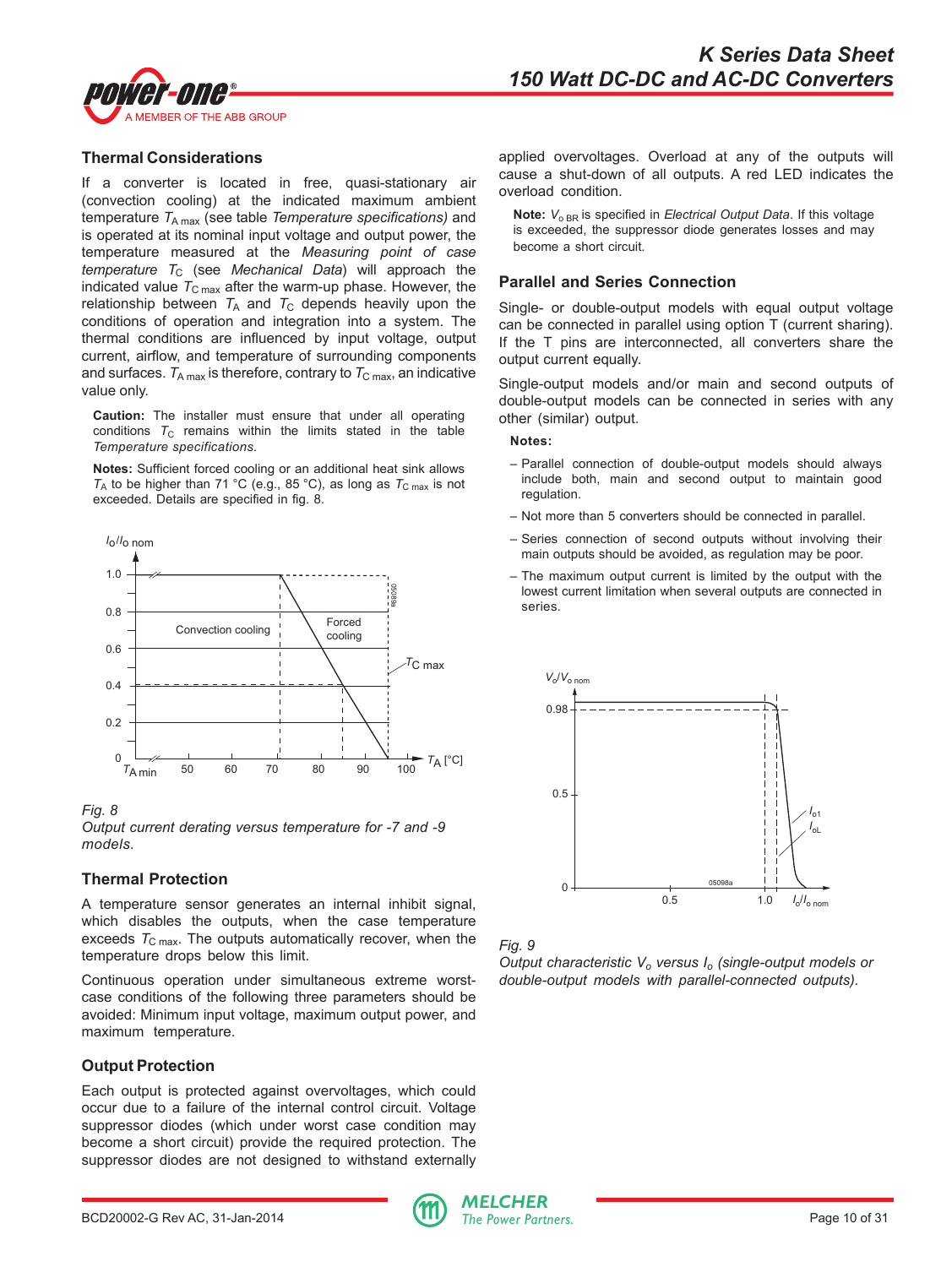



*Fig. 10 Typical dynamic load regulation of V*o*.*

## **Output Voltage Regulation**

figure 10 applies to single-output or double-output models with parallel-connected outputs.

For independant configuration, output 1 is under normal conditions regulated to V<sub>o nom</sub>, irrespective of the output currents.

*V*o2 depends upon the load distribution. If both outputs are loaded with more than 10% of  $I_{\text{o nom}}$ , the deviation of  $V_{\text{o2}}$ remains within ±5% of V<sub>o1</sub>. Fig. 11 to 13 show the regulation depending on load distribution.

Two outputs of a double-output model connected in parallel behave like the output of a single-output model.

**Note:** If output 2 is not used, connect it in parallel with output 1! This ensures good regulation and efficiency.



*Fig. 11*

*Models with 2 outputs 12 V: V*<sub>02</sub> versus  $I_{02}$  with various  $I_{01}$  (typ)



*Fig. 12 Models with 2 outputs 15 V:*  $V_{02}$  versus  $I_{02}$  with various  $I_{01}$  (typ)



*Fig. 13 Models with 2 outputs 24 V: V*<sub>o2</sub> versus  $I_{o2}$  with various  $I_{o1}$  (typ)

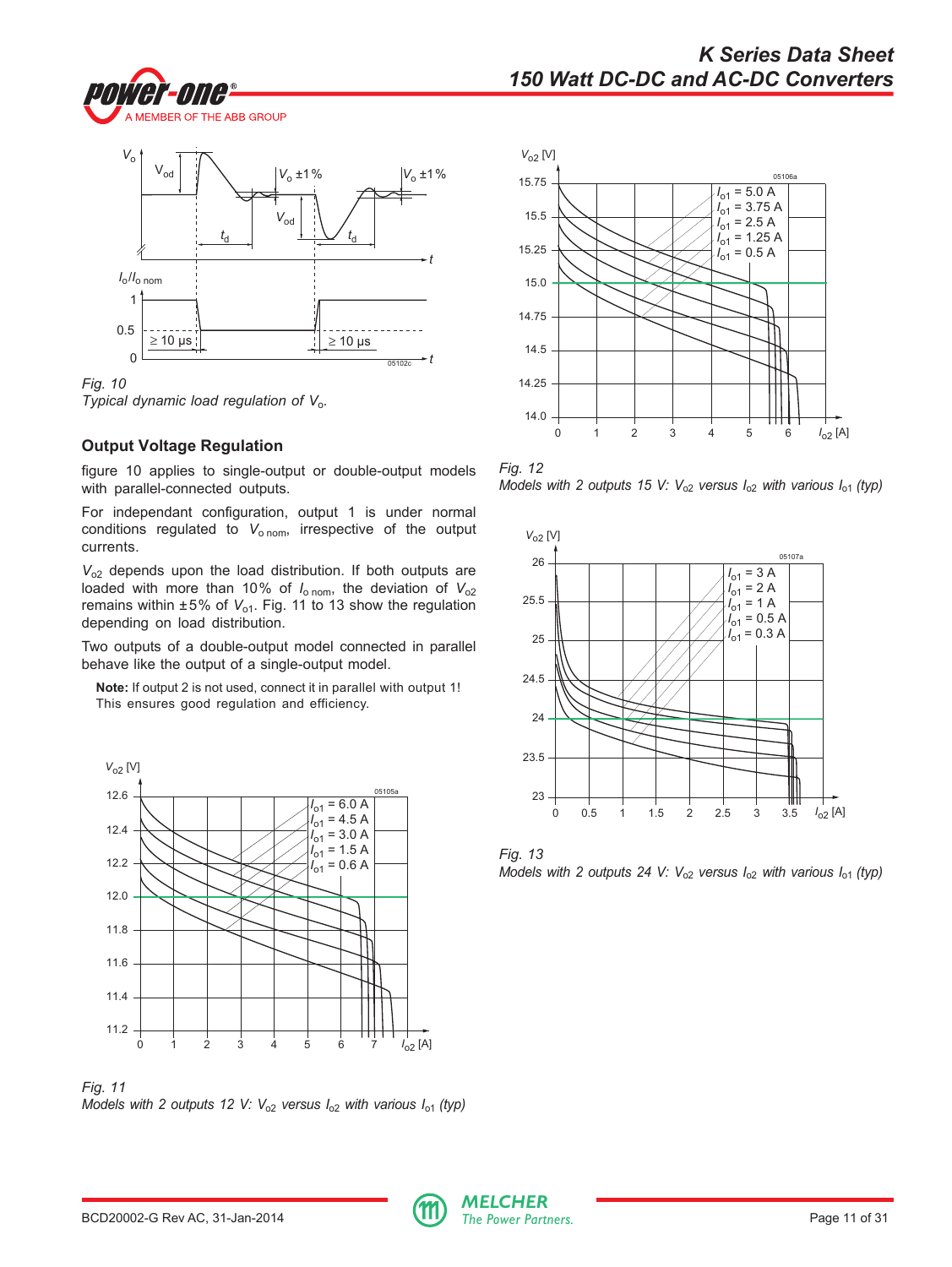<span id="page-11-0"></span>

# **Auxiliary Functions**

## **Inhibit for Remote On/Off**

The outputs may be enabled or disabled by means of a logic signal (TTL, CMOS, etc.) applied between the inhibit input i (pin 18) and pin 14 (S– or Vo1–). In systems with several converters, this feature can be used to control the activation sequence of the converters. If the inhibit function is not required, connect the inhibit pin 18 with pin 14!

**Note:** If pin 18 is not connected, the output is disabled.



*Fig. 14 Definition of V*inh *and I*inh*.*

*Table 7: Inhibit characteristics*

|                  | Characteristic  |                   | <b>Conditions</b>                   | min                | typ | max    | Unit |
|------------------|-----------------|-------------------|-------------------------------------|--------------------|-----|--------|------|
| $V_{\sf inh}$    | Inhibit         | $V_0 = \text{on}$ | $V_{\text{imin}} - V_{\text{imax}}$ | $-50$              |     | 0.8    | V    |
|                  | voltage         | $V_0 = off$       |                                     | 2.4                |     | 50     |      |
| $I_{\text{inh}}$ | Inhibit current |                   | $V_{inh} = 0$                       |                    |     | $-400$ | μA   |
| $t_{\rm r}$      | Rise time       |                   |                                     |                    | 30  |        | ms   |
| t f              | Fall time       |                   |                                     | depending on $I_0$ |     |        |      |



*Fig. 15 Typical inhibit current I*inh *versus inhibit voltage V*inh



*Fig. 16 Output response as a function of inhibit control*



## **Sense Lines** (Single-Output Models)

**Important:** Sense lines must always be connected! Incorrectly connected sense lines may activate the overvoltage protection resulting in a permanent short-circuit of the output.

This feature allows for compensation of voltage drops across the connector contacts and if necessary, across the load lines. We recommend connecting the sense lines directly at the female connector.

To ensure correct operation, both sense lines (S+, S–) should be connected to their respective power outputs (Vo+ and Vo–), and the voltage difference between any sense line and its respective power output (as measured on the connector) should not exceed the following values:

|             |  | Table 7: Maximum voltage compensation allowed using |  |
|-------------|--|-----------------------------------------------------|--|
| sense lines |  |                                                     |  |

| Output<br>voltage | Total voltage difference Voltage difference<br>between sense lines and<br>their respective outputs | between<br>$Vo$ – and $S$ – |
|-------------------|----------------------------------------------------------------------------------------------------|-----------------------------|
| 51V               | $<$ 0.5 V                                                                                          | $<$ 0.25 V                  |
| 12 V, 15 V, 24 V  | $<$ 1 0 V                                                                                          | $< 0.25$ V                  |

# **Programmable Output Voltage** (R-Function)

As a standard feature, the converters offer an adjustable output voltage, identified by letter R in the type designation. The control input R (pin 16) accepts either a control voltage *V*ext or a resistor *R*ext to adjust the desired output voltage. When input R is not connected, the output voltage is set to  $V_{\text{o nom}}$ .

a) Adjustment by means of an external control voltage  $V_{ext}$ between pin 16  $(R)$  and pin 14  $(S-)$ :

The control voltage range is  $0 - 2.75$  VDC and allows for an adjustment in the range of approximately  $0 - 110\%$  of  $V_{\text{onom}}$ .

$$
V_{\text{ext}} \approx \frac{V_0}{V_{\text{onom}}} \cdot 2.5 \text{ V}
$$



*Fig. 17 Output voltage control for single-output models*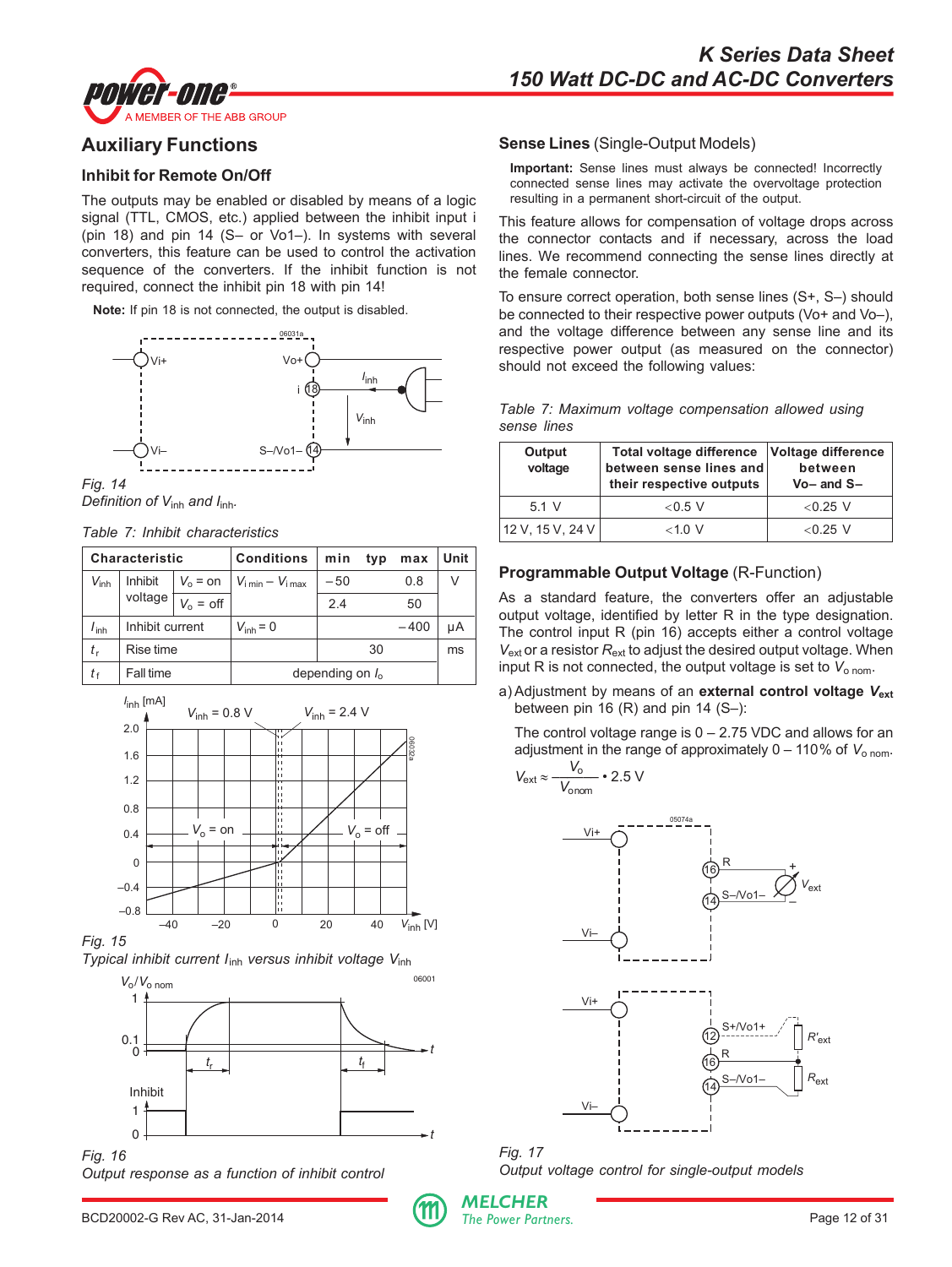



b) Adjustment by means of an **external resistor**:

Depending upon the value of the required output voltage, the resistor shall be connected

**either:** Between pin 16 and pin 14 to achieve an output voltage adjustment range of approximately  $0 - 100\%$  of  $V_{\text{o nom}}$ .

**or:** Between pin 16 and pin 12 to achieve an output voltage adjustment range of  $100 - 110\%$  of  $V_{\text{o nom}}$ .

#### **Warnings:**

- *V*ext shall never exceed 2.75 VDC.
- The value of  $R'_{ext}$  shall never be less than the lowest value as indicated in table  $R'_{ext}$  (for  $V_0 > V_{0 \text{ nom}}$ ) to avoid damage to the converter!

#### **Notes**:

– The R-Function excludes option P (output voltage adjustment by potentiometer).

If the output voltages are increased above V<sub>o nom</sub> via R-input control, option P setting, remote sensing, or option T, the output currents should be reduced, so that P<sub>o nom</sub> is not exceeded.

- With double-output models, the second output follows the voltage of the controlled main output.
- In case of parallel connection the output voltages should be individually set within a tolerance of  $1 - 2\%$ .

#### **Test Jacks**

Test jacks (pin diameter 2 mm) for measuring the main output voltage  $V_0$  or  $V_{01}$  are located at the front of the converter. The





*Wiring of the R-input for output voltages 24 V, 30 V, or 48 V with both outputs in series. A ceramic capacitor (C*o*) across the load reduces ripple and spikes.*

positive test jack is protected by a series resistor (see: *Functional Description, block diagrams*).

The voltage measured at the test jacks is slightly lower than the value at the output terminals.

|           | $V_{\text{o nom}} = 5.1 \text{ V}$ |                        | $V_{\text{o nom}}$ = 12 V |                       |                        | $V_{\text{o nom}}$ = 15 V |                       |    | $V_{\text{o nom}}$ = 24 V |       |
|-----------|------------------------------------|------------------------|---------------------------|-----------------------|------------------------|---------------------------|-----------------------|----|---------------------------|-------|
| $V_o$ [V] | $R_{\text{ext}}$ [kΩ]              | $V_0$ [V] <sup>1</sup> |                           | $R_{\text{ext}}$ [kΩ] | $V_0$ [V] <sup>1</sup> |                           | $R_{\text{ext}}$ [kΩ] |    | $V_0$ [V] $^1$            |       |
| 0.5       | 0.432                              | C                      | 4                         | 0.806                 | 2                      | 4                         | 0.619                 | 4  | 8                         | 0.806 |
| 1.0       | 0.976                              | 3                      | 6                         | 1.33                  | 4                      | 8                         | 1.47                  | 6  | 12                        | 1.33  |
| 1.5       | 1.65                               | 4                      | 8                         | $\overline{2}$        | 6                      | 12                        | 2.67                  | 8  | 16                        | 2.0   |
| 2.0       | 2.61                               | 5                      | 10                        | 2.87                  | 8                      | 16                        | 4.53                  | 10 | 20                        | 2.87  |
| 2.5       | 3.83                               | 6                      | 12                        | 4.02                  | 9                      | 18                        | 6.04                  | 12 | 24                        | 4.02  |
| 3.0       | 5.76                               |                        | 14                        | 5.62                  | 10                     | 20                        | 8.06                  | 14 | 28                        | 5.62  |
| 3.5       | 8.66                               | 8                      | 16                        | 8.06                  | 11                     | 22                        | 11                    | 16 | 32                        | 8.06  |
| 4.0       | 14.7                               | 9                      | 18                        | 12.1                  | 12                     | 24                        | 16.2                  | 18 | 36                        | 12.1  |
| 4.5       | 30.1                               | 10                     | 20                        | 20                    | 13                     | 26                        | 26.1                  | 20 | 40                        | 20    |
| 5.0       | 200                                | 11                     | 22                        | 42.2                  | 14                     | 28                        | 56.2                  | 22 | 44                        | 44.2  |

*Table 8a: R*ext *for V*<sup>o</sup> *< V*o nom*; approximate values (V*i nom, *I*o nom*, series E 96 resistors); R'*ext *= not fitted*

*Table 8b: R'*ext *for V*<sup>o</sup> > *V*o nom*; approximate values (V*i nom*, I*o nom*, series E 96 resistors); R*ext *= not fitted*

| $V_{\text{o nom}} = 5.1 \text{ V}$ |                      |      | $V_{\text{onom}}$ = 12 V |                      |      | $V_{\text{o nom}}$ = 15 V |                      |                        | $V_{\text{o nom}}$ = 24 V |                      |
|------------------------------------|----------------------|------|--------------------------|----------------------|------|---------------------------|----------------------|------------------------|---------------------------|----------------------|
| $V_o$ [V]                          | $R'_\text{ext}$ [kΩ] |      | $V_0$ [V] <sup>1</sup>   | $R'_\text{ext}$ [kΩ] |      | $V_o$ [V] <sup>1</sup>    | $R'_\text{ext}$ [kΩ] | $V_0$ [V] <sup>1</sup> |                           | $R'_\text{ext}$ [kΩ] |
| 5.15                               | 432                  | 12.1 | 24.2                     | 1820                 | 15.2 | 30.4                      | 1500                 | 24.25                  | 48.5                      | 3320                 |
| 5.2                                | 215                  | 12.2 | 24.4                     | 931                  | 15.4 | 30.8                      | 768                  | 24.5                   | 49.0                      | 1690                 |
| 5.25                               | 147                  | 12.3 | 24.6                     | 619                  | 15.6 | 31.2                      | 523                  | 24.75                  | 49.5                      | 1130                 |
| 5.3                                | 110                  | 12.4 | 24.8                     | 475                  | 15.8 | 31.6                      | 392                  | 25.0                   | 50.0                      | 845                  |
| 5.35                               | 88.7                 | 12.5 | 25.0                     | 383                  | 16.0 | 32.0                      | 316                  | 25.25                  | 50.5                      | 698                  |
| 5.4                                | 75                   | 12.6 | 25.2                     | 316                  | 16.2 | 32.4                      | 267                  | 25.5                   | 51.0                      | 590                  |
| 5.45                               | 64.9                 | 12.7 | 25.4                     | 274                  | 16.4 | 32.8                      | 232                  | 25.75                  | 51.5                      | 511                  |
| 5.5                                | 57.6                 | 12.8 | 25.6                     | 243                  | 16.5 | 33.0                      | 221                  | 26.0                   | 52.0                      | 442                  |
|                                    |                      | 13.0 | 26.0                     | 196                  |      |                           |                      | 26.25                  | 52.5                      | 402                  |
|                                    |                      | 13.2 | 26.4                     | 169                  |      |                           |                      | 26.4                   | 52.8                      | 383                  |

<sup>1</sup> First column:  $V_0$  or  $V_{01}$ ; second column: double-output models with series-connected outputs

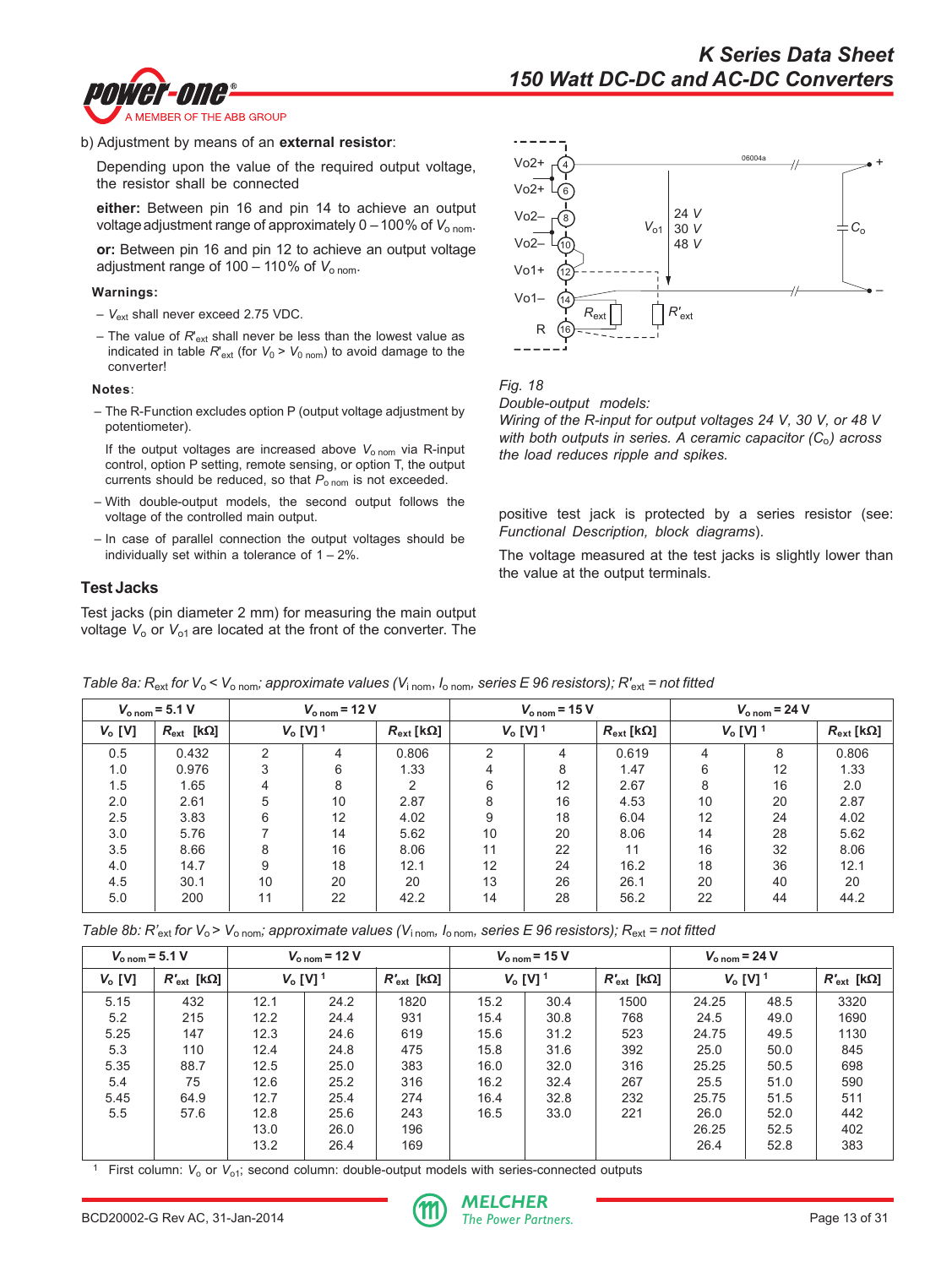



# **Display Status of LEDs**



*Fig. 19 LED indicators*

## **Battery Charging /Temperature Sensor**

All converters with an R-input are suitable for battery charger applications, but we recommend choosing the models especially designed for this application DK/LK1740 pr DK/ LK2740; see *Model Selection*.

For optimal battery charging and life expectancy of the battery an external temperature sensor can be connected to the Rinput. The sensor is mounted as close as possible to the battery and adjusts the output voltage accoring to the battery temperature.

Depending upon cell voltage and the temperature coefficient of the battery, different sensor types are available, see *Accessories*.





*LEDs* "*OK*"*,* "*i* " *and* "*I*o L" *status versus input voltage Conditions:*  $I_0 \le I_0$  nom,  $T_C \le T_{C \text{ max}}$ ,  $V_{\text{inh}} \le 0.8$  V *V*i uv *= undervoltage lock-out, V*i ov *= overvoltage lock-out*

*LEDs* "*OK*" *and* "*I*o L" *status versus output current Conditions:*  $V_{i \text{ min}} - V_{i \text{ max}}$ ,  $T_{C} \leq T_{C \text{ max}}$ ,  $V_{\text{inh}} \leq 0.8$  V

*LED* "*i " versus case temperature Conditions:*  $V_{\text{i min}} - V_{\text{i max}}$ ,  $I_0 \le I_{\text{o nom}}$ ,  $V_{\text{inh}} \le 0.8$  V

*LED* "*i " versus V*inh *Conditions:*  $V_{i \min} - V_{i \max}$ ,  $I_0 \leq I_{o \min}$ ,  $T_C \leq T_{C \max}$ 





*Trickle charge voltage versus temperature for defined temperature coefficient. V*o nom *is the output voltage with open R-input.*

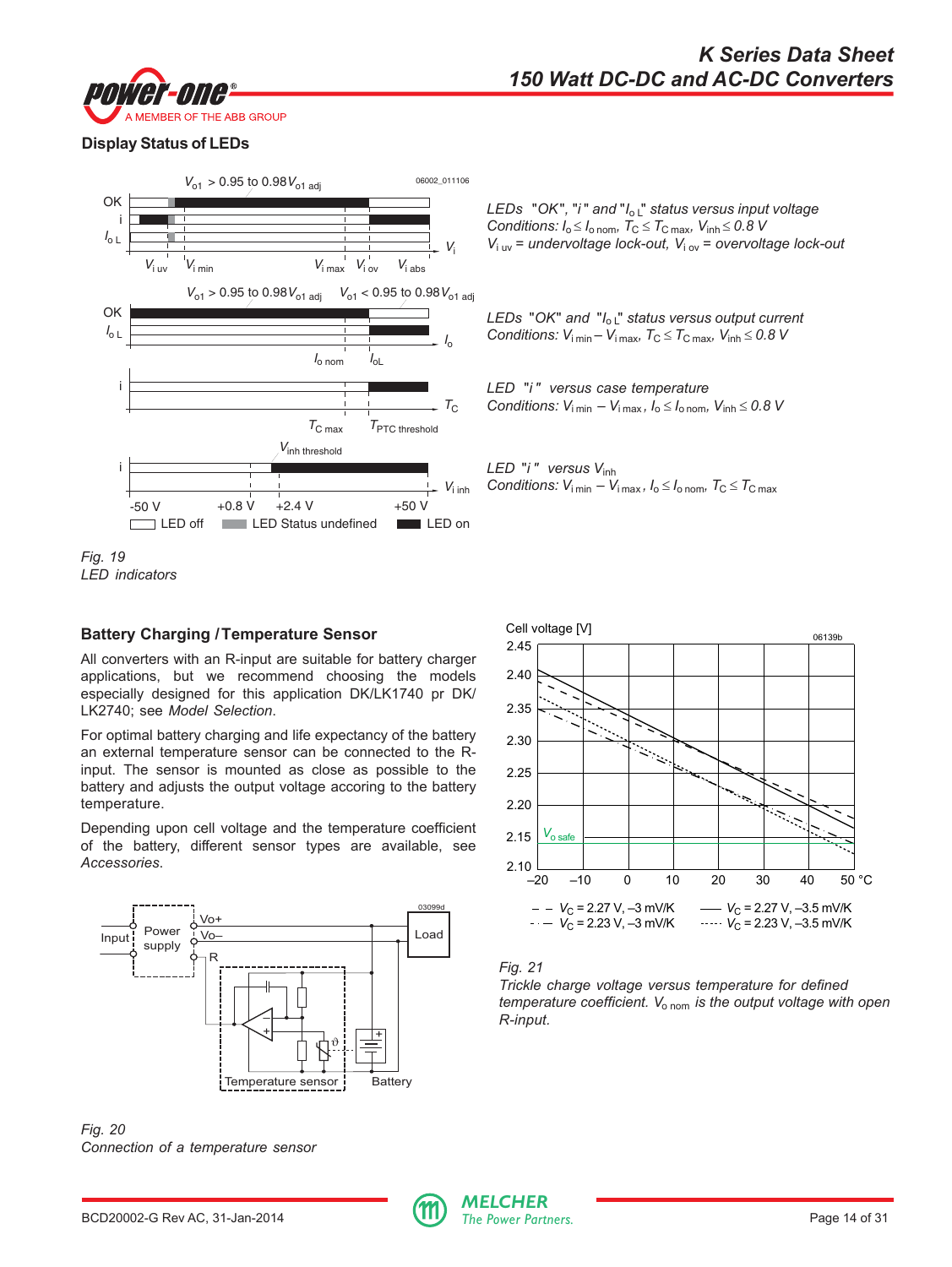<span id="page-14-0"></span>

# **Electromagnetic Compatibility (EMC)**

A metal oxide VDR together with the input fuse and an input filter form an effective protection against high input transient voltages, which typically occur in most installations. The converters have been successfully tested to the following specifications:

## **Electromagnetic Immunity**

*Table 9: Electromagnetic immunity (type tests)*

| Phenomenon                | <b>Standard</b>     | Level          | Coupling<br>mode $1$          | Value<br>applied           | Waveform                                         | <b>Source</b><br>imped. | <b>Test</b><br>procedure                         | In<br>oper. | Perf.<br>crit. <sup>2</sup> |
|---------------------------|---------------------|----------------|-------------------------------|----------------------------|--------------------------------------------------|-------------------------|--------------------------------------------------|-------------|-----------------------------|
| Supply related            | RIA 12 <sup>3</sup> | A <sup>4</sup> | $+i/-i$                       | $3.5 V_{\text{Rat}}$       | 2/20/2 ms                                        | $0.2 \Omega$            | 1 positive surge                                 | yes         | A                           |
| surge                     |                     | B              |                               | $1.5 V_{\text{Bat}}$       | $0.1/1/0.1$ s                                    |                         |                                                  |             |                             |
| Direct transients         |                     | $\mathsf{C}$   | $+i/-i, -i/c$                 | 960 V <sub>p</sub>         | 10/100 µs                                        | $5\Omega$               | 5 pos and 5 neg.                                 | yes         | B                           |
|                           |                     | D <sup>3</sup> |                               | 1800 $V_p$                 | $5/50$ µs                                        |                         |                                                  |             |                             |
|                           |                     | E              |                               | 3600 $V_n$                 | $0.5/5$ µs                                       | 100 $\Omega$            |                                                  |             |                             |
|                           |                     | F              |                               | 4800 V <sub>p</sub>        | $0.1/1 \,\mu s$                                  |                         |                                                  |             |                             |
|                           |                     | G <sup>3</sup> |                               | 8400 V <sub>p</sub>        | $0.05/0.1$ µs                                    |                         |                                                  |             |                             |
| Indirect couples          |                     | H              | $+o/c$ , $-o/c$               | 1800 $V_p$                 | $5/50$ µs                                        |                         |                                                  |             |                             |
| transients                |                     | J              |                               | 3600 V <sub>n</sub>        | $0.5/5$ µs                                       |                         |                                                  |             |                             |
|                           |                     | K              |                               | 4800 V <sub>p</sub>        | $0.1/1 \,\mu s$                                  |                         |                                                  |             |                             |
|                           |                     | L              |                               | 8400 V <sub>p</sub>        | $0.05/0.1 \,\mu s$                               |                         |                                                  |             |                             |
| Electrostatic             | IEC/EN              | 45             | contact discharge             | $\pm 8000$ V <sub>p</sub>  | $1/50$ ns                                        | 330 $\Omega$            | 10 positive and                                  | yes         | $\overline{A}$              |
| discharge<br>(to case)    | 61000-4-2           |                | air discharge                 | $\pm$ 15000 V <sub>p</sub> |                                                  | 150 pF                  | 10 negative<br>discharges                        |             |                             |
| Electromagnetic           | IEC/EN              | $x^6$          | antenna                       | 20 V/m                     | AM 80% /1 kHz                                    | n.a.                    | $80 - 1000$ MHz                                  | yes         | A                           |
| field                     | 61000-4-3           | $\overline{7}$ | antenna                       | 20 V/m                     | AM 80% /1 kHz                                    | n.a.                    | $800 - 1000$ MHz                                 | yes         | $\overline{A}$              |
|                           |                     |                |                               | 10 V/m                     |                                                  |                         | 1400 - 2100 MHz                                  |             |                             |
|                           |                     |                |                               | 5 V/m                      |                                                  |                         | 2100 - 2500 MHz                                  |             |                             |
|                           |                     | 3              | antenna                       | 10 V/m                     | 50% duty cycle,<br>200 Hz rep. rate              | n.a.                    | 900 ±5 MHz                                       | yes         | $\overline{A}$              |
| Electrical fast           | IEC/EN              | 3 <sup>8</sup> | capacitive, o/c               | $\pm 2000$ V <sub>p</sub>  | bursts of 5/50 ns                                | 50 $\Omega$             | 60 s positive                                    | ves         | A                           |
| transients/burst          | 61000-4-4           | $\overline{4}$ | $\pm i/c$ , $+i/-i$<br>direct | $\pm 4000$ V <sub>p</sub>  | 2.5/5 kHz over<br>15 ms; burst<br>period: 300 ms |                         | 60 s negative<br>transients per<br>coupling mode |             |                             |
| Surges                    | IEC/EN              | 3 <sup>9</sup> | $\pm i/c$                     | $\pm 2000$ V <sub>p</sub>  | $1.2/50$ µs                                      | 12 $\Omega$             | 5 pos. and 5 neg.                                | yes         | $A^3$                       |
|                           | 61000-4-5           |                | $+i/-i$                       |                            |                                                  | $2\Omega$               | surges per<br>coupling mode                      |             |                             |
| Conducted<br>disturbances | IEC/EN<br>61000-4-6 | 310            | i, o, signal wires            | 10 VAC<br>$(140 dB\mu V)$  | AM 80%<br>1 kHz                                  | 150 $\Omega$            | $0.15 - 80$ MHz                                  | yes         | A                           |

 $1$  i = input, o = output, c = case

 $2 \text{ A}$  = normal operation, no deviation from specs.; B = normal operation, temporary loss of function or deviation from specs possible

<sup>3</sup> RIA 12 covers or exceeds IEC 60571-1 and EN 50155:1995. Surge D corresponds to EN 50155:2001, waveform A; surge G corresponds to EN 50155:2001, waveform B.

- <sup>4</sup> Only met with extended input voltage range of CK (for 48 V batteries) and EK (for 110 V batteries) models. Such CK models are available on request. Standard DK models (110 V battery) will not be damaged, but overvoltage lockout will occur during the surge. <sup>5</sup> Exceeds EN 50121-3-2:2006 table 9.3 and EN 50121-4:2006 table 1.4.
- <sup>6</sup> Corresponds to EN 50121-3-2:2006 table 9.1 and exceeds EN 50121-4:2006 table 1.1. Valid for version V104 or higher.
- <sup>7</sup> Corresponds to EN 50121-3-2:2006 table 9.2 and EN 50121-4:2006 table 1.2 (compliance with digital mobile phones).

<sup>8</sup> Corresponds to EN 50121-3-2:2006 table 7.2 and EN 50121-4:2006 table 2.2.

<sup>9</sup> Covers or exceeds EN 50121-3-2:2006 table 7.3 and EN 50121-4:2006 table 2.3.

<sup>10</sup> Corresponds to EN 50121-3-2:2006 table 7.1 and EN 50121-4:2006 table 3.1 (radio frequency common mode).

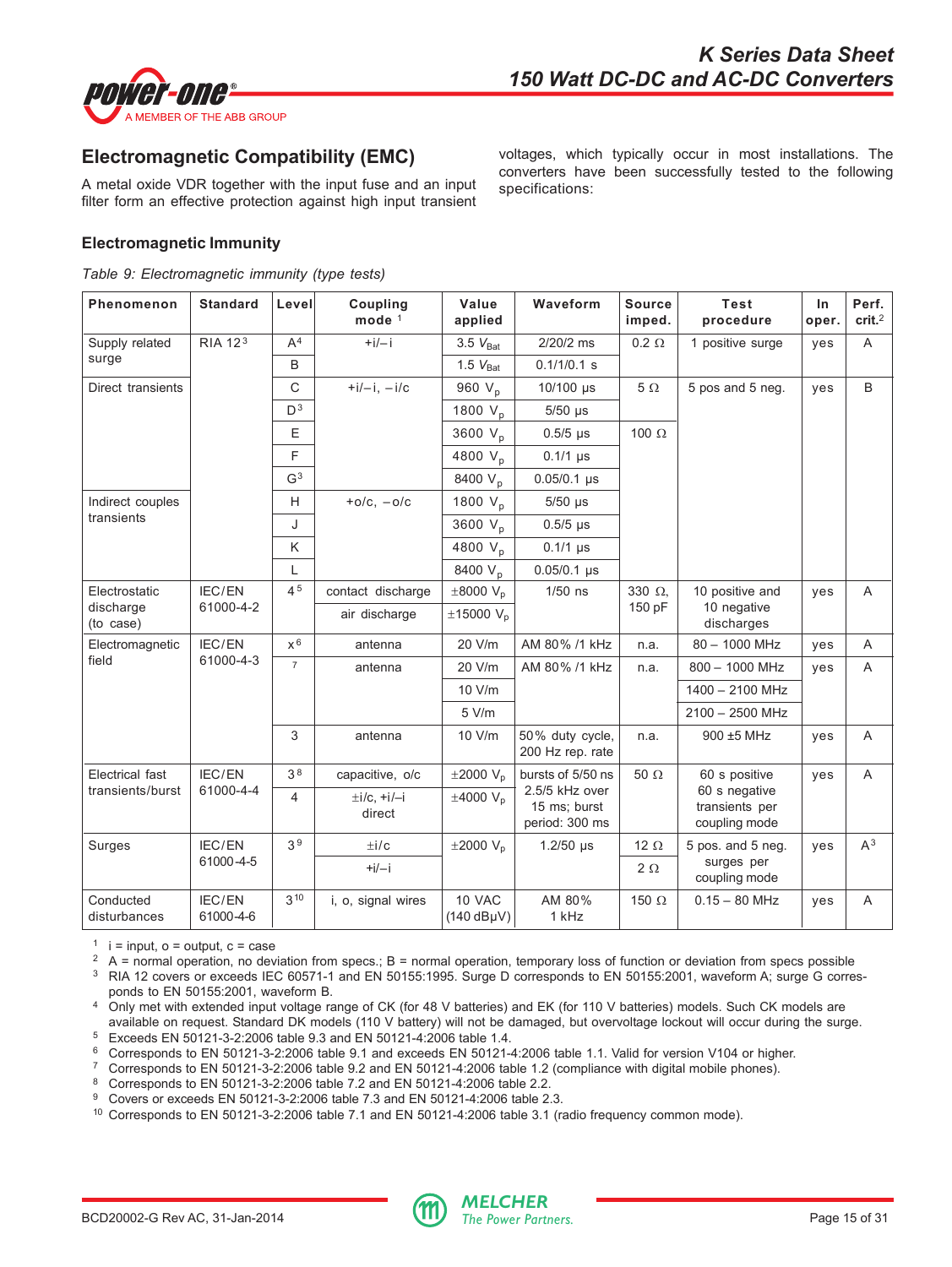

## **Electromagnetic Emissions**



*Fig. 22a*

*Conducted emissions (peak/quasipeak and average) at the phase input according to EN 55011/22, measured at V*<sub>inom</sub> and *I*o nom *(BK1601-9R). The neutral line performs quite similar.*



## *Fig. 22b*

*Conducted emissions (peak/quasipeak and average) at the phase input according to EN 55011/22, measured at V*<sub>inom</sub> and *I*<sub>onom</sub> (DK1601-9ERB1). The neutral line performs *quite similar.*

![](_page_15_Figure_9.jpeg)

*Fig. 23a Typical radiated emissions according to EN 55011/22, antenna 10 m distance, measured at V*i nom *and I*o nom *(BK1601-9R)*

![](_page_15_Figure_11.jpeg)

![](_page_15_Figure_12.jpeg)

![](_page_15_Picture_14.jpeg)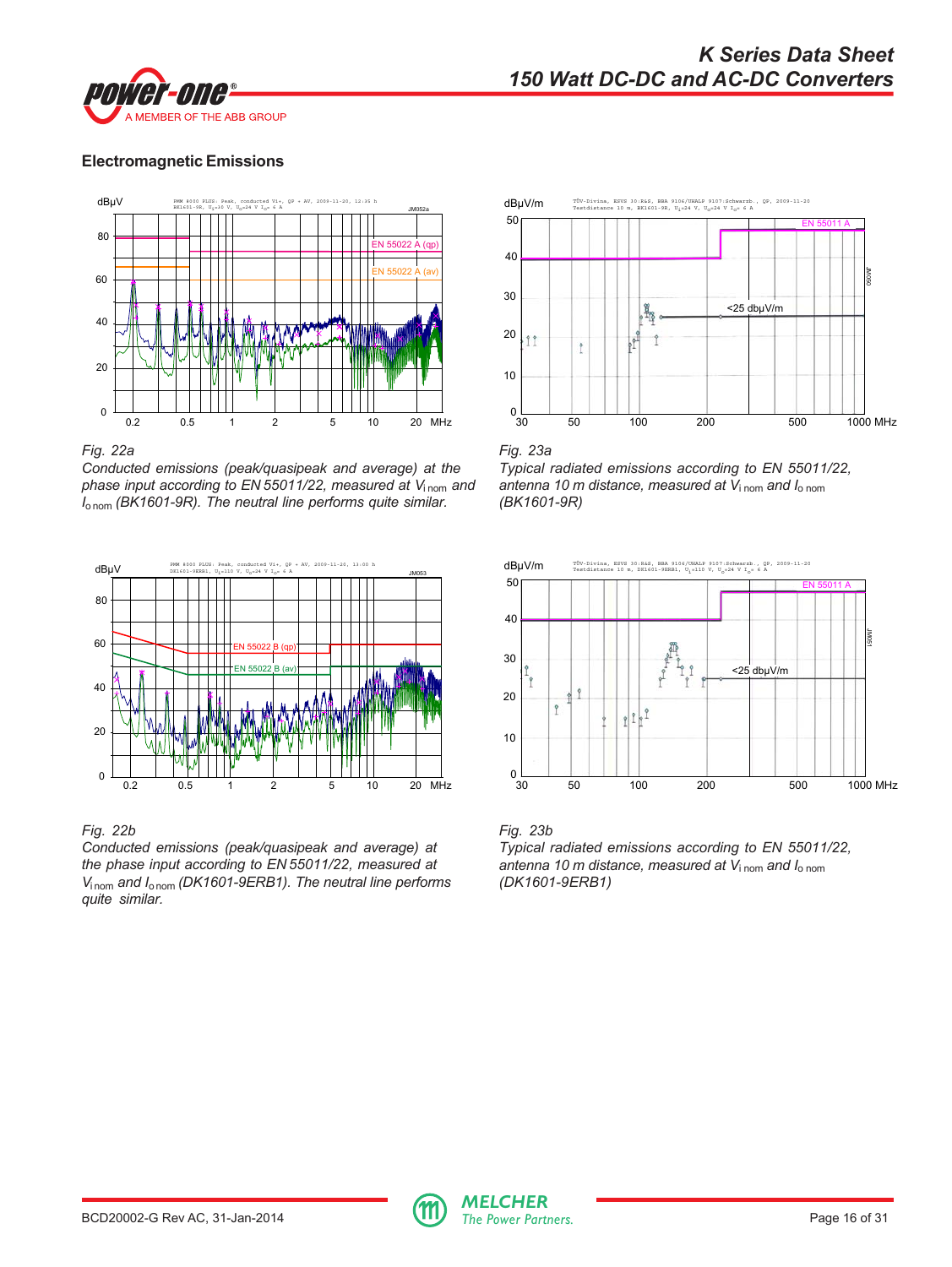<span id="page-16-0"></span>![](_page_16_Picture_0.jpeg)

# **Immunity to Environmental Conditions**

*Table 10: Mechanical and climatic stress*

|                            | <b>Test Method</b>                                      | <b>Standard</b>                                                                                                                          | <b>Test Conditions</b>                                                                                         |                                                                                                                            | <b>Status</b>              |
|----------------------------|---------------------------------------------------------|------------------------------------------------------------------------------------------------------------------------------------------|----------------------------------------------------------------------------------------------------------------|----------------------------------------------------------------------------------------------------------------------------|----------------------------|
| Cab                        | Damp heat<br>steady state                               | IEC/EN 60068-2-78<br>MIL-STD-810D sect. 507.2                                                                                            | Temperature:<br>Relative humidity:<br>Duration:                                                                | 40 $\pm 2$ °C<br>$93 + 2/ -3$ %<br>56 days                                                                                 | Converter not<br>operating |
| Kb                         | Salt mist, cyclic<br>(sodium chloride<br>NaCl solution) | IEC/EN 60068-2-52                                                                                                                        | Concentration:<br>Storage:<br>Duration:                                                                        | 5% (30 °C) for 2 h<br>40 °C, 93% rel. humidity<br>3 cycles of 22 h                                                         | Converter not<br>operating |
| Fc                         | Vibration<br>(sinusoidal)                               | IEC/EN 60068-2-6<br>MIL-STD-810D sect. 514.3                                                                                             | Acceleration amplitude:<br>Frequency (1 Oct/min):<br>Test duration:                                            | $0.35$ mm $(10 - 60$ Hz)<br>$5 g_n = 49 \text{ m/s}^2 (60 - 2000 \text{ Hz})$<br>$10 - 2000$ Hz<br>7.5 h (2.5 h each axis) | Converter<br>operating     |
| <b>Fh</b>                  | Random vibration<br>broad band<br>(digital control)     | IEC/EN 60068-2-64                                                                                                                        | Acceleration spectral density: $0.05 gn2/Hz$<br>Frequency band:<br>Acceleration magnitude:<br>Test duration:   | $8 - 500$ Hz<br>$4.9 g_{n \, \text{rms}}$<br>1.5 h (0.5 h each axis)                                                       | Converter<br>operating     |
| Eb                         | <b>Bump</b><br>(half-sinusoidal)                        | IEC/EN 60068-2-29<br>MIL-STD-810D sect. 516.3                                                                                            | Acceleration amplitude:<br>Bump duration:<br>Number of bumps:                                                  | $25 g_n = 245 m/s^2$<br>6 ms<br>6000 (1000 each direction)                                                                 | Converter<br>operating     |
| Ea                         | Shock<br>(half-sinusoidal)                              | IEC/EN 60068-2-27<br>MIL-STD-810D sect. 516.3                                                                                            | Acceleration amplitude:<br>Bump duration:<br>Number of bumps:                                                  | 50 g <sub>n</sub> = 490 m/s <sup>2</sup><br>$11 \text{ ms}$<br>18 (3 each direction)                                       | Converter<br>operating     |
| $-$                        | Shock                                                   | EN 50155:2007 sect. 12.2.11.<br>EN 61373 sect. 10.<br>class B, body mounted <sup>1</sup>                                                 | Acceleration amplitude:<br>Bump duration:<br>Number of bumps:                                                  | $5.1 g_n$<br>30 ms<br>18 (3 in each direction)                                                                             | Converter<br>operating     |
| $\overline{\phantom{a}}$ . | testing at<br>vibration levels                          | Simulated long life   EN 50155:2007 sect. 12.2.11,<br>EN 61373 sect. 8 and 9,<br>increased random $ $ class B, body mounted <sup>1</sup> | Acceleration spectral density: $0.02 g_n^2/Hz$<br>Frequency band:<br>Acceleration magnitude:<br>Test duration: | $5 - 150$ Hz<br>$0.8$ $g_{n\,rms}$<br>15 h (5 h in each axis)                                                              | Converter<br>operating     |

 $1$  Body mounted = chassis of a railway coach

# **Temperatures**

*Table 11: Temperature specifications, values given are for an air pressure of 800 – 1200 hPa (800 – 1200 mbar)*

|                        | Temperature                   |                   |       | $-5^2$ |       | $-6^2$          |       |              |       |                 | <b>Unit</b> |
|------------------------|-------------------------------|-------------------|-------|--------|-------|-----------------|-------|--------------|-------|-----------------|-------------|
| <b>Characteristics</b> |                               | <b>Conditions</b> | min   | max    | min   | max             | min   | max          | min   | max             |             |
| l A                    | Ambient temperature           | Converter         | $-25$ | 50     | $-25$ | 60              | $-25$ |              | $-40$ |                 | $\circ$     |
| $T_{\rm C}$            | Case temperature <sup>1</sup> | operating         | $-25$ | 85     | $-25$ | 90 <sup>1</sup> | $-25$ | $95^{\circ}$ | $-40$ | 95 <sup>°</sup> |             |
| $T_{\rm S}$            | Storage temperature           | Not operating     | $-40$ | 100    | $-40$ | 100             | $-40$ | 100          | $-55$ | 100             |             |

<sup>1</sup> Overtemperature lockout at  $T_c$  > 95 °C

<sup>2</sup> Customer-specific models

# **Reliability and Device Hours**

*Table 12: MTBF calculated according to MIL-HDBK 217F*

| Values at specified<br>case temperature | Model     | <b>Ground benign</b><br>40 $^{\circ}$ C | <b>Ground fixed</b><br>70 °C<br>40 $^{\circ}$ C |        | <b>Ground mobile</b><br>50 °C | Unit |
|-----------------------------------------|-----------|-----------------------------------------|-------------------------------------------------|--------|-------------------------------|------|
| MTBF <sup>1</sup>                       | LK2660-7  | 514 000                                 | 88 000                                          | 38 000 | 35 000                        |      |
| Device hours <sup>2</sup>               | $AK - LK$ | 500 000                                 |                                                 |        |                               |      |

<sup>1</sup> Calculated according to MIL-HDBK-217F-N2

<sup>2</sup> Statistic values, based on an average of 4300 working hours per year, over 3 years in general field use.

![](_page_16_Picture_17.jpeg)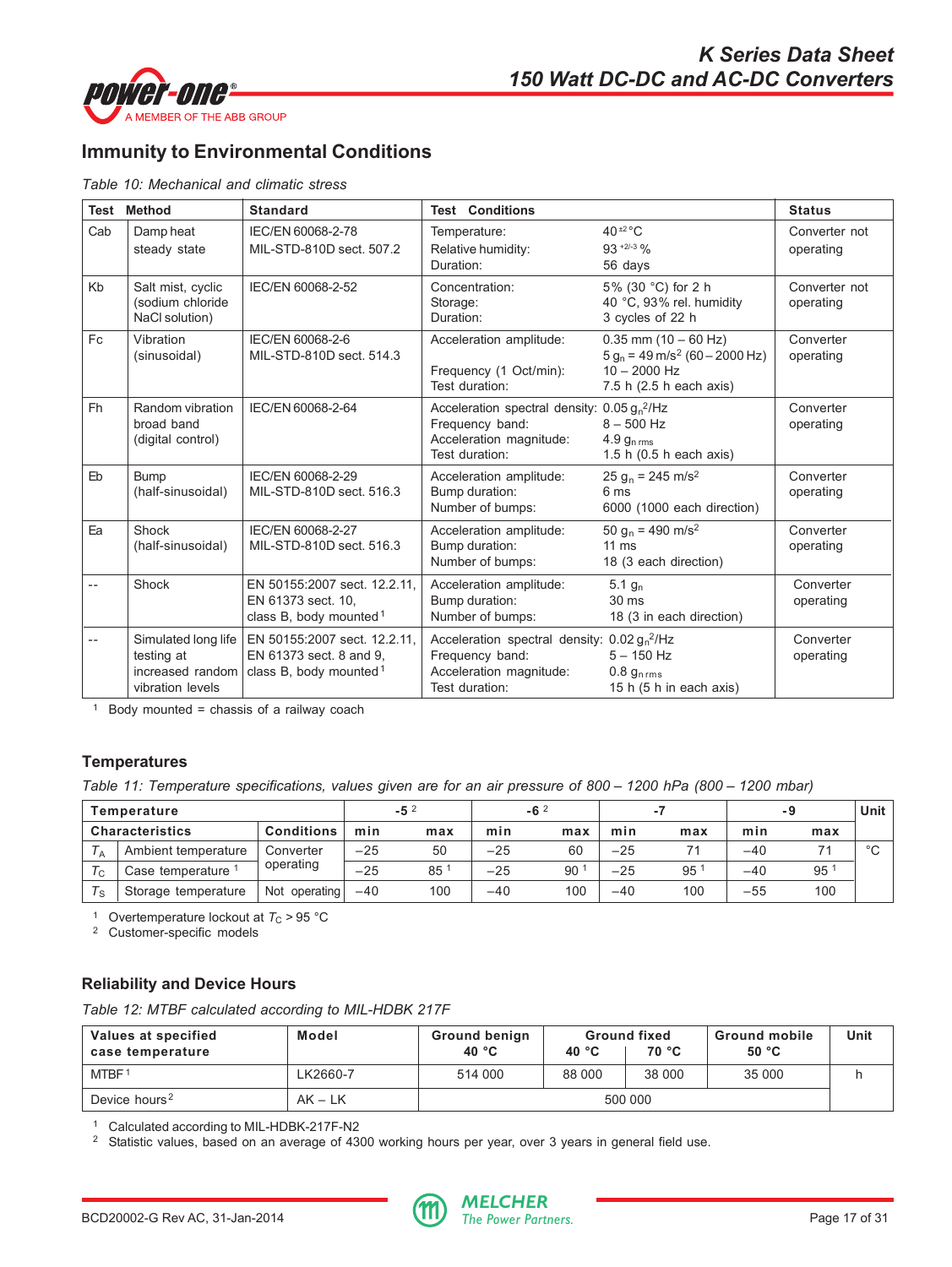<span id="page-17-0"></span>![](_page_17_Picture_0.jpeg)

# *K Series Data Sheet 150 Watt DC-DC and AC-DC Converters*

European Projection

⊕Ð

# **Mechanical Data**

Dimensions in mm. The converters are designed to be inserted into a 19" rack, 160 mm long, according to IEC 60297-3.

![](_page_17_Figure_4.jpeg)

*Fig. 24 Aluminum case K02 with heat sink; black finish (EP powder coated); weight approx. 1.6 kg*

– d ≥ 15 mm, recommended minimum distance to next part in order to ensure proper air circulation at full output power.

– free air location: the converter should be mounted with fins in a vertical position to achieve maximum airflow through the heat sink.

![](_page_17_Picture_9.jpeg)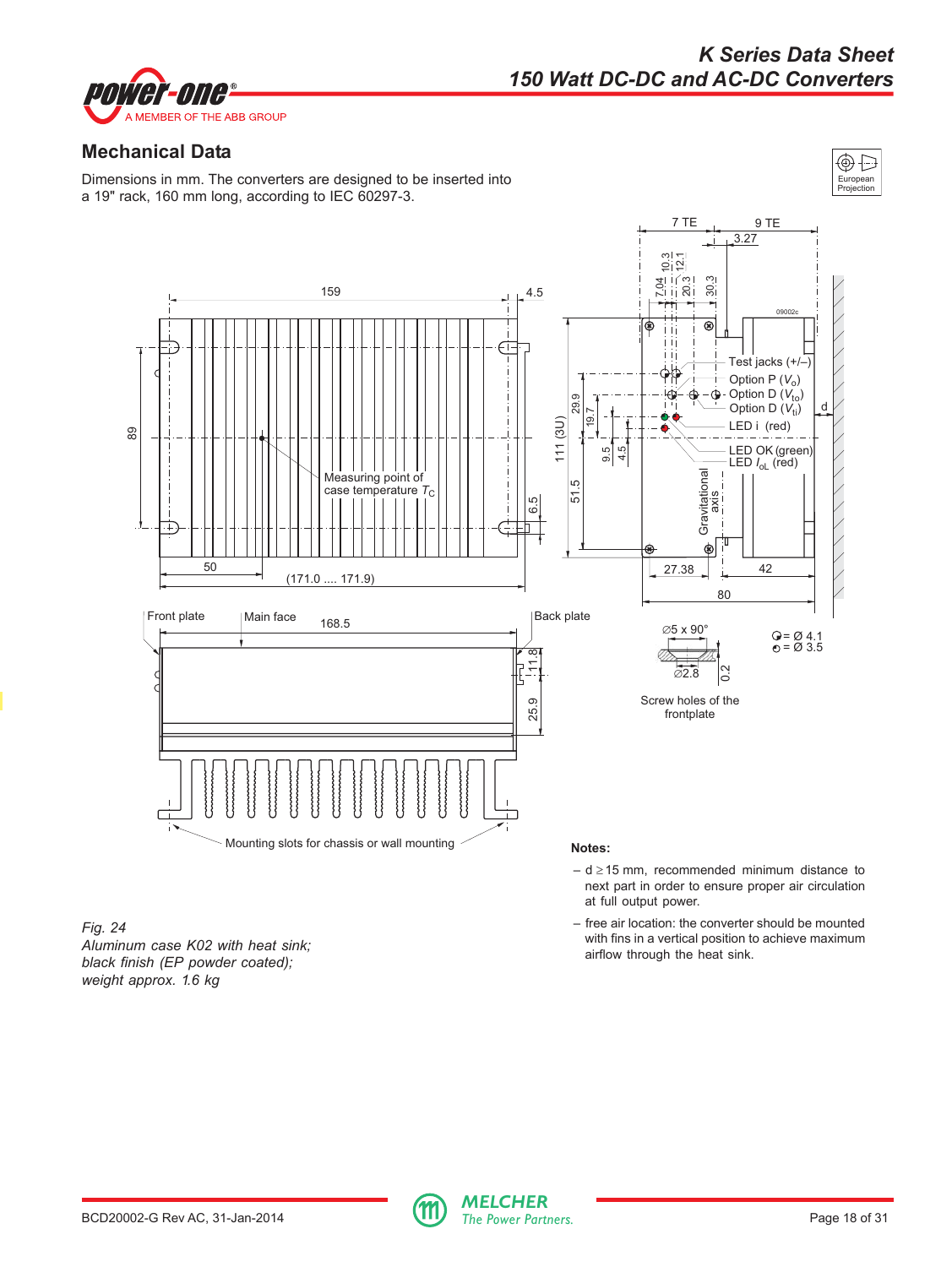![](_page_18_Picture_1.jpeg)

![](_page_18_Figure_2.jpeg)

![](_page_18_Figure_3.jpeg)

*Fig. 25 Option B: Aluminum case K02 with large cooling plate; black finish (EP powder coated). Suitable for front mounting. Total weight approx. 1.3 kg*

![](_page_18_Figure_5.jpeg)

![](_page_18_Figure_6.jpeg)

*Option B1: Aluminum case K02 with small cooling plate; black finish (EP powder coated). Suitable for mounting with access from the backside. Total weight approx. 1.2 kg.*

**Note:** Long case with option B2, elongated by 60 mm for 220 mm rack depth, is available on request. (No LEDs, no test jacks.)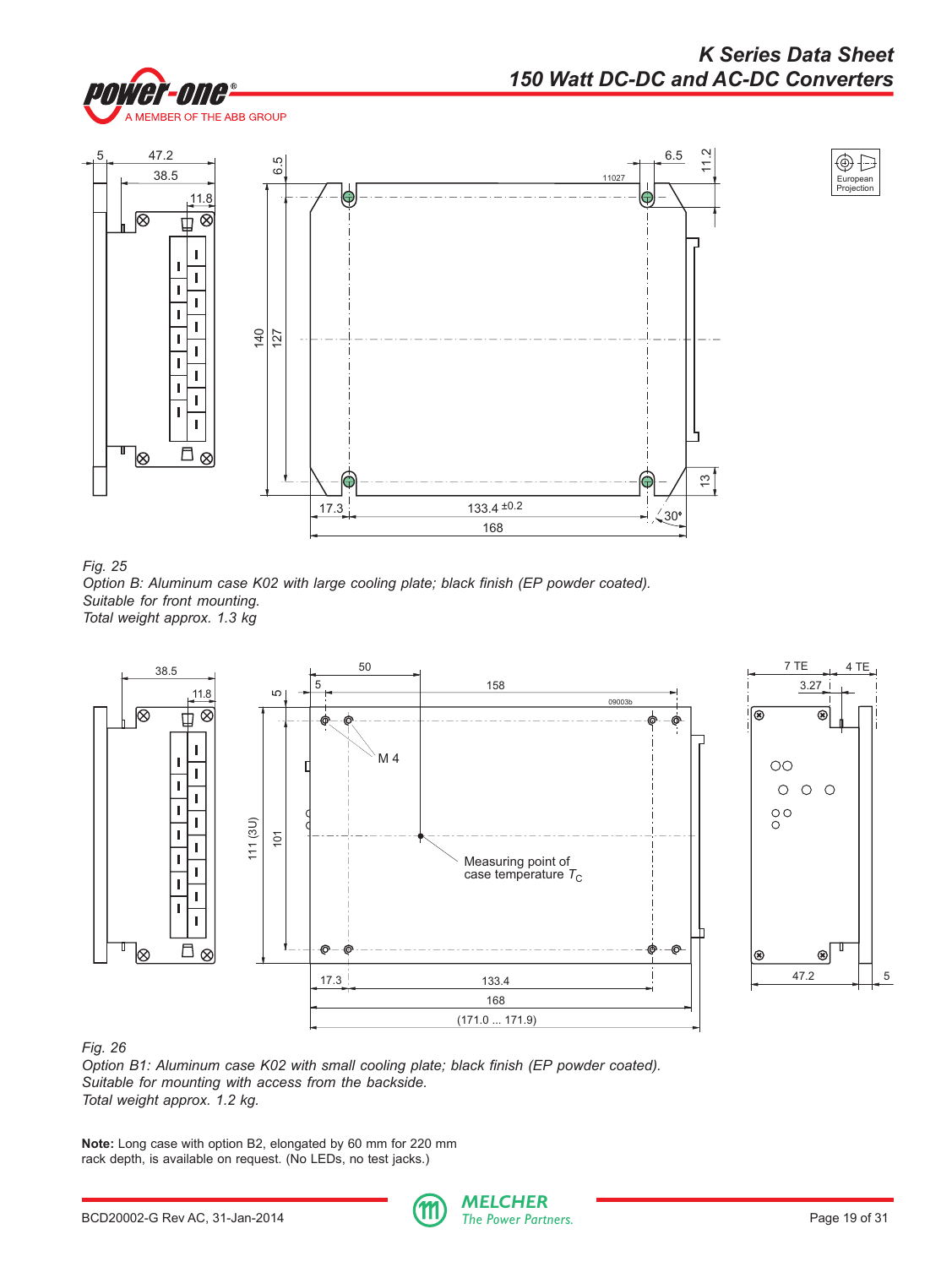<span id="page-19-0"></span>![](_page_19_Picture_0.jpeg)

# **Safety and Installation Instructions**

## **Connector Pin Allocation**

The connector pin allocation table defines the electrical potentials and the physical pin positions on the H15 or H15-

![](_page_19_Figure_5.jpeg)

![](_page_19_Figure_6.jpeg)

*Table 13: H15 and H15-S4 connector pin allocation*

S4 connector. The protective earth is connected by a leading pin (no. 24), ensuring that it makes contact with the female connector first.

#### **Installation Instructions**

**Note:** These converters have no power factor correction (PFC). The LK4000/5000 models are intended to replace the LK1000 and LK2000 converters in order to comply with IEC/EN 61000-3-2. LK1000 is replaced by LK4003 with option K.

The converters are components, intended exclusively for inclusion within other equipment by an industrial assembly operation or by professional installers. Installation must strictly follow the national safety regulations in compliance with the enclosure, mounting, creepage, clearance, casualty, markings, and segregation requirements of the end-use application.

Connection to the system shall be made via the female connector H15 (standard) or H15S4; see *Accessories.* Other installation methods may not meet the safety requirements.

Pin no. 24  $(\oplus)$  is connected with the case. For safety reasons it is essential to connect this pin reliably to protective earth.

The input pins 30/32 (Vi– or  $L_{\nabla}$ ) are connected via a built-in fuse, which is designed to protect in the case of a converter failure. An additional external fuse, suitable for the application, might be necessary in the wiring to the other input 26/28 (Vi+ or  $N_{\overline{2}}$ ) or even to pins 30/32, particularly if:

| Pin             |                               | Connector type H15-S4     |                 |                     | Connector type H15                                 |                           |                               |                           |  |
|-----------------|-------------------------------|---------------------------|-----------------|---------------------|----------------------------------------------------|---------------------------|-------------------------------|---------------------------|--|
| No.             | AK1000 (all),                 | BK - LK1001 except opt. K |                 | AK2000              | BK-LK1301/1501/1601<br>$BK - LK1001$ with opt. $K$ |                           |                               | <b>BK-LK2000</b>          |  |
| $\overline{4}$  | $V_0 +$                       |                           | $Vo2+$          |                     | $V_0 +$                                            |                           | $Vo2+$                        |                           |  |
| 6               |                               | Pos. output 1             |                 | Pos. output 2       | $V_0 +$                                            | Pos. output 1             | $Vo2+$                        | Pos. output 2             |  |
| 8               | $V_0-$                        |                           | $Vo2-$          |                     | $V_0 -$                                            |                           | $Vo2-$                        |                           |  |
| 10              |                               | Neg. output 1             |                 | Neg. output 2       | $V_0-$                                             | Neg. output 1             | $Vo2-$                        | Neg. output 2             |  |
| 12              | $S+$                          | Pos. sense                | $V01+$          | Pos. output 1       | $S+$                                               | Pos. sense                | $V01+$                        | Pos output 1              |  |
| 14              | $S -$                         | Neg. sense                | V <sub>01</sub> | Neg. output 1       | $S-$                                               | Neg. sense                | $Vo1-$                        | Neg. output 1             |  |
| 16              | R <sup>1</sup>                | Control of $V_0$          | R <sup>1</sup>  | Control of $V_{01}$ | R <sup>1</sup>                                     | Control of $V_0$          | R <sup>1</sup>                | Control of $V_{01}$       |  |
| 18              |                               | Inhibit                   | i.              | Inhibit             |                                                    | Inhibit                   | Ť                             | Inhibit                   |  |
| 20              | D <sup>3</sup>                | Save data                 | D <sup>3</sup>  | Safe data           | D <sup>3</sup>                                     | Save data                 | D <sup>3</sup>                | Save data                 |  |
|                 | V <sup>3</sup>                | <b>ACFAIL</b>             |                 |                     |                                                    |                           |                               |                           |  |
| 22              | T <sub>5</sub>                | Current sharing           | T <sup>5</sup>  | Current sharing     | T <sub>5</sub>                                     | Current sharing           | T <sup>5</sup>                | Current sharing           |  |
| 24 <sup>2</sup> | ⊕                             | Protective earth          | ⊕               | Protective earth    | ⊕                                                  | Protective earth          | ⊕                             | Protective earth          |  |
| 26              |                               | Pos. input                |                 |                     | Vi+ $N_{\infty}$ <sup>4</sup>                      | Pos. input                | Vi+ $N_{\infty}$ <sup>4</sup> | Pos. input                |  |
| 28              | Vi+ $N_{\infty}$ <sup>4</sup> | Neutral line <sup>4</sup> | $Vi+$           | Pos. input          | Vi+ $N_{\infty}$ <sup>4</sup>                      | Neutral line <sup>4</sup> | Vi+ $N_{\infty}$ <sup>4</sup> | Neutral line <sup>4</sup> |  |
| 30              |                               | Neg. input                |                 |                     | Vi- $L_{\infty}$ <sup>4</sup>                      | Neg. input                | Vi- $L_{\infty}$ <sup>4</sup> | Neg. input $4$            |  |
| 32              | Vi- $L_{\infty}$ <sup>4</sup> | Phase line <sup>4</sup>   | $Vi-$           | Neg. input          | Vi- $L_{\infty}$ <sup>4</sup>                      | Phase line <sup>4</sup>   | Vi- $L_{\infty}$ <sup>4</sup> | Phase line <sup>4</sup>   |  |

<sup>1</sup> Not connected, if option  $P$  is fitted.

Leading pin (pre-connecting)

<sup>3</sup> Option D excludes option V and vice versa. Pin 20 is not connected, unless option D or V is fitted.<br><sup>4</sup> LK models

LK models

<sup>5</sup> Only connected, if option T is fitted.

![](_page_19_Picture_22.jpeg)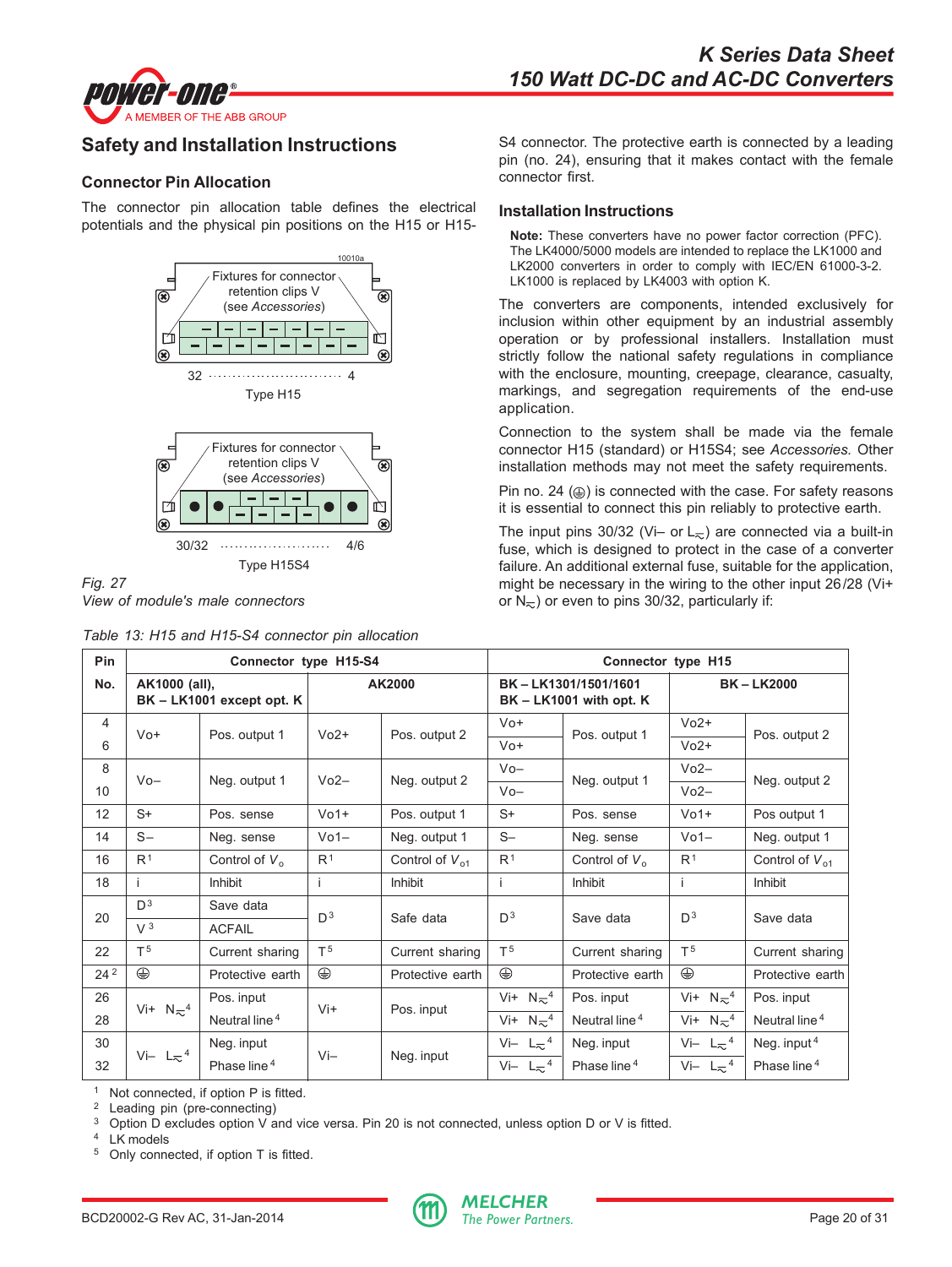![](_page_20_Picture_1.jpeg)

- Local requirements demand an individual fuse in each source line
- Phase and neutral of the AC mains are not defined or cannot be assigned to the corresponding terminals.
- Neutral and earth impedance is high or undefined

#### **Notes:**

- If the inhibit function is not used, pin no. 18 (i) should be connected with pin no. 14 to enable the output(s).
- Do not open the converters, or warranty will be invalidated.
- Due to high current values, the converters provide two internally parallel contacts for certain paths (pins 4/6, 8/10, 26/ 28 and 30/32). It is recommended to connect both female connector pins of each path in order to keep the voltage drop low and avoid excessive connector currents.
- If the second output of double-output models is not used, connect it parallel with the main output.

Make sure that there is sufficient airflow available for convection cooling and verifiy it by measuring the case temperature  $T_{C}$ , when the converter is installed and operated in the end-use application; see *Thermal Considerations.*

Ensure that a converter failure (e.g, an internal short-circuit) does not result in a hazardous condition.

## **Standards and Approvals**

The converters are safety-approved to UL 60950-1, CSA 60950-1, IEC/EN 60950-1 2nd Edition.

The converters correspond to Class I equipment and have been evaluated for:

- Building-in
- Basic insulation between input and case based on 250 VAC, and double or reinforced insulation between input and output(s)
- Functional insulation between outputs
- Overvoltage category II
- Pollution degree 2 environment

*Table 15: Earth leakage currents for LK models*

| Characteristic |                                                    | Class I Unit |    |
|----------------|----------------------------------------------------|--------------|----|
|                | Max. leakage   Permissible accord. to IEC/EN 60950 | 35           | mA |
| current        | Typ. value at 264 V, 50 Hz                         | 143          |    |

*Table 15: Isolation*

- Max. altitude: 2000 m
- The converters fulfill the requirements of a fire enclosure.

The converters are subject to manufacturing surveillance in accordance with the above mentioned standards and ISO 9001:2000. A CB-scheme is available.

## **Railway Applications and Fire Protection**

The converters have been designed by observing the railway standards EN 50155, EN 50121-3-2, and EN 50121-4. All boards are coated with a protective lacquer.

The converters with version V108 (or later) comply with NF-F16 (I2/F1). They also comply with EN 45545-1, EN 45545-2 (2013), if installed in a technical compartment or cabinet.

## **Protection Degree and Cleaning Liquids**

Condition: Female connector fitted to the converter.

- IP 30: All models except those with option P, and except those with option D or V including a potentiometer.
- IP 20: All models fitted with option P, or with option D or V with potentiometer.

In order to avoid damage, any penetration of cleaning fluids has to be prevented, since the power supplies are not hermetically sealed.

#### **Isolation and Protective Earth**

The electric strength test is performed in the factory as routine test according to EN 50116 and IEC/EN 60950 and should not be repeated in the field. Power-One will not honor any warranty claims resulting from electric strength field tests. The resistance of the earth connection to the case (<0.1  $\Omega$ ) is tested as well.

## **Leakage Currents**

Leakage currents flow due to internal leakage capacitances and Y-capacitors. The current values are proportional to the supply voltage and are specified in the table below.

## **LK Models Operated at Greater than 63 Hz**

Above 63 Hz, the earth leakage current may exceed 3.5 mA, the maximum value allowed in IEC 60950. Frequencies ≥ 350 Hz only permitted with *V*<sub>i</sub> ≤200 VAC.

The built-in Y-caps are approved for ≤100 Hz. Safety approvals and CB scheme cover only 50 – 60 Hz.

| <b>Characteristic</b> |                                               | Input to case<br>and output(s) | Output(s) to<br>case | Output 1 to<br>output 2 | Unit        |
|-----------------------|-----------------------------------------------|--------------------------------|----------------------|-------------------------|-------------|
| Electric              | Factory test >1 s                             | 2.8                            | 1.4                  | 0.15                    | <b>kVDC</b> |
| strength<br>test      | AC test voltage equivalent<br>to factory test | $2.0^{\circ}$                  | 1.0                  | 0.1                     | <b>kVAC</b> |
|                       | Insulation resistance at 500 VDC              | >300                           | >300                 | $>100^{2}$              | $M\Omega$   |
| Creepage distances    |                                               | > 3.23                         | $- -$                | $- -$                   | mm          |

<sup>1</sup> According to EN 50116 and IEC/EN 60950, subassemblies connecting input to output are pre-tested with 5.6 kVDC or 4 kVAC.

Tested at 150 VDC

<sup>3</sup> Input to outputs: 6.4 mm

![](_page_20_Picture_46.jpeg)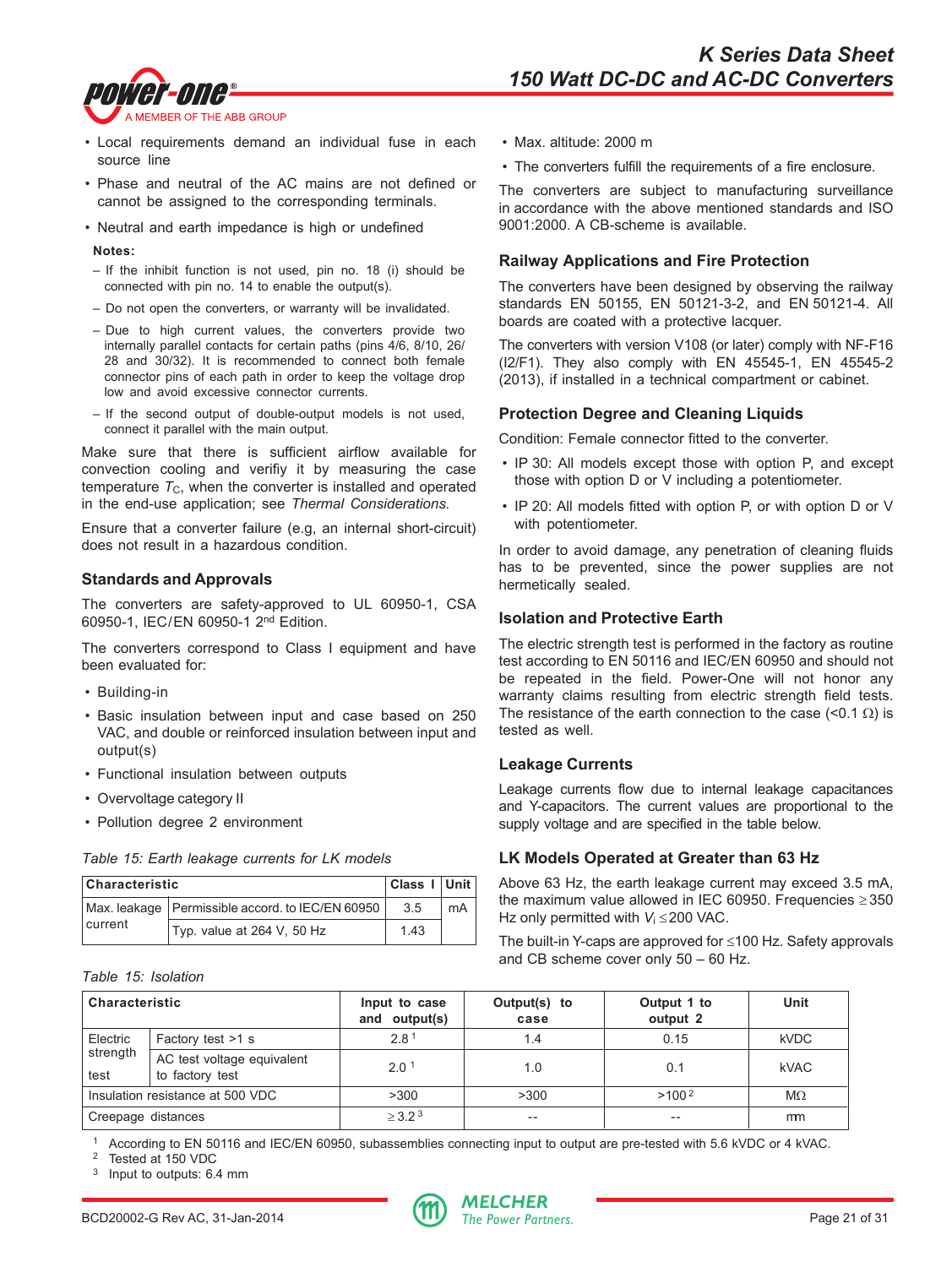![](_page_21_Picture_1.jpeg)

#### **Safety of Operator-Accessible Output Circuits**

If the output circuit of a **DC-DC converter** is operatoraccessible, it shall be an SELV circuit according to the standard IEC 60950-1.

The following table shows some possible installation configurations, compliance with which causes the output circuit of the converter to be an SELV circuit according to IEC 60950-1 up to a configured output voltage (sum of nominal voltages if in series or +/– configuration) of 36 V.

However, it is the sole responsibility of the installer to assure the compliance with the rapplicable safety regulations.

![](_page_21_Figure_7.jpeg)

*Use earth connections as per the table below.*

*Fig. 28*

| Table 16: Safety concept leading to an SELV output circuit |  |  |  |  |  |  |  |  |  |
|------------------------------------------------------------|--|--|--|--|--|--|--|--|--|
|------------------------------------------------------------|--|--|--|--|--|--|--|--|--|

| Conditions Front end         |                                                                                                                                                    |                                                                                                                     |                                                                         |                                                              | <b>DC-DC</b> converter                                                                                                                                           | <b>Result</b>                                                |
|------------------------------|----------------------------------------------------------------------------------------------------------------------------------------------------|---------------------------------------------------------------------------------------------------------------------|-------------------------------------------------------------------------|--------------------------------------------------------------|------------------------------------------------------------------------------------------------------------------------------------------------------------------|--------------------------------------------------------------|
| Nominal<br>supply<br>voltage | Minimum required grade<br>of insulation, to be pro-<br>vided by the AC-DC front<br>end, including mains<br>supplied battery charger                | Nominal DC<br>output voltage<br>from the front end                                                                  | Minimum required<br>safety status of the<br>front end output<br>circuit | <b>Types</b>                                                 | Measures to achieve the<br>specified safety status of<br>the output circuit                                                                                      | Safety status<br>of the DC-DC<br>converter<br>output circuit |
| Mains<br>$≤150$ V AC         | Functional (i.e. there is<br>no need for electrical<br>insulation between the<br>mains supply voltage<br>and the DC-DC converter<br>input voltage) | $\leq$ 100 V (The<br>nominal voltage<br>between any input<br>pin and earth can<br>be up to 150 V AC<br>or DC)       | Primary circuit                                                         | AK<br><b>BK</b>                                              | Double or reinforced<br>insulation, based on<br>the mains voltage and <sup>2</sup><br>(provided by the DC-DC<br>converter) and earthed<br>case <sup>3</sup>      | <b>SELV</b> circuit                                          |
| Mains<br>$<$ 250 V AC        |                                                                                                                                                    | $\leq$ 400 V (The<br>nominal voltage<br>between any input<br>pin and earth can<br>be up to 250 V AC<br>or 400 V DC) |                                                                         | <b>CK</b><br><b>DK</b><br>EK<br><b>FK</b>                    |                                                                                                                                                                  |                                                              |
|                              | Basic                                                                                                                                              | $<$ 400 V                                                                                                           | Unearthed<br>hazardous voltage<br>secodary circuit                      | AK<br><b>BK</b><br><b>CK</b><br><b>DK</b><br>EK<br><b>FK</b> | Supplementary insulation,<br>based on 250 V AC and<br>double or reinforced<br>insulation <sup>2</sup> (provided by<br>DC-DC converter) and<br>earthed case $3$ . |                                                              |
|                              |                                                                                                                                                    |                                                                                                                     | Earthed<br>hazardous voltage<br>secondary circuit                       |                                                              | Double or reinforced<br>insulation <sup>2</sup> (provided by<br>the DC-DC converter)<br>earthed case <sup>3</sup>                                                |                                                              |
|                              | Double or reinforced                                                                                                                               | $≤60$ V                                                                                                             | <b>SELV</b> circuit                                                     |                                                              | Functional insulation<br>(provided by the DC-DC<br>converter) 4                                                                                                  |                                                              |
|                              |                                                                                                                                                    | ≤120 V                                                                                                              | TNV-3 circuit                                                           |                                                              | Basic insulation (provided<br>by the DC-DC converter) <sup>4</sup>                                                                                               |                                                              |

<sup>1</sup> The front end output voltage should match the specified input voltage range of the DC-DC converter.<br><sup>2</sup> Based on the maximum nominal output voltage from the front end

Based on the maximum nominal output voltage from the front end.

<sup>3</sup> The earth connection has to be provided by the installer according to the relevant safety standard, e.g. IEC/EN 60950-1.

<sup>4</sup> Earthing of the case is recommended, but not mandatory.

![](_page_21_Picture_16.jpeg)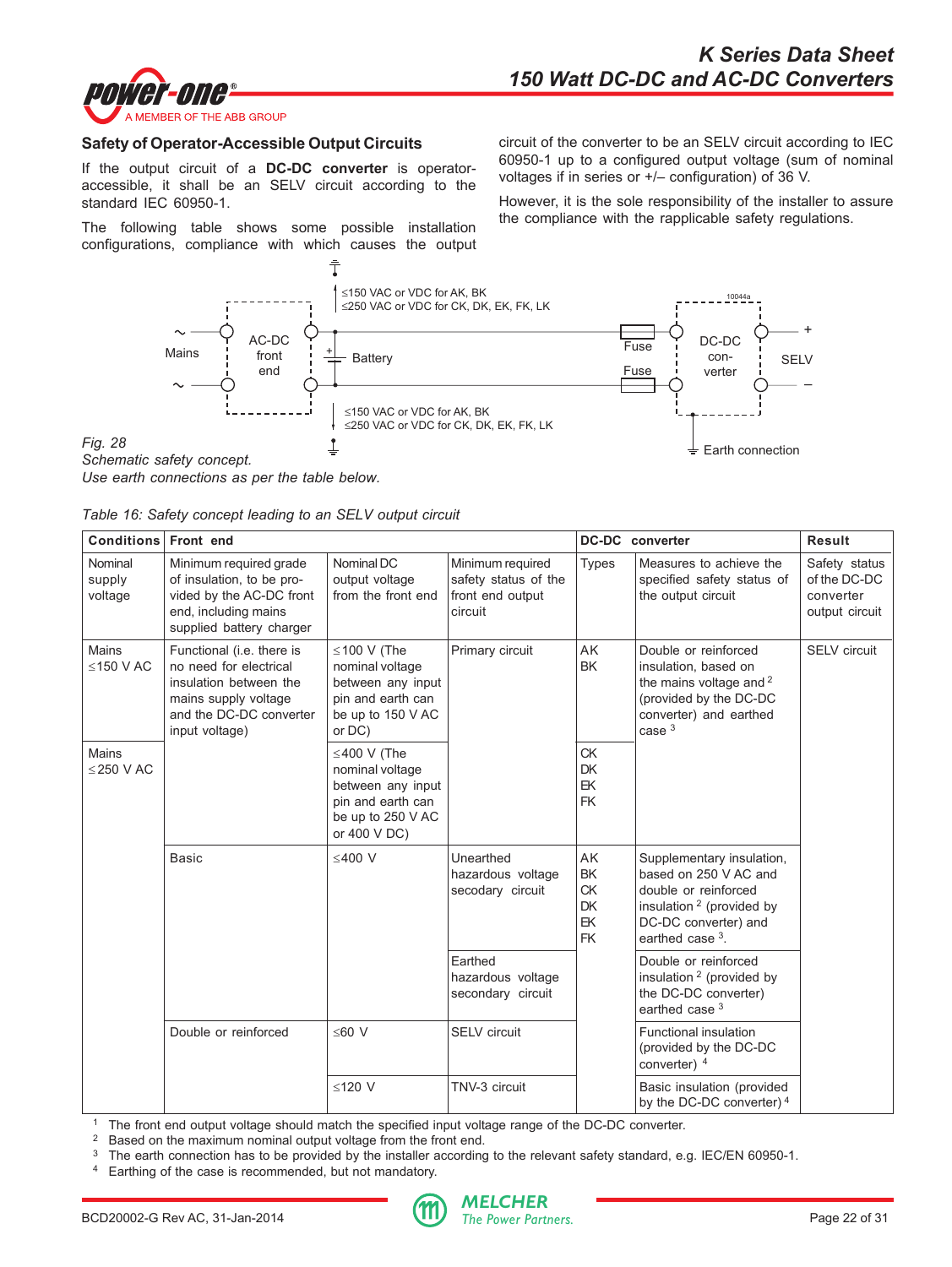<span id="page-22-0"></span>![](_page_22_Picture_1.jpeg)

If the output circuit of an **AC-DC converter** is operatoraccessible, it shall be an SELV circuit according to standard IEC 60950-1.

![](_page_22_Figure_3.jpeg)

The following table shows some possible installation configurations, compliance with which causes the output circuit of **LK models** to be SELV according to IEC 60950-1 up to a configured output voltage (sum of nominal voltages if in series or +/– configuration) of 36 V.

If the LK converter is used as DC-DC converter, refer to the previous section.

*Fig. 29*

*Schematic safety concept. Use earth connection as per table 17. Use fuses if required by the application; see also Installation Instructions.*

| Table 17: Safety concept leading to an SELV output circuit |  |  |  |  |  |  |  |  |  |
|------------------------------------------------------------|--|--|--|--|--|--|--|--|--|
|------------------------------------------------------------|--|--|--|--|--|--|--|--|--|

| <b>Conditions</b>    | AC-DC converter                                                                    | <b>Installation</b>                                                                 | Result                                                 |
|----------------------|------------------------------------------------------------------------------------|-------------------------------------------------------------------------------------|--------------------------------------------------------|
| Nominal voltage      | Grade of insulation<br>between input and output<br>provided by the AC-DC converter | Measures to achieve the resulting<br>safety status of the output circuit            | Safety status of the AC-DC<br>converter output circuit |
| Mains<br>$<$ 250 VAC | Double or reinforced                                                               | Earthed case <sup>1</sup> and installation<br>according to the applicable standards | SELV circuit                                           |

1 The earth connection has to be provided by the installer according to the relevant safety standards, e.g. IEC/EN 60950.

# **Description of Options**

*Table 18: Survey of options*

| Option           | Function of option                                    | <b>Characteristic</b>                                                |
|------------------|-------------------------------------------------------|----------------------------------------------------------------------|
| $-7$             | Extended operational ambient temperature range        | $T_{\rm A}$ = -25 to 71 °C                                           |
| E                | Electronic inrush current limitation circuitry        | Active inrush current limitation                                     |
| P <sup>2</sup>   | Potentiometer for fine adjustment of output voltage   | Adjustment range +10/-60% of $V_{\text{o nom}}$ , excludes R input   |
| D <sup>1</sup>   | Input and/or output undervoltage monitoring circuitry | Safe data signal output (D0 - DD)                                    |
| V <sup>1</sup>   | Input and/or output undervoltage monitoring circuitry | ACFAIL signal according to VME specifications (V0, V2, V3)           |
| т                | Current sharing                                       | Interconnect T-pins for parallel connection (max 5 converters)       |
| K                | Standard H <sub>15</sub> Connector                    | H15 standard connector instead H15-S4 for models with $Vo = 5.1 V$ ) |
| <b>B. B1, B2</b> | Cooling plate (160 or 220 mm long)                    | Replaces the standard heat sink, allowing direct chassis-mounting    |
| G                | RoHS-compliant for all 6 sibstances                   | Replaces standard heat sink, allowing direct chassis-mounting        |

<sup>1</sup> Option D excludes option V and vice versa; option V only for 5.1 V outputs.<br><sup>2</sup> Option P is not available for battery charger models

Option P is not available for battery charger models.

# **-7 Temperature Range**

Option -7 designates converters with an operational ambient temperature range of –25 to 71 °C. Not for new designs.

# **E Inrush Current Limitation**

CK/DK/EK/LK models may be supplemented by an electronic circuit (option E, replacing the standard built-in NTC resistor)

![](_page_22_Picture_21.jpeg)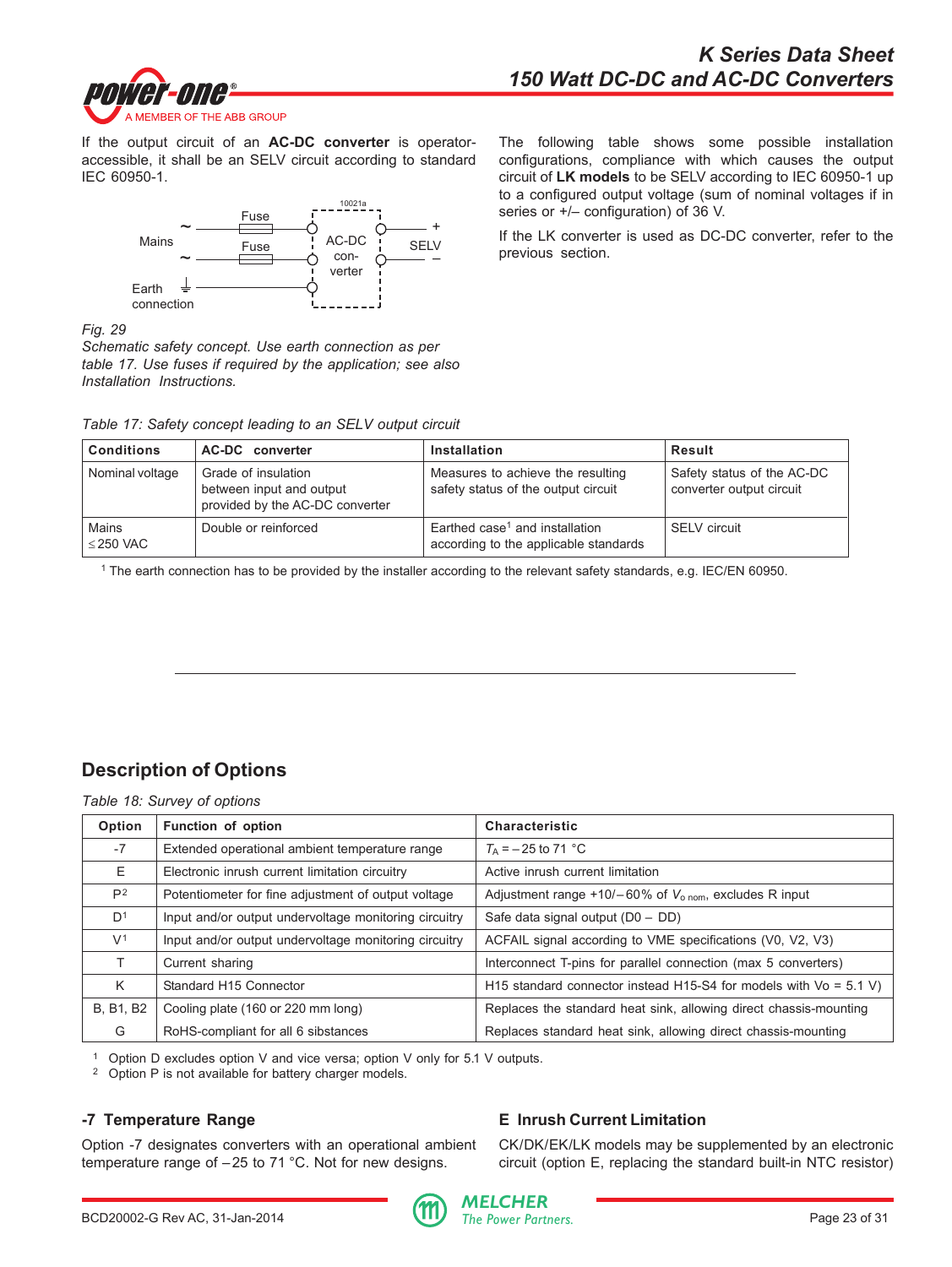![](_page_23_Picture_1.jpeg)

to achieve an enhanced inrush current limiting function (not available with AK/BK/FK types). Option E is mandatory for all CK/DK/EK/LK models with option -9.

![](_page_23_Figure_3.jpeg)

*Fig. 30 Block diagram of option E Current limiting resistance*  $R_v = R_s + R_{St} = 15 \Omega$ 

The figure below shows two consecutive peaks of the inrush current, the first one is caused by  $V_i/R_v$  and the second one by the rising current across the FET. The shape of the curve depends on model, but the tables below show the higher of both peaks.

CK models fitted with option E and option D6 (input voltage

*Table 19a: Inrush current at V*i nom *(DC supply) and I*o nom

|                  | Characteristics                 | <b>CK</b> | DK  | EK          | LK          | Unit |
|------------------|---------------------------------|-----------|-----|-------------|-------------|------|
|                  | V <sub>inom</sub> Input voltage | 60        | 110 | 220         | $\vert$ 310 |      |
| $I_{\text{inr}}$ | Peak inrush current             | 65        |     | 7.4 14.6 21 |             |      |
| $t_{\text{inr}}$ | Inrush current duration         | 25        | 14  | 16          | 12          | ms   |

|  | Table 19b: Inrush current at $V_{\text{i max}}$ (DC supply) and $I_{\text{o nom}}$ |
|--|------------------------------------------------------------------------------------|
|--|------------------------------------------------------------------------------------|

|                   | <b>Characteristics</b>          | <b>CK</b> | DK  | EK                   | LK . | Unit |
|-------------------|---------------------------------|-----------|-----|----------------------|------|------|
|                   | $V_{\text{inom}}$ Input voltage | 140       | 220 | 385 372              |      |      |
| $I_{\text{inro}}$ | Peak inrush current             | 9         |     | $14.5$   25.7   24.8 |      |      |
| $t_{\rm irr}$     | Inrush current duration         | 30        | 14  | 12                   | 12   | ms   |

![](_page_23_Figure_11.jpeg)

*Fig. 30*

*Inrush current with option E (DC supply) 2 different wafe shapes depending on model* monitor) meet the standard ETS 300132-2 for 48 VDC supplies. Option D6 is necessary to disable the converter at low input voltage, such avoiding an excessive input current. Connect output D (pin 20) with inhibit (pin 18).

Option D6 should be adjustded with the potentiometer to a threshold of 36 – 40.5 V for 48 V batteries and to 44 – 50 V for 60 V batteries. Refer also to the description of option D.

**Note:** Subsequent switch-on cycles at start-up are limited to max. 10 cycles during the first 20 seconds (cold converter) and then to max. 1 cycle every 8 s.

LK models powered by 230 VAC/ 50 Hz exhibit an inrush current as per the fig. below, when switched on at the peak of *V*<sub>i</sub>. In this case, the inrush current *I*<sub>inr p</sub> is 21.7 A and its duration *t*inr is 5 ms. This is the worst case.

If the LK converter is switched on in a different moment,  $I_{\text{in}r}$  is much lower, but  $t_{\text{inr}}$  rises up to 10 ms.

![](_page_23_Figure_19.jpeg)

*Fig. 32*

*Inrush current for LK models with option E (AC supply) V*i  *= 230 VAC, f*<sup>i</sup>  *= 50 Hz, P*o *= P*o nom

# **P Potentiometer**

A potentiometer provides an output voltage adjustment range of +10/-60% of  $V_{\text{o nom}}$ . It is accessible through a hole in the front cover. Option P is not available for battery charger models and is not recommended for converters connected in parallel.

Option P excludes the R-function. With double-output models, both outputs are influenced by the potentiometer setting (doubling the voltage, if the outputs are in series).

**Note**: If the output voltages are increased above  $V_{\text{o nom}}$  via R input control, option P setting, remote sensing, or option T, the output current(s) should be reduced, so that  $P_{\text{o nom}}$  is not exceeded.

![](_page_23_Picture_27.jpeg)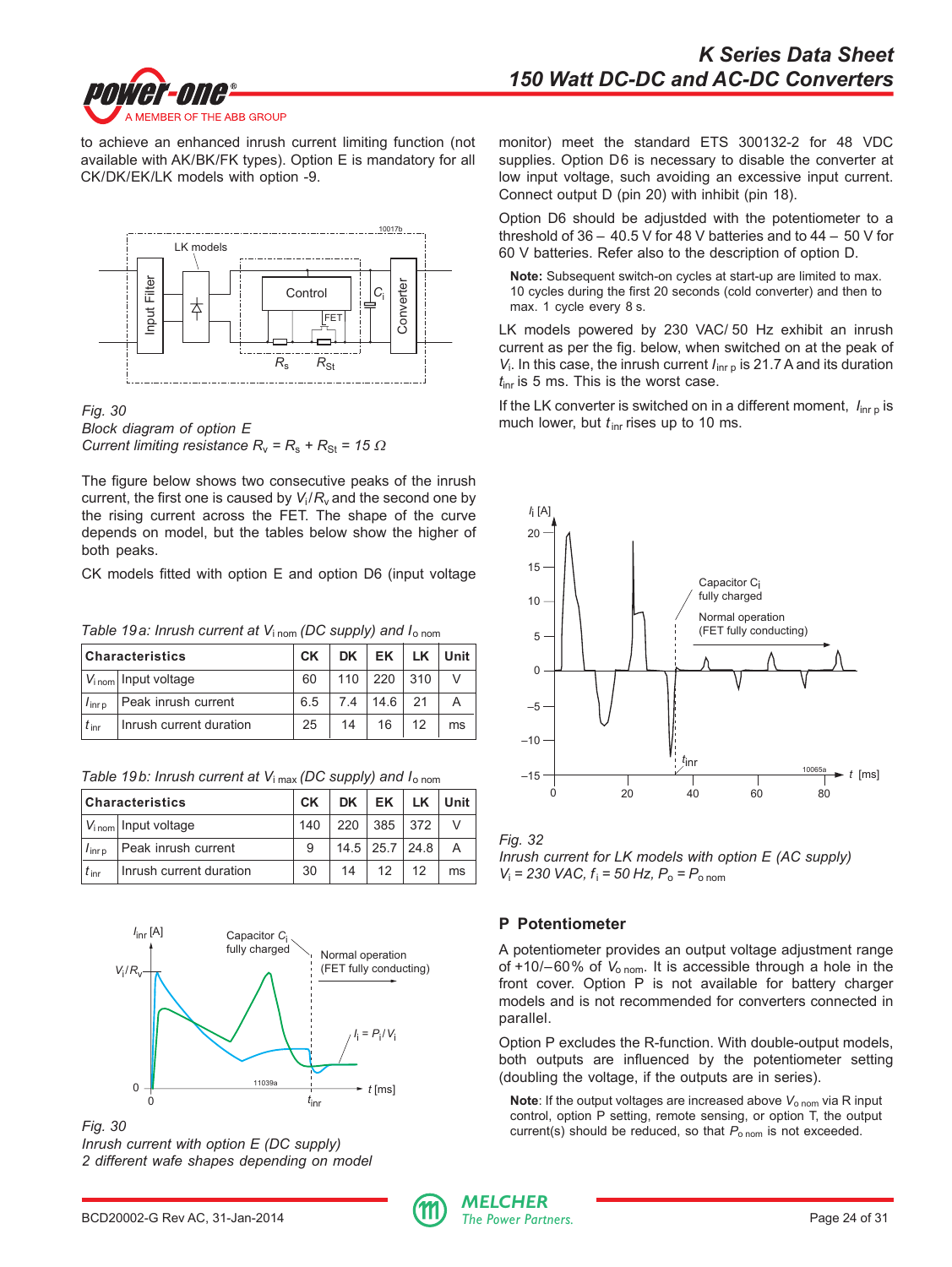![](_page_24_Picture_0.jpeg)

## **T Current Sharing**

This option ensures that the output currents are approximately shared between all parallel-connected converters, hence increasing system reliability. To use this facility, simply interconnect the T pins of all converters and make sure that the reference for the T signal, pin 14 (S- or Vo1–), are also connected together. The load lines should have equal length and cross section to ensure equal voltage drops.

Not more than 5 converters should be connected in parallel. The R pins should be left open-circuit. If not, the output voltages must be individually adjusted prior to paralleling within 1 to 2% or the R pins should be connected together.

Note: Parallel connection of converters with option P is not recommended.

![](_page_24_Figure_6.jpeg)

#### *Fig.33*

*Example of poor wiring for parallel connection (unequal length of load lines)*

![](_page_24_Figure_9.jpeg)

Max. 5 converters in parallel connection

1 Lead lines should have equal length and cross

 section, and should run in the same cable loom. 2 Diodes recommended in redundant operation only

*Parallel connection of single-output models using option T with the sense lines connected at the load*

![](_page_24_Figure_15.jpeg)

Max. 5 converters in parallel connection

*Fig. 35*

*Parallel connection of double-output models with the outputs connected in series, using option T. The signal at the T pins is referenced to Vo1–.*

# **D Undervoltage Monitor**

The input and/or output undervoltage monitor operates independently of the built-in input undervoltage lockout circuit. A logic "low" signal (output with self-conducting JFET) or "high" signal (NPN open-collector output) is generated at the D output (pin 20), when one of the monitored voltages drops below the preselected threshold level  $V_t$ . This signal is referenced to S–/Vo1–. The D output recovers, when the monitored voltages exceed  $V_t + V_h$ . The threshold levels  $V_{ti}$ and V<sub>to</sub> are either adjusted by a potentiometer, accessible through a hole in the front cover, or adjusted in the factory to a fixed value specified by the customer.

Option D exists in various versions D0 – DD, as shown in table 21. D0 and D9 are adjusted according to customer's request and receive a customer-specific model number.

# **JFET output (D0 – D4):**

Pin D is internally connected via the drain-source path of a JFET (self-conducting type) to the negative potential of output

![](_page_24_Figure_24.jpeg)

*Fig. 36 Option D0 – D4: JFET output, I*<sub>D</sub> ≤ 2.5 mA

![](_page_24_Picture_27.jpeg)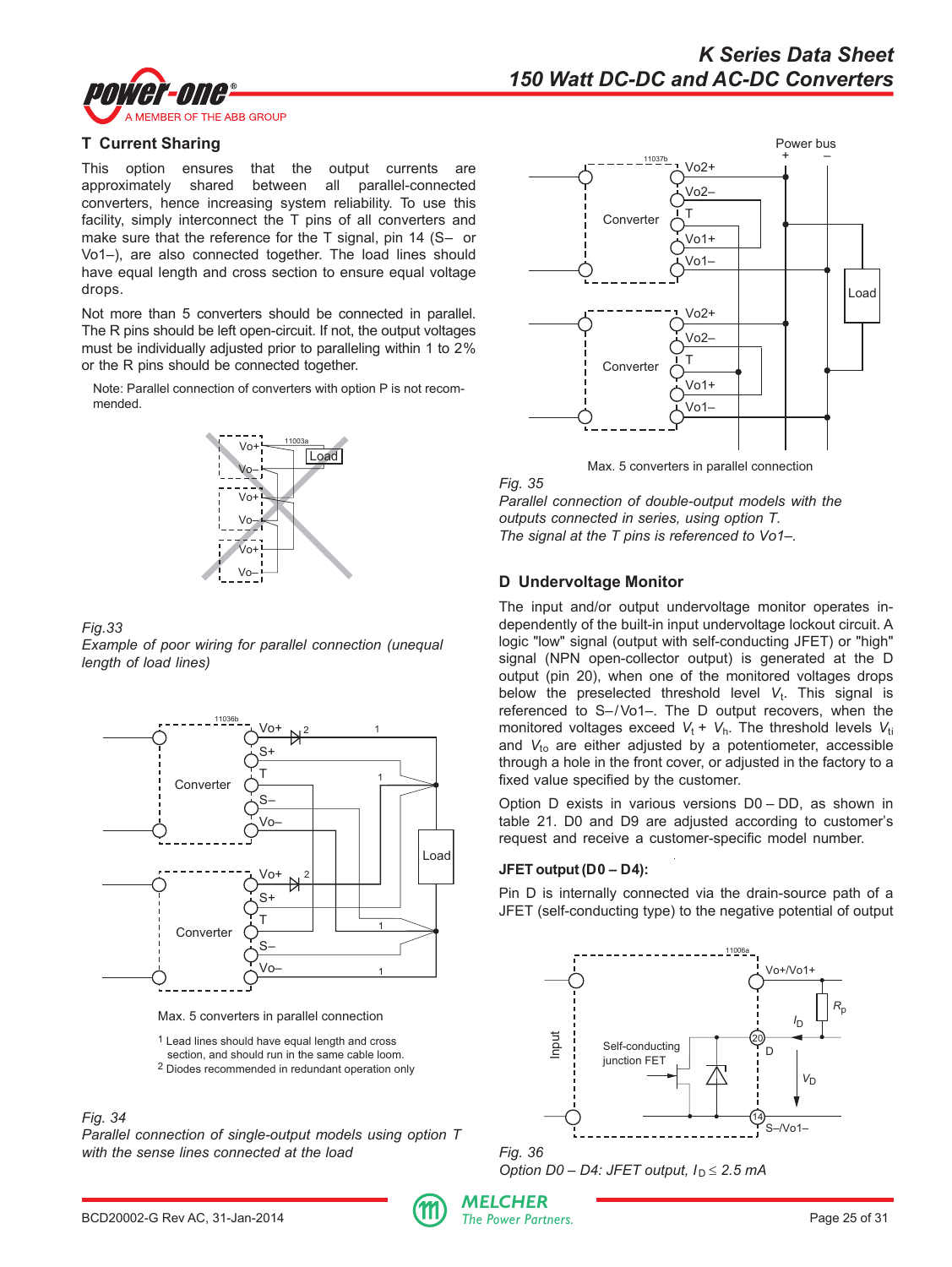![](_page_25_Picture_0.jpeg)

|  |  |  | Table 20: Undervoltage monitoring functions |  |  |
|--|--|--|---------------------------------------------|--|--|
|--|--|--|---------------------------------------------|--|--|

| Output type     |                 | <b>Monitoring</b> |                     |                                                     | Minimum adjustment range                   |                             | Typ. hysteresis $V_{ho}$ [% of $V_t$ ] |           |
|-----------------|-----------------|-------------------|---------------------|-----------------------------------------------------|--------------------------------------------|-----------------------------|----------------------------------------|-----------|
| <b>JFET</b>     | <b>NPN</b>      | V <sub>i</sub>    | $V_{o}$ or $V_{o1}$ | of threshold level V.                               |                                            | for $V_{t min} - V_{t max}$ |                                        | potentio- |
|                 |                 |                   |                     | $V_{ti}$                                            | $V_{\text{to}}$                            | $V_{\text{hi}}$             | $V_{\text{ho}}$                        | meters    |
| D <sub>1</sub>  | D <sub>5</sub>  | no                | yes                 | --                                                  | $3.5 V - V_{0RR}$ <sup>1</sup>             | $\overline{\phantom{a}}$ .  | $2.5 - 0.6$ V                          |           |
| D <sub>2</sub>  | D <sub>6</sub>  | yes               | no                  | $V_{\text{i min}} - V_{\text{i max}}$ <sup>1</sup>  | $-$                                        | $3.4 - 0.4$ V               | $-\,-$                                 |           |
| D <sub>3</sub>  | D7              | yes               | yes                 | $V_{\text{i min}} - V_{\text{i max}}$ <sup>1</sup>  | $(0.95 - 0.985 V_0)^2$                     | $3.4 - 0.4$ V               | "0"                                    |           |
| D <sub>4</sub>  | D <sub>8</sub>  | no                | yes                 | $- -$                                               | $(0.95 - 0.985 V_0)^2$                     | $-$                         | "በ"                                    | $- -$     |
| D0 <sup>5</sup> | D9 <sup>5</sup> | no                | yes                 | $- -$                                               | 3.5 V – $V_{0,BR}$ V <sup>3</sup>          | $- -$                       | $2.5 - 0.6$ V                          |           |
|                 |                 | ves               | no                  | $V_{\text{i min}} - V_{\text{i max}}$ <sup>34</sup> |                                            | $3.4 - 0.4$ V               | $- -$                                  |           |
|                 |                 | ves               | yes                 | $V_{\text{i min}} - V_{\text{i max}}$ <sup>34</sup> | 3.5 V – $V_{0 \text{ BR}}$ V <sup>34</sup> | $3.4 - 0.4$ V               | $2.5 - 0.6$ V                          |           |
|                 |                 | ves               | yes                 | $V_{\text{i min}} - V_{\text{i max}}^{34}$          | $(0.95 - 0.985 V_0)^2$                     | $3.4 - 0.4$ V               | "በ"                                    |           |
| $- -$           | DD.             | yes               | yes                 | $V_{\text{i min}} - V_{\text{i max}}$ <sup>1</sup>  | $3.5 V - V_{0RR} V^1$                      | $3.4 - 0.4$ V               | $2.5 - 0.6$ V                          | 2         |

<sup>1</sup> Threshold level adjustable by potentiometer; see Electrical Output Data for  $V_{o BR}$ .

<sup>2</sup> Fixed value. Tracking if  $V_o/V_{o1}$  is adjusted via R-input, option P, or sense lines.

<sup>3</sup> The threshold level permanently adjusted according to customer specification ±2% at 25 °C. Any value within the specified range is basically possible, but causes a special type designation in addition to the standard option designations (D0/D9). See Electrical Output Data for  $V_{O BR}$ .

<sup>4</sup> Adjustment at *I*o nom.

<sup>5</sup> Customer-specific part number

*Table 21: JFET output (D0 -- D4)*

| $V_{b}$ , $V_{c1}$ status      | D output, $V_D$                               |
|--------------------------------|-----------------------------------------------|
| $V_{h}$ or $V_{01} < V_{t}$    | low, L, $V_D \le 0.4$ V at $I_D = 2.5$ mA     |
| $V_b$ and $V_{o1} > V_t + V_h$ | high, H, $I_D \le 25 \mu A$ at $V_D = 5.25 V$ |

1.  $V_D \leq 0.4$  V (logic low) corresponds to a monitored voltage level ( $V_i$  and/or  $V_{o1}$ ) < $V_t$ . The current  $I_D$  through the JFET should not exceed 2.5 mA. The JFET is protected by a 0.5 W Zener diode of 8.2 V against external overvoltages.

#### **NPN output (D5 – DD):**

Pin D is internally connected via the collector-emitter path of a

![](_page_25_Figure_14.jpeg)

*Fig. 37 Option D5 – DD: NPN output, V*<sub>o</sub>  $\leq$  40,  $I_D \leq 2.5$  mA

|  | Table 22: NPN output (D5 - DD) |  |
|--|--------------------------------|--|
|  |                                |  |

| $V_{b}$ , $V_{o1}$ status      | D output, $V_{D}$                           |  |  |
|--------------------------------|---------------------------------------------|--|--|
| $V_{h}$ or $V_{01} < V_{t}$    | high, H, $I_D \le 25 \mu A$ at $V_D = 40 V$ |  |  |
| $V_b$ and $V_{01} > V_t + V_h$ | low, L, $V_D \le 0.4$ V at $I_D = 20$ mA    |  |  |

NPN transistor to the negative potential of output 1.  $V_D < 0.4$  V (logic low) corresponds to a monitored voltage level (*V*i and/or  $V_{01}$ ) >  $V_t$  +  $V_h$ . The current  $I_D$  through the open collector should not exceed 20 mA. The NPN output is not protected against external overvoltages. *V*<sub>D</sub> should not exceed 40 V.

#### **Threshold tolerances and hysteresis:**

If  $V_i$  is monitored, the internal input voltage after the input filter is measured. Consequently this voltage differs from the voltage at the connector pins by the voltage drop ∆*V*<sub>ti</sub> across the input filter. The threshold levels of the D0 and D9 options are factory adjusted at nominal output current  $I_{\text{o nom}}$  and  $T_{\text{A}} =$ 25 °C. The value of ∆V<sub>ti</sub> depends upon input voltage range (CK, DK, ..), threshold level  $V_t$ , temperature, and input current. The input current is a function of the input voltage and the output power.

![](_page_25_Figure_21.jpeg)

*Fig. 38 Definition of V*<sub>ti</sub>, ∆*V*<sub>ti</sub> and ∆*V*<sub>hi</sub> (*JFET output*)

BCD20002-G Rev AC, 31-Jan-2014 **Page 26 of 31** The Power Partners.

![](_page_25_Picture_24.jpeg)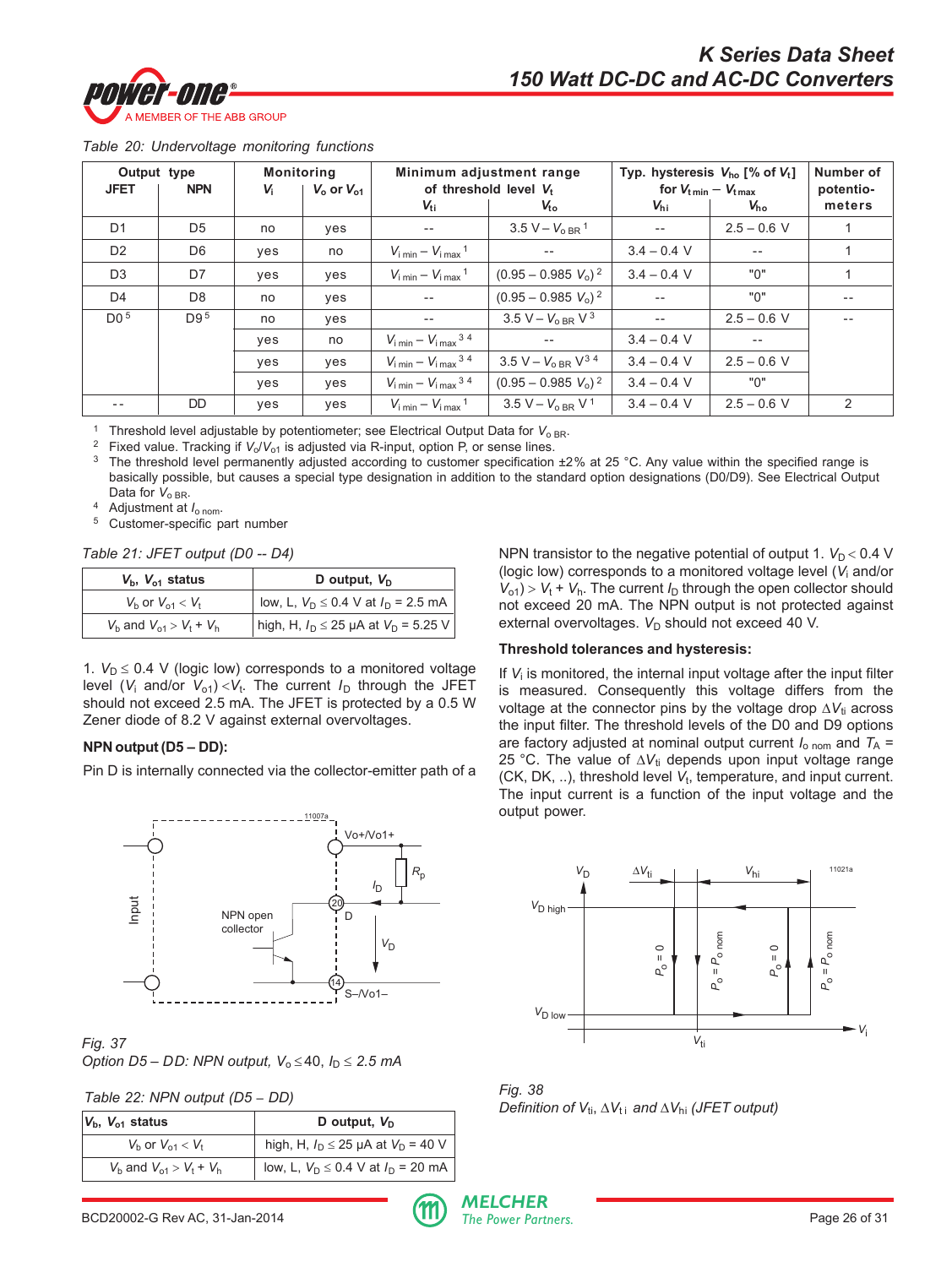![](_page_26_Picture_0.jpeg)

## *Table 23: D-output logic signals*

| Version of D           | $V_i < V_t$ or $V_o < V_t$ | $V_i > V_t + V_h$ or $V_o > V_t$ | Configuration |
|------------------------|----------------------------|----------------------------------|---------------|
| D1, D2, D3, D4, D0     | low                        | high                             | <b>JFET</b>   |
| D5, D6, D7, D8, D9, DD | high                       | low                              | <b>NPN</b>    |

![](_page_26_Figure_4.jpeg)

*Fig. 39 Relationship between V*i*, V*o*, V*D*, V*o*/V*o nom *versus time*

![](_page_26_Picture_7.jpeg)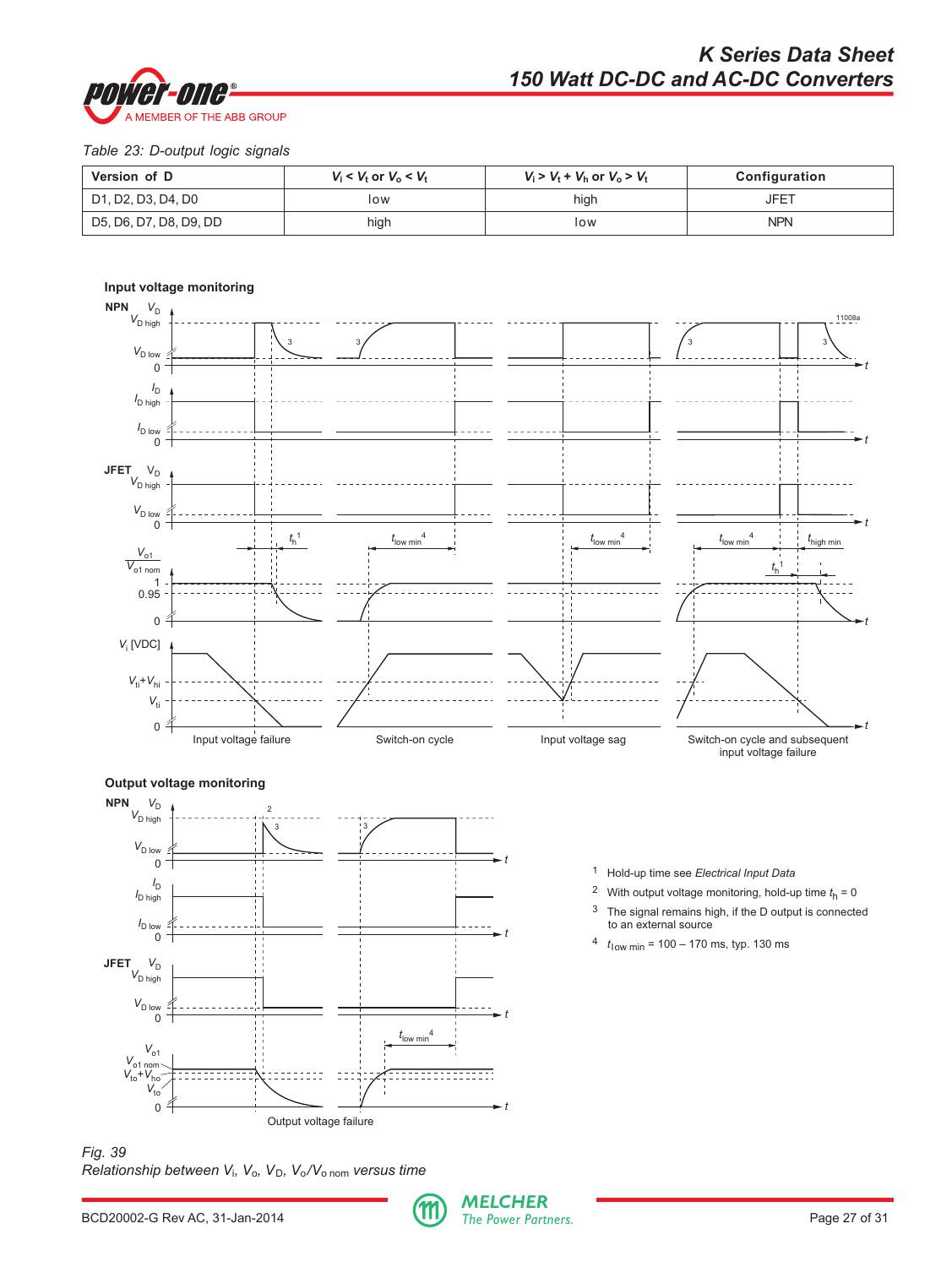![](_page_27_Picture_0.jpeg)

|              | . .  |      | ັ<br>$\cdots$ | $\overline{\phantom{a}}$ |              |            |                    |      |
|--------------|------|------|---------------|--------------------------|--------------|------------|--------------------|------|
| <b>Model</b> | AK   | BK   | EK<br>гn      | <b>CK</b>                | <b>DK</b>    | EK         | $\mathbf{z}$<br>LN | Unit |
|              | 9.5  | 19.5 | 39            | 39                       | $\mathsf{R}$ | 97         | 120                | VDC  |
| ιn           | v. I | v. 1 | ∪.¬           | .                        | .            | $\sim$ . 1 | ┱.∠                | ms   |

*Table 24: Option V: Factory potentiometer setting of V<sub>ti</sub> with resulting hold-up time* 

## **V ACFAIL signal (VME)**

Available for units with  $V_{\text{o nom}} = 5.1 \text{ V}$  only.

This option defines an undervoltage monitoring circuit for the input or for the input and main output voltage ( 5.1 V) similar to option D and generates an ACFAIL signal (V signal), which conforms to the VME standard.

The low state level of the ACFAIL signal is specified at a sink current of  $I_V \le 48$  mA to  $V_V \le 0.6$  V (open-collector output of an NPN transistor). The pull-up resistor feeding the opencollector output should be placed on the VME back plane.

After the ACFAIL signal has gone low, the VME standard requires a hold-up time  $t<sub>h</sub>$  of at least 4 ms, before the 5.1 V output drops to 4.875 V, when the output is fully loaded. This hold-up time *t*h is provided by the internal input capacitance. Consequently the working input voltage and the threshold level V<sub>ti</sub> should be adequately above V<sub>i min</sub> of the converter, so that enough energy is remaining in the input capacitance. If *V*<sup>i</sup> is below the required level, an external hold-up capacitor  $(C<sub>i ext</sub>)$  should be added; refer to the formulas below:

$$
V_{\text{ti}} = \sqrt{\frac{2 \cdot P_{\text{o}} \cdot (t_{\text{h}} + 0.3 \text{ ms}) \cdot 100}{C_{\text{imin}} \cdot \eta}} + V_{\text{i min}}^2
$$

$$
C_{\text{i ext}} = \frac{2 \cdot P_{\text{o}} \cdot (t_{\text{h}} + 0.3 \text{ ms}) \cdot 100}{\eta \cdot (V_{\text{ti}}^2 - V_{\text{imin}}^2)} - C_{\text{i min}}
$$

where as:

 $C_{\text{i}}$  = internal input capacitance [mF]; see table 2

 $C_{\text{text}}$  = external input capacitance [mF]

 $P_0$  = output power [W]

η = efficiency [%]

$$
t_{\rm h}
$$
 = hold-up time [ms]

$$
V_{\text{imin}} = \text{minimum input voltage [V]}^{1}
$$
  

$$
V_{\text{ti}} = \text{threshold level [V]}
$$

<sup>1</sup>  $V_{i \text{ min}}$  see *Electrical Input Data*. For output voltages  $V_{o} > V_{o \text{ nom}}$ , *V*<sub>i min</sub> increases proportionally to  $V_0/V_0$  nom.

| Option         | <b>Monitoring</b> |              | Minimum adjustment range<br>of threshold level V <sub>t</sub> |                         | Typical hysteresis $V_h$ [% of $V_t$ ]<br>for $V_{t min} - V_{t max}$ |                 |
|----------------|-------------------|--------------|---------------------------------------------------------------|-------------------------|-----------------------------------------------------------------------|-----------------|
|                | $V_{i}$           | $V_{\rm o1}$ | $V_{\rm ti}$                                                  | $V_{\text{to}}$         | $V_{\text{hi}}$                                                       | $V_{\text{ho}}$ |
| V <sub>2</sub> | ves               | no           | $V_{\text{limit}} - V_{\text{i max}}$ <sup>1</sup>            | $-$                     | $3.4 - 0.4$                                                           | $- -$           |
| V <sub>3</sub> | ves               | yes          | $V_{\text{limit}} - V_{\text{i max}}$ <sup>1</sup>            | $0.95 - 0.985 V_{01}^2$ | $3.4 - 0.4$                                                           | "በ"             |
| V0             | ves               | no           | $V_{\text{limit}} - V_{\text{i max}}$ <sup>34</sup>           | $- -$                   | $3.4 - 0.4$                                                           | $- -$           |
|                | ves               | yes          | $V_{\text{limit}} - V_{\text{i max}}$ <sup>34</sup>           | $0.95 - 0.985 V_{01}^2$ | $3.4 - 0.4$                                                           | "በ"             |

*Table 25: Undervoltage monitor functions*

**Note**: Option V2 and V3 can be adjusted by the potentiometer to a threshold level between  $V_{i,min}$  and  $V_{i,max}$ . A decoupling diode should be connected in series with the input of AK – FK converters to avoid the input capacitance discharging through other loads connected to the same source voltage.

Option V operates independently of the built-in input undervoltage lockout circuit. A logic "low" signal is generated at pin 20, as soon as one of the monitored voltages drops below the preselected threshold level  $V_t$ . The return for this signal is S–. The V output recovers, when the monitored voltages exceed  $V_t + V_h$ . The threshold level  $V_{ti}$  is either adjustable by a potentiometer, accessible through a hole in the front cover, or adjusted in the factory to a determined customer-specific value. Refer to table 26.

## **V output (V0, V2, V3):**

Pin V is internally connected to the open collector of an NPN transistor. The emitter is connected to S–.  $V_V \leq 0.6$  V (logic low) corresponds to a monitored voltage level (*V*i and/or *V*o)  $\langle V_t, I_V \rangle$  should not exceed 50 mA. The V output is not protected against external overvoltages:  $V_V$  should not exceed 60 V.

Threshold tolerances and hysteresis:

If V<sub>i</sub> is monitored, the internal input voltage is measured after the input filter. Consequently this voltage differs from the

*Table 26: NPN-output (V0, V2, V3)*

| $V_i$ , $V_o$ status           | V output, $V_v$                              |
|--------------------------------|----------------------------------------------|
| $V_1$ or $V_{01} < V_1$        | low, L, $V_V \le 0.6$ V at $I_V = 50$ mA     |
| $V_1$ and $V_{01} > V_1 + V_h$ | high, H, $I_V \le 25 \mu A$ at $V_V = 5.1 V$ |

voltage at the connector pins by the voltage drop ∆*V*<sub>ti</sub> across the input filter. The threshold level of option V0 is adjusted in the factury at  $I_{\text{onom}}$  and  $T_A$  = 25 °C. The value of  $\Delta V_{\text{ti}}$  depends upon the input voltage range (AK, BK, etc.), threshold level  $V_t$ , temperature, and input current. The input current is a function of input voltage and output power.

<sup>1</sup> Threshold level adjustable by potentiometer. <sup>2</sup> Fixed value between 95% and 98.5% of V<sub>o1</sub> (tracking). <sup>3</sup> Adjusted at  $I_{\text{o nom}}$ .

Fixed value, resistor-adjusted (±2% at 25°C) accord. to customer's specification; individual type number is determined by Power-One.

![](_page_27_Picture_33.jpeg)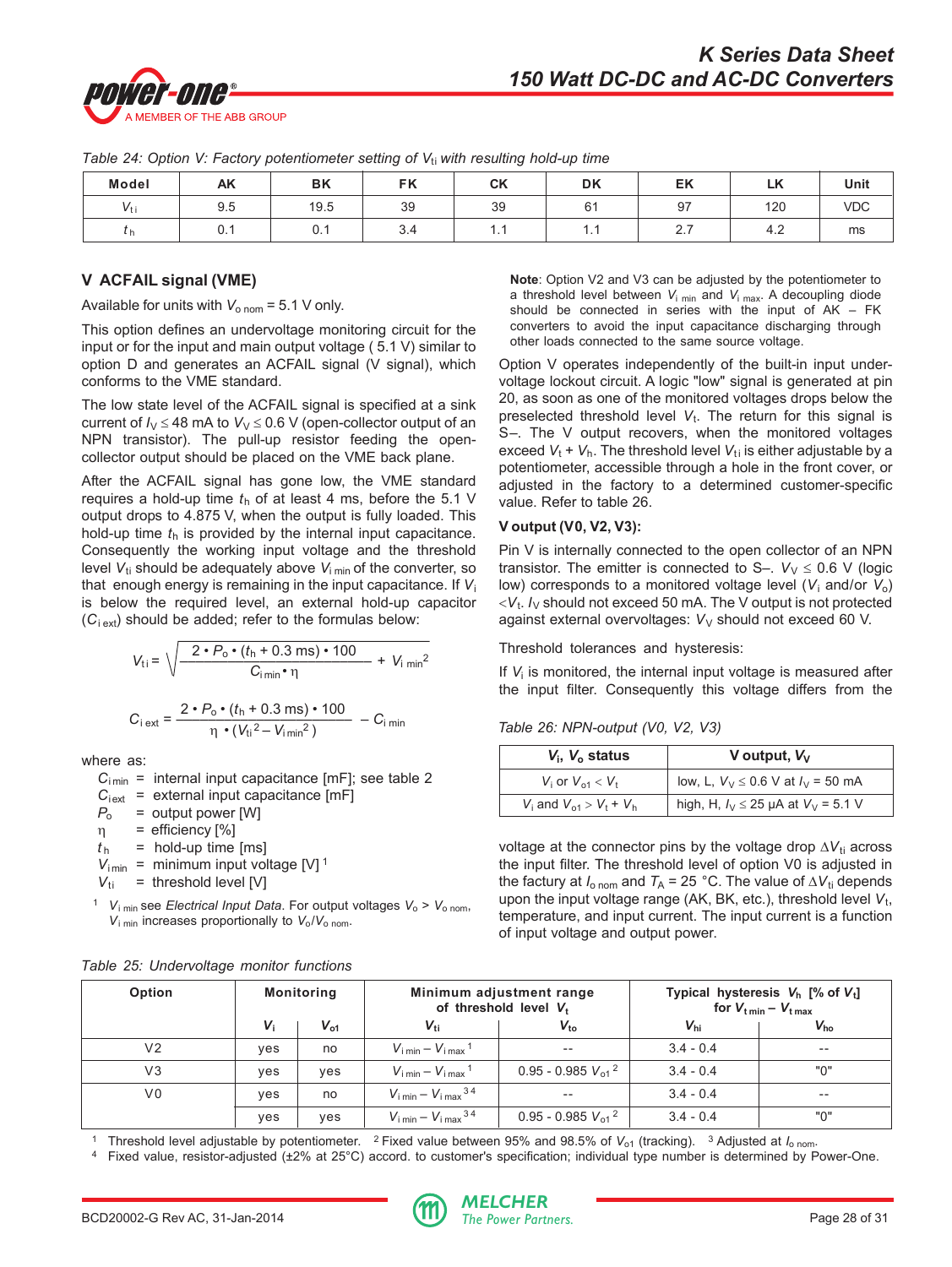![](_page_28_Picture_0.jpeg)

# *K Series Data Sheet 150 Watt DC-DC and AC-DC Converters*

![](_page_28_Figure_2.jpeg)

![](_page_28_Figure_3.jpeg)

![](_page_28_Figure_4.jpeg)

![](_page_28_Figure_5.jpeg)

![](_page_28_Figure_6.jpeg)

![](_page_28_Picture_8.jpeg)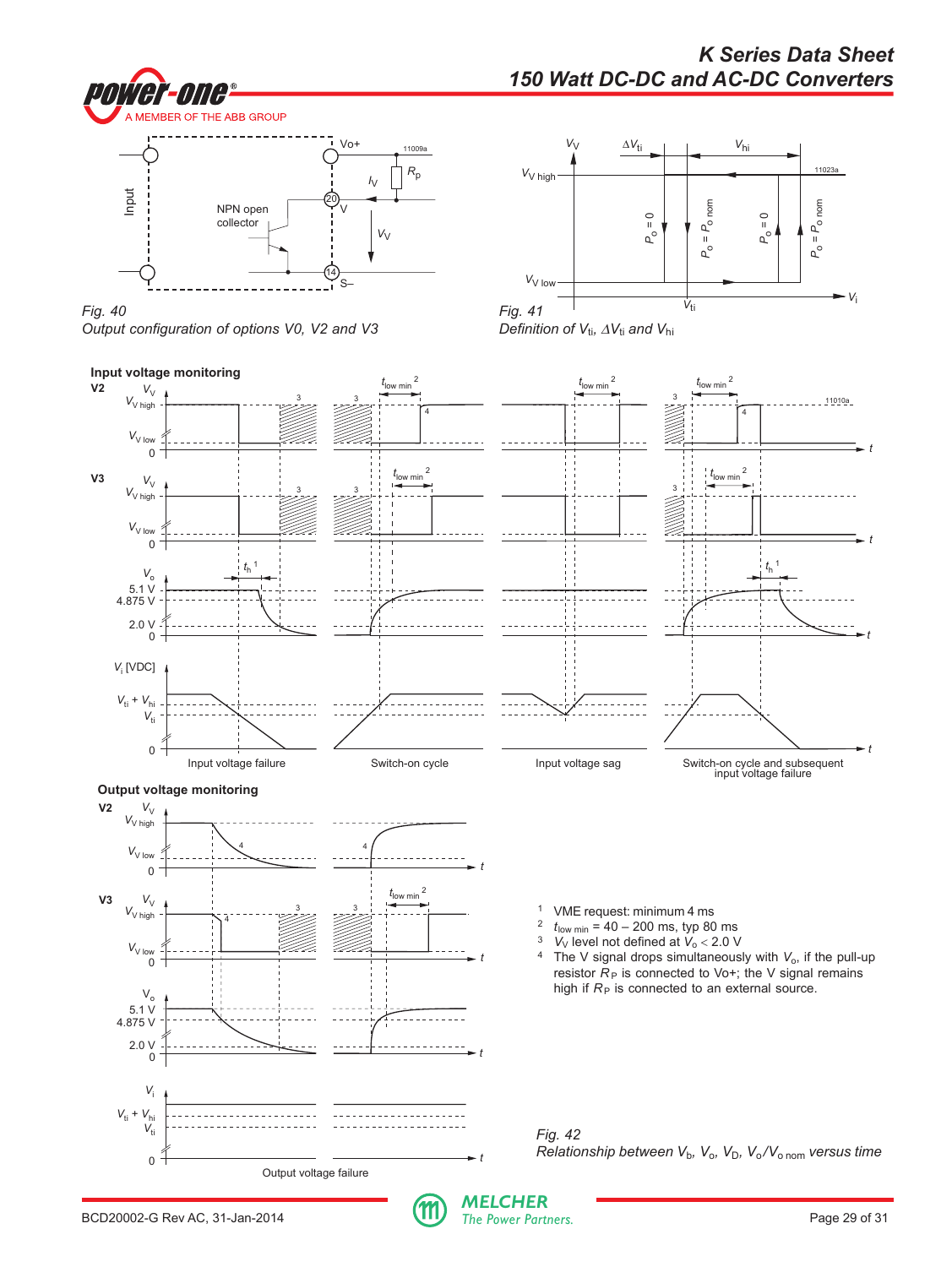<span id="page-29-0"></span>![](_page_29_Picture_0.jpeg)

#### **K Standard H15 Connector**

Option K is available only for 5.1 V output models in order to avoid the connector with high current contacts. Efficiency is approx. 1.5% worse.

## **B, B1, B2 Cooling Plate**

Where a cooling surface is available, we recommend the use of a cooling plate instead of the standard heat sink. The mounting system should ensure that the maximum case temperature  $T_{\text{C max}}$  is not exceeded. The cooling capacity is calculated by (η see *Model Selection)*:

$$
P_{\text{Loss}} = \frac{(100\% - \eta)}{\eta} \cdot V_0 \cdot I_0
$$

For the dimensions of the cooling plates, see *Mechanical Data*. Option B2 is for customer-specific models with elongated case (for 220 mm DIN-rack depth).

#### **G RoHS**

RoHS-compliant for all six substances.

# **Accessories**

A variety of electrical and mechanical accessories are available including:

- Front panels for 19" DIN-rack (16 TE /3U): Schroff [HZZ00831] or Intermas [HZZ00731]. Please see data sheet *Accessories, Front Panels*.
- Mating connectors with screw, solder, faston or press-fit terminals; connector coding clips [HZZ00202]; retention clips [HZZ01209-G]; retention brackets [HZZ01216-G], cage clamp adapters [HZZ00144-G]; diverse cable hoods.

See data sheet *Accessories, Mating Connectors*.

- DIN-rail mounting assemblies [HZZ0615-G]; wall-mounting plates K02 [HZZ01213-G]. Please see data sheet *Accessories, Mounting Kits*.
- Different battery sensors [S-KSMH...] for using a converter as battery charger. Different cell characteristics can be selected.

See data sheet *Accessories*, *Temperature Sensors.*

– Additional external input and output filters

#### **The** *Accessories* **data sheets are listed with each product series or individual model at** *www.power-one.com***.**

![](_page_29_Picture_21.jpeg)

*Fig. 43 Different front panels*

![](_page_29_Picture_23.jpeg)

*Fig. 44 Connector retention clips to fasten the H15 connector to the rear plate; see fig. 27. HZZ01209-G consists of 2 clips.*

![](_page_29_Picture_25.jpeg)

*Fig. 45 Connector retention brackets HZZ01216-G*

![](_page_29_Picture_27.jpeg)

*Fig. 46 Cage clamp adapter HZZ00144-G*

![](_page_29_Picture_30.jpeg)